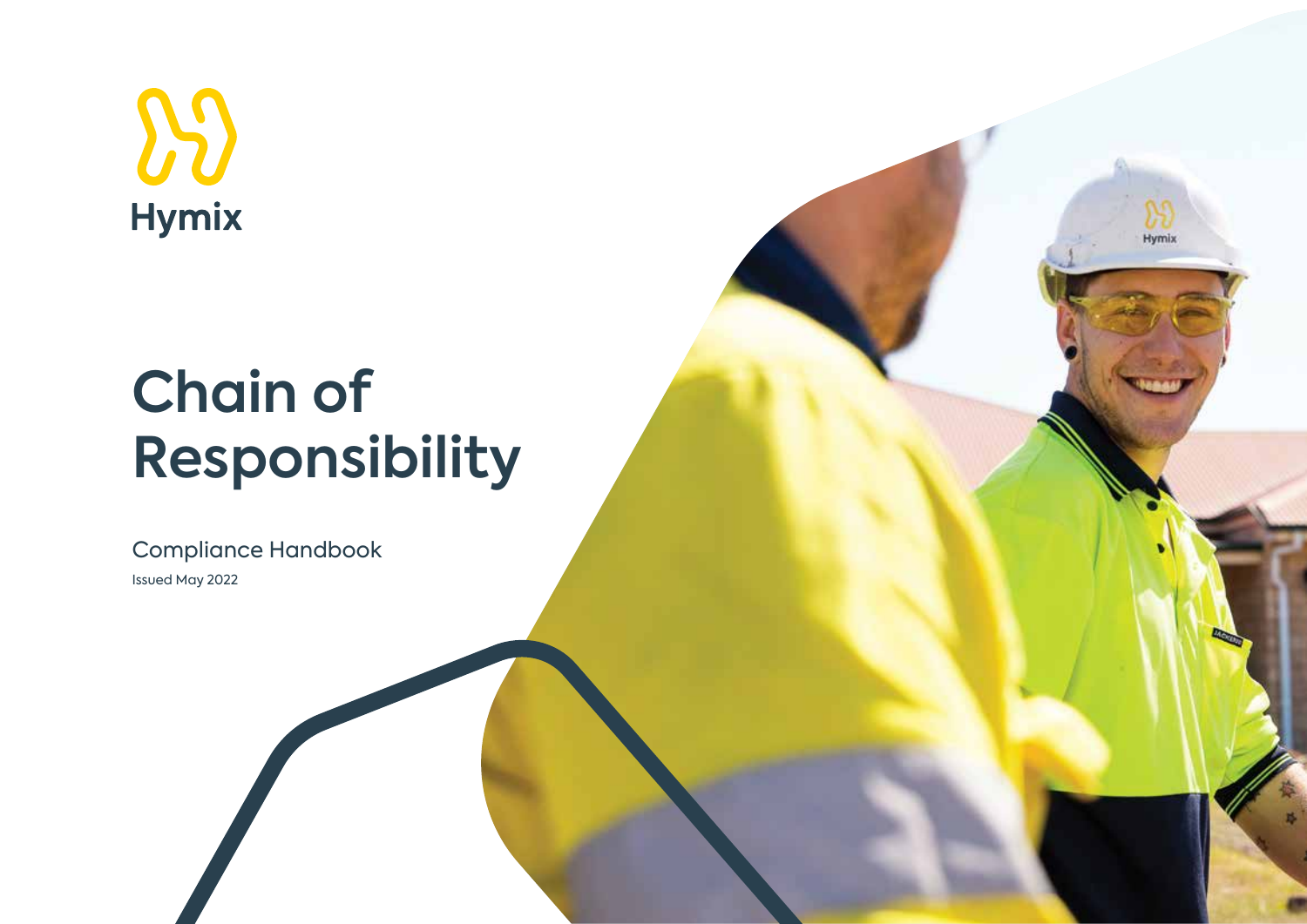**This Version** 1.3.220501 Issued May 2022 Information correct at time of issue

#### **Previous Versions**

1.2.200701 Issued July 2020 1.1.181201 Issued December 2018 1.0.180901 Issued September 2018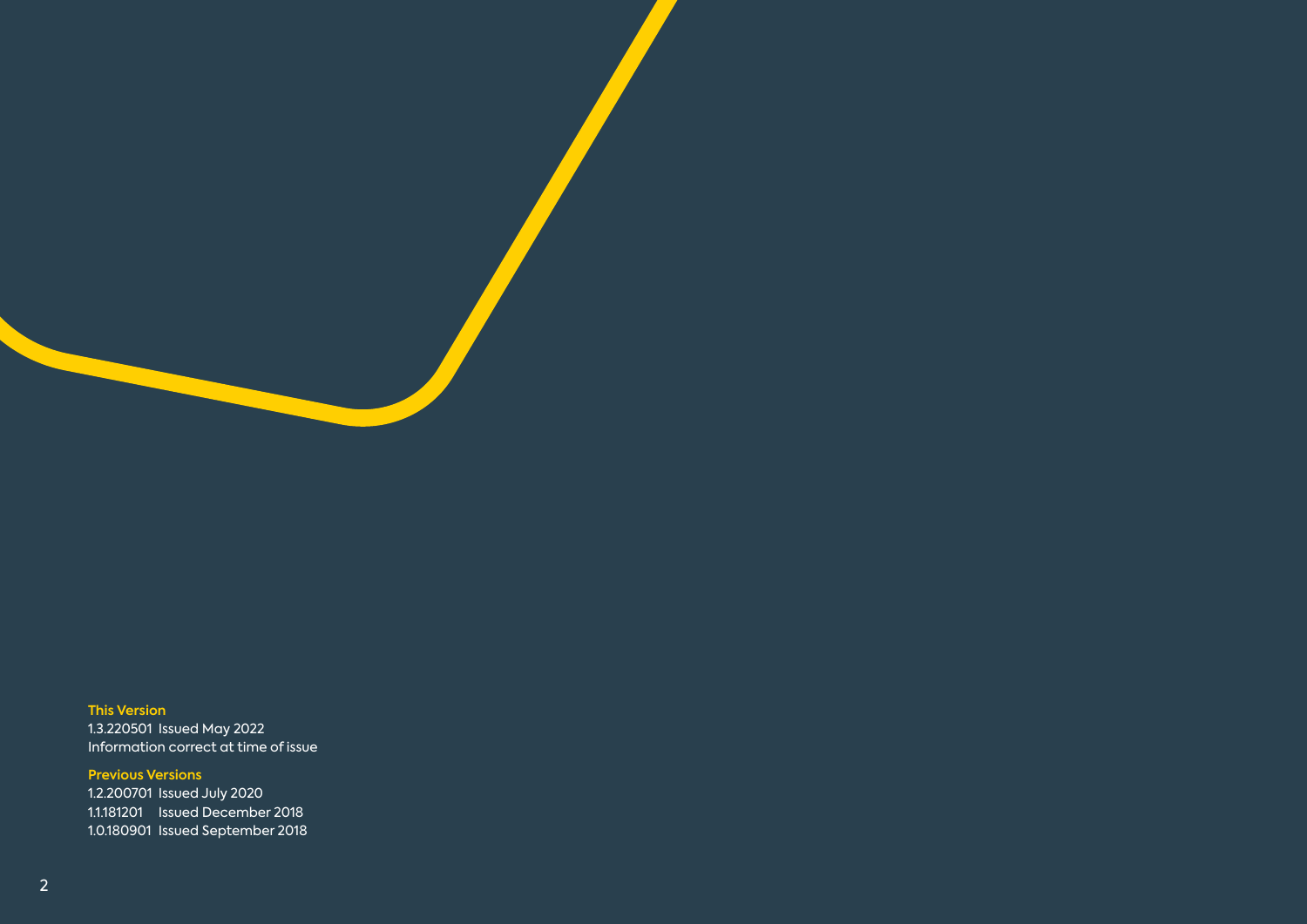There is no job we undertake that is so important, we cannot take the time to find a safe way to do it.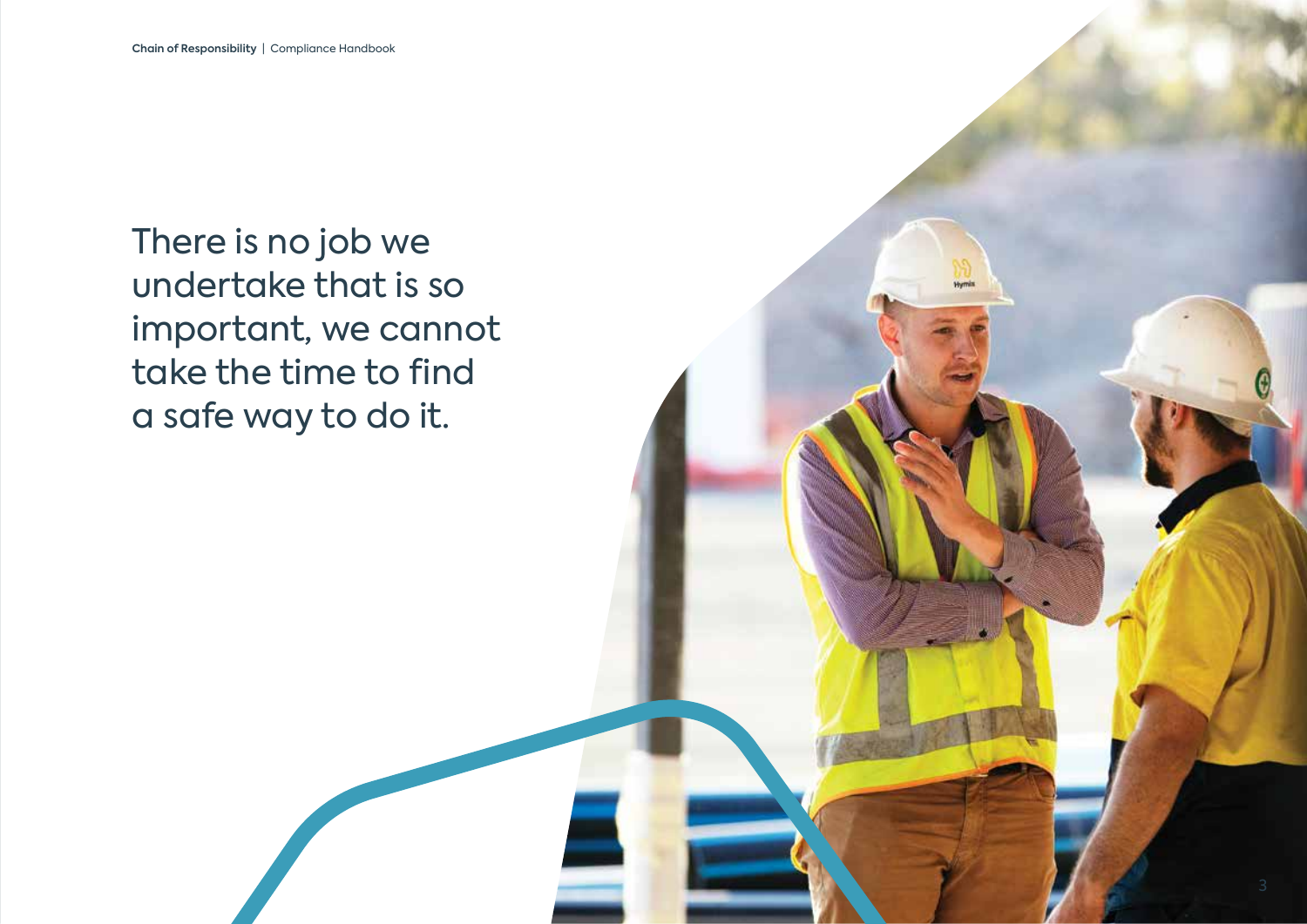# Hymix 4

## **Risk**

*"All parties in the supply chain have a responsibility to proactively manage risk and ensure safety, rather than only reacting after something happens."*

NHVR, Introduction to risk management, A heavy vehicle industry guide, September 2017.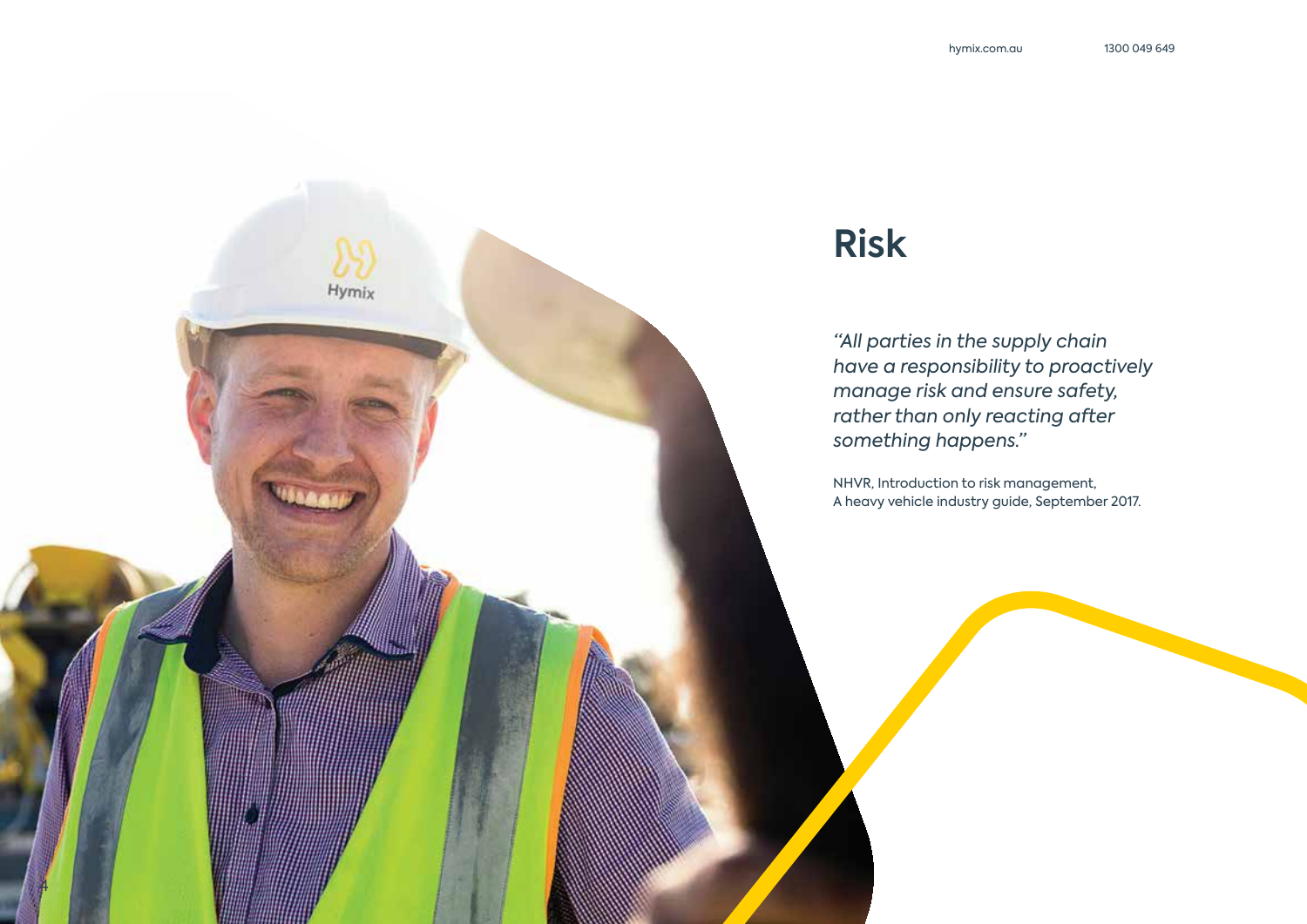## **Purpose & Introduction**

This booklet sets out Hymix's commitment and approach to compliance with the Chain of Responsibility (CoR) laws contained in the Heavy Vehicle National Law (HVNL).

All parties in the heavy vehicle supply chain have a shared responsibility to proactively manage risk and ensure safety along the Chain. This booklet therefore sets out details of Hymix's expectations of the compliance of other parties in the Chain with whom it deals and the action that Hymix may be obliged to take in the event of non-compliance with that shared duty.

This booklet forms part of Hymix's operating policies. This booklet is in addition to and does not limit any other specific policies, procedures or contractual terms that may be applicable to any particular supply chain party.

The CoR laws apply to the movement of any goods by heavy vehicle on the road and any heavy vehicle journey, loaded or not loaded (in the case of speed, fatigue and maintenance – see below). A heavy vehicle is any vehicle over 4.5t Gross Vehicle Mass (maximum gross loaded mass).

The CoR laws are intended to promote public safety; manage the impact of heavy vehicles on the environment, road infrastructure and public amenity; promote industry productivity and efficiency and encourage and promote productive, efficient, innovative and safe business practices.

Contributing to the achievement of the objects of the CoR laws will not only ensure compliance with the CoR laws, but will positively contribute to the safety and efficiency of the road transport supply chain that is an integral part of the business, performance and productivity of Hymix and its partners in the supply chain.

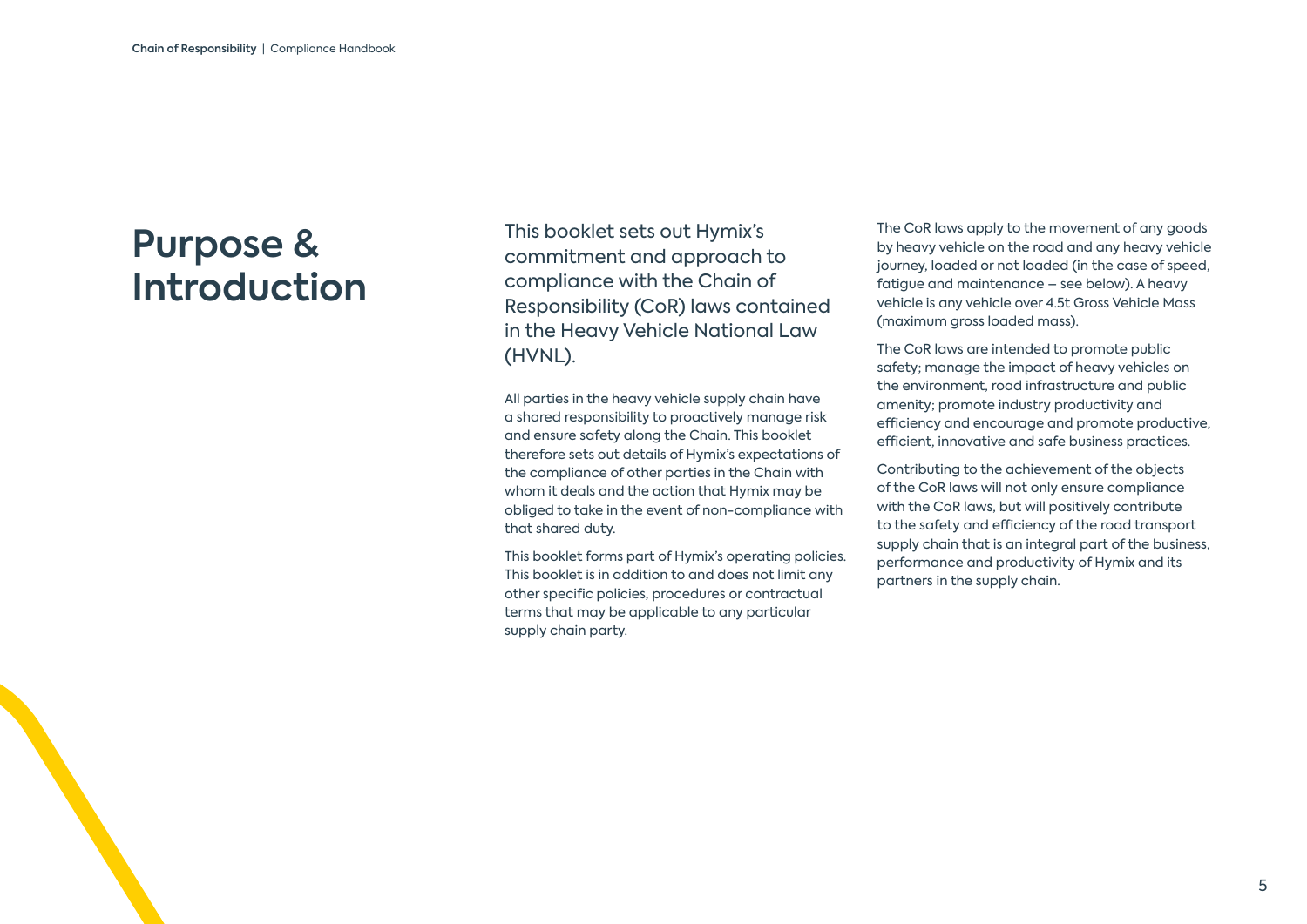

#### **Duties & Actions 13**

| Hazard Identification & Risk Management   | 13 |
|-------------------------------------------|----|
| Transport Activities & Business Practices | 14 |
| A Shared Responsibility                   | 16 |
| <b>Executive Duties</b>                   | 16 |

## **Accreditation & Training 17** CoR Compliance & Industry Codes 17 Heavy Vehicle Operator Accreditation 18 Training 19 Contracting & Subcontracting 20

| <b>Audits &amp; Breaches</b>   | 21 |
|--------------------------------|----|
| Audit & Review                 | 21 |
| Record Keeping                 | 22 |
| Default, Breach & Consequences | 22 |
|                                |    |

#### **Compliance Requirements 23**

|   | Mass                                                     | 24 |
|---|----------------------------------------------------------|----|
|   | Dimension                                                | 28 |
| 4 | Load Restraint                                           | 30 |
| 5 | Speed Management                                         | 32 |
|   | Fatique Management                                       | 35 |
|   | Maintenance, Roadworthiness<br>& Heavy Vehicle Standards | 40 |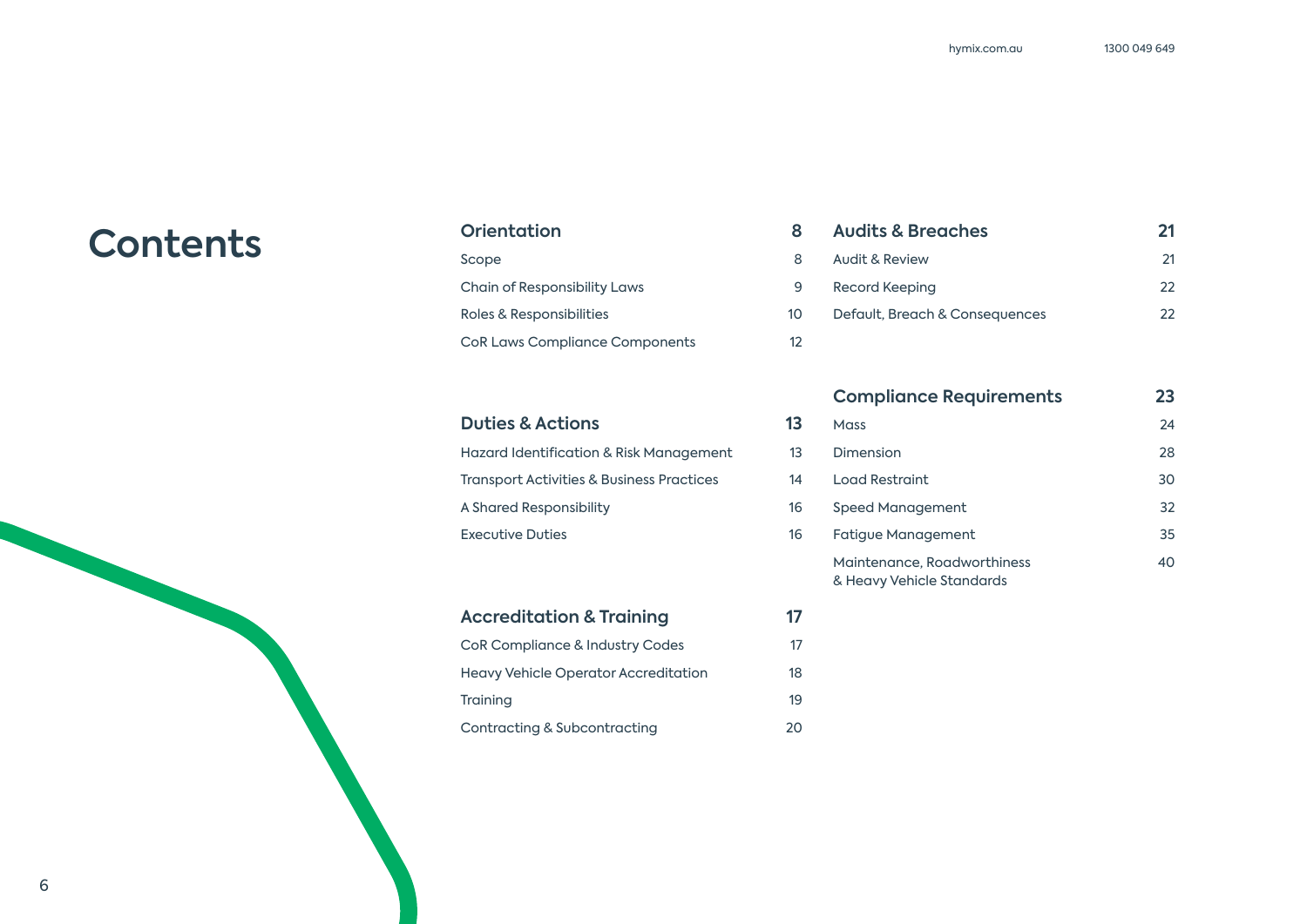## **Chain of Responsibility**

## **Compliance With Chain of Responsibility Laws**

Compliance with CoR laws is the responsibility of every party in the Chain. Hymix takes compliance with the CoR laws very seriously, requires its business partners to comply and will not condone, endorse or reward non-compliance.

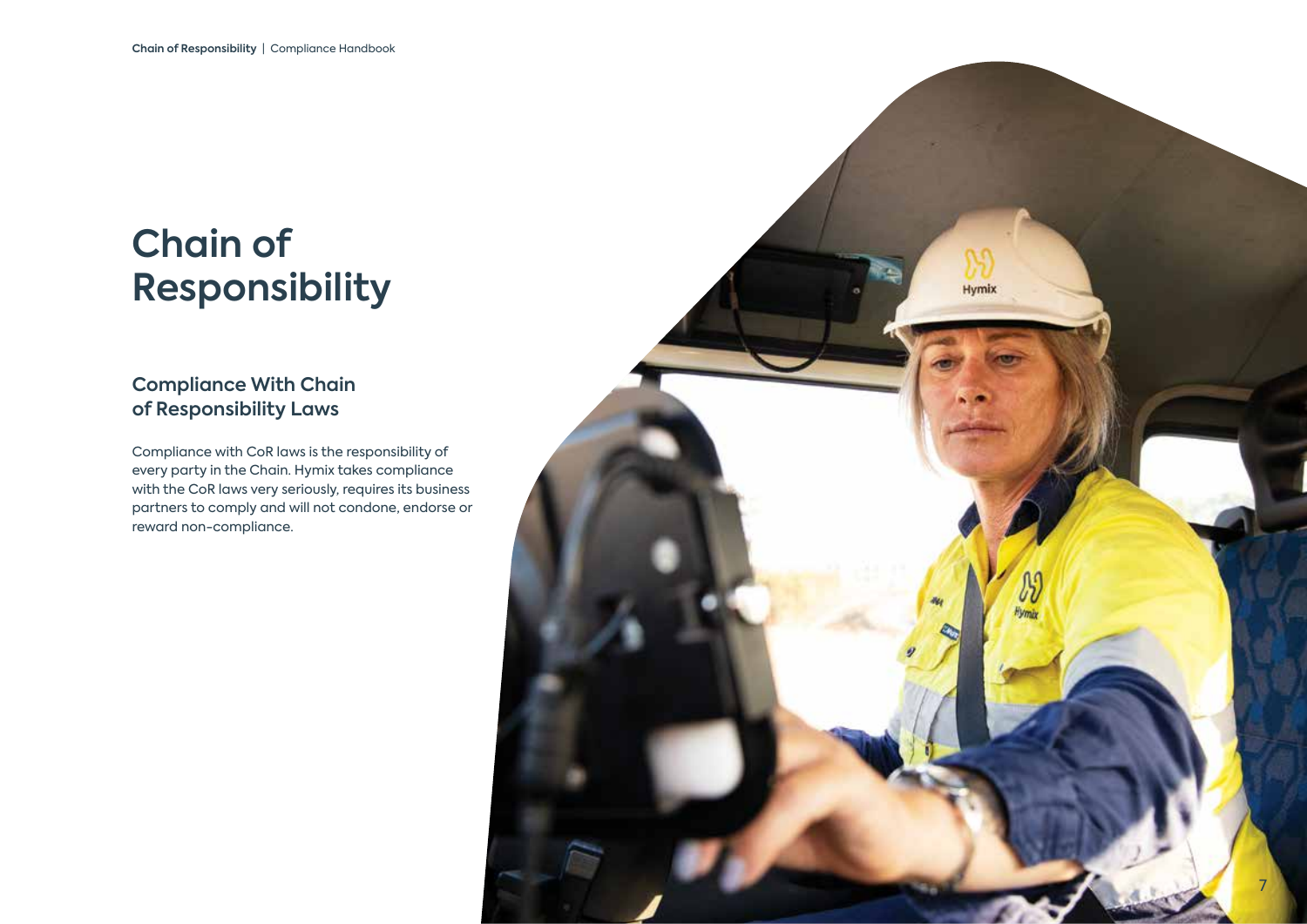## **Orientation**

## **Scope**

This compliance booklet applies to all heavy vehicle use within the Hymix supply chain, including any supply to or the conduct of any Hymix project and covers all heavy vehicle movements in and out.

This booklet and the CoR laws cover the operations and conduct of all parties to the road transport supply chain (see further 'Roles & Responsibilities' on page 10).

However, this booklet is not exhaustive and all persons remain responsible for ensuring their own compliance with the CoR laws. To this end, all parties must familiarise themselves with the laws and obligations which apply to them and their operations.

The matters set out in this booklet relate to compliance with the CoR laws only. To some extent, they may run in parallel or overlap with work health and safety laws or laws relating to the transport of dangerous goods. The matters set out in this booklet are not intended to cover those other laws and further steps may be required to comply with them.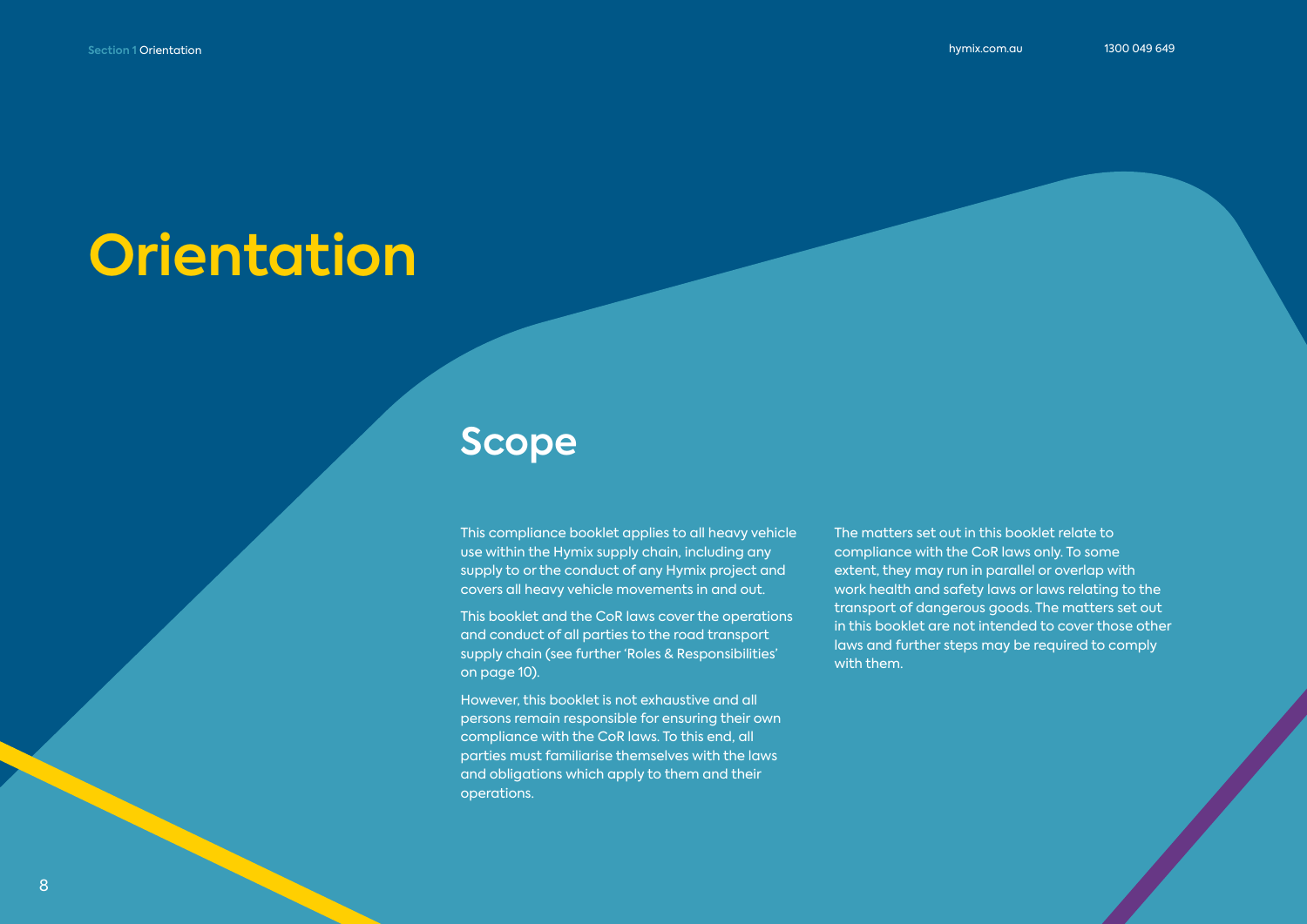The aim of the CoR laws is to make sure everyone in the road transport supply chain shares responsibility for ensuring breaches of the CoR laws do not occur, whether by act or omission. If you exercise (or have the capability of exercising) direct or indirect control or influence over any transport task, you are part of the CoR and have a responsibility to ensure the CoR laws are complied with in the performance of such transport tasks. This could also include the need to engage with other parties in the CoR in respect of jointly performed transport tasks or shared safety duties. **COR LAWS** The aim of the CoR laws is to make sure everyone in **•** Breach the CoR Laws; or the road transport supply chain shares responsibility **Contract the district** of the road transport supply chain shares responsibil

> The CoR laws are also intended to ensure that no party obtains an unfair commercial advantage over other parties e.g. by conducting its operations in breach of relevant laws and avoiding the time and cost associated with required compliance.

- (a) Require every party in the CoR to ensure, so far as is reasonably practicable, the safety of the party's transport activities
- (b) Prohibit any party in the CoR from asking, directing or requiring (directly or indirectly) or entering into a contract with the driver of a heavy vehicle or a party in the CoR to do or not do something the person knows, or ought reasonably to know, would have the effect of causing another party to:
- 
- **•** Cause the driver to:
- **•** Exceed a speed limit applying to the driver.
- **•** Drive a fatigue regulated heavy vehicle while impaired by fatigue.
- **•** Drive a fatigue regulated heavy vehicle while in breach of the driver's work and rest hours option.
- **•** Drive a fatigue regulated heavy vehicle in breach of another law in order to avoid driving while impaired by fatigue or while in breach of the driver's work and rest hours option.

Breach of the CoR laws is a safety risk, potentially causing injury or damage to workers, the public, the environment and road infrastructure. Having regard to the seriousness of such consequences, compliance with the CoR laws is essential.

Breach of the CoR laws can result in infringement notices, fines, criminal prosecutions, commercial benefits penalties, compensation orders, prohibition orders and supervisory intervention orders.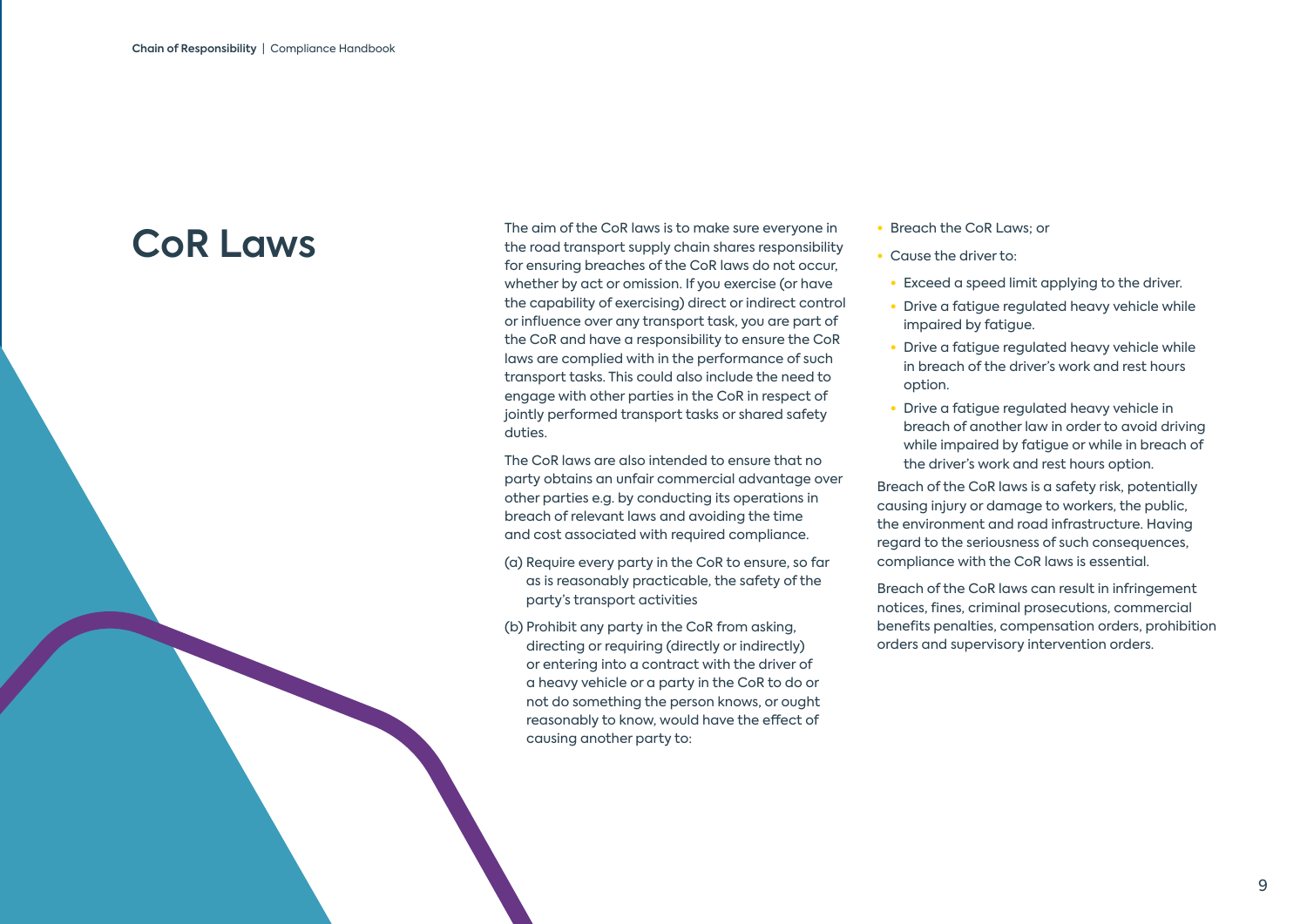## **Roles & Responsibilities**

The CoR laws apply to every person in the road transport supply chain.

#### **Consignor**

A person named as 'consignor' on transport documentation, or if there is no such person identified, the person who engages a heavy vehicle's operator (directly or indirectly) or has possession of or control over the goods immediately before they are transported by road, or the person who loads or imports goods.

#### **Prime Contractor**

A person who engages someone to drive a heavy vehicle under a contract.

#### **Registered Operator**

The registered operator in relation to a heavy vehicle is the person recorded in the NSW registrable heavy vehicles register as the person responsible for the heavy vehicle.

#### **Scheduler**

Any person who schedules transport of any goods or passengers by heavy vehicle, or the work and rest times of drivers. This may extend to include any person who dictates the scheduling (e.g. pick-up, delivery or transit time).

#### **Transport Operator**

A person who is responsible for controlling or directing the use of a heavy vehicle, for example a manager of the business that is dispatching goods by heavy vehicle.

#### **Packer**

A person who puts goods into packaging, or assembles packaged goods into outer packaging (even if the packaging is already on a heavy vehicle), or supervises/manages/controls such an activity.



#### **Driver**

A driver of a heavy vehicle. Includes a person who is sharing the task of driving during the journey, a person driving under instruction and a person instructing a driver who is under instruction. Although not included as a party under the CoR laws, drivers have the same duties under general road laws.

#### **Loader**

A person who loads goods into a heavy vehicle or container, or loads a container onto a heavy vehicle.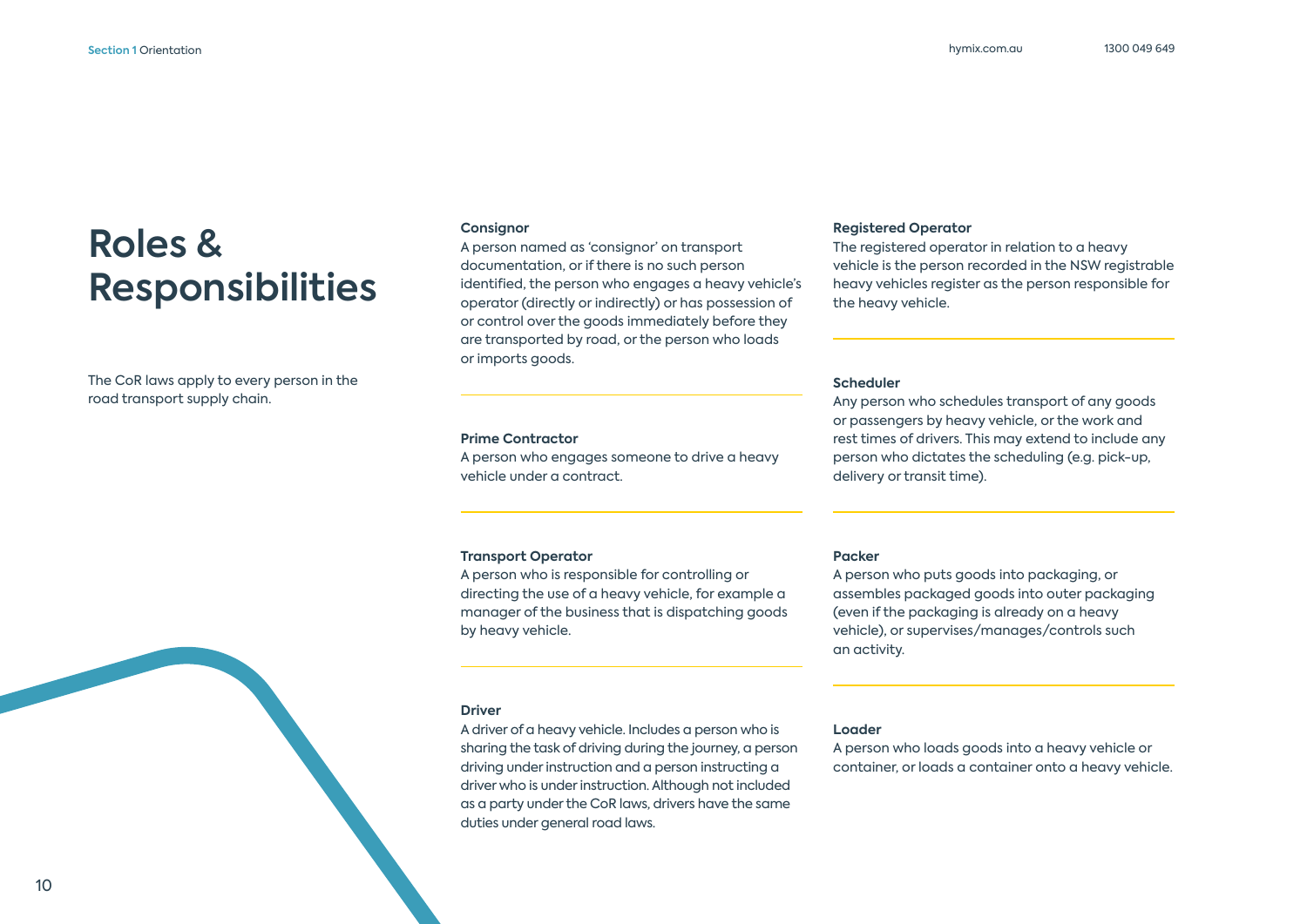#### **Loading Manager**

A person who controls, manages or supervises (directly or indirectly) the loading or unloading of heavy vehicles at a regular loading/unloading premises, or is responsible for the operations of such premises, or has been assigned such responsibilities.

#### **Unloader**

A person who unloads goods out of a heavy vehicle or container, or unloads a container from a heavy vehicle.

#### **Consignee**

A person named as 'consignee' on transport documentation, or who actually receives the goods after their road transport (but does not include a person who merely unloads the goods).

## **Our Road Transport Chain**

In the Hymix road transport supply chain, the following parties are likely to fall within the CoR (non-exhaustive):

- **•** Hymix and its employees
- **•** Haulage company, road transport operator, owner driver, crane operator
- **•** 3PL, warehousing/distribution/staging services provider, logistics provider, freight forwarder
- **•** Supplier/importer of plant/equipment/materials
- **•** Quarry operator
- **•** Soil spill or other construction waste/by-product receival, recycling or disposal facility
- **•** Customers

All parties are liable for the conduct of their employees, subcontractors (at any level) and agents.

Executives (Directors and persons concerned in the management of a corporation; partners in a partnership; management of an unincorporated body) may be held liable for any breaches committed by their business (see further 'Executive Duties').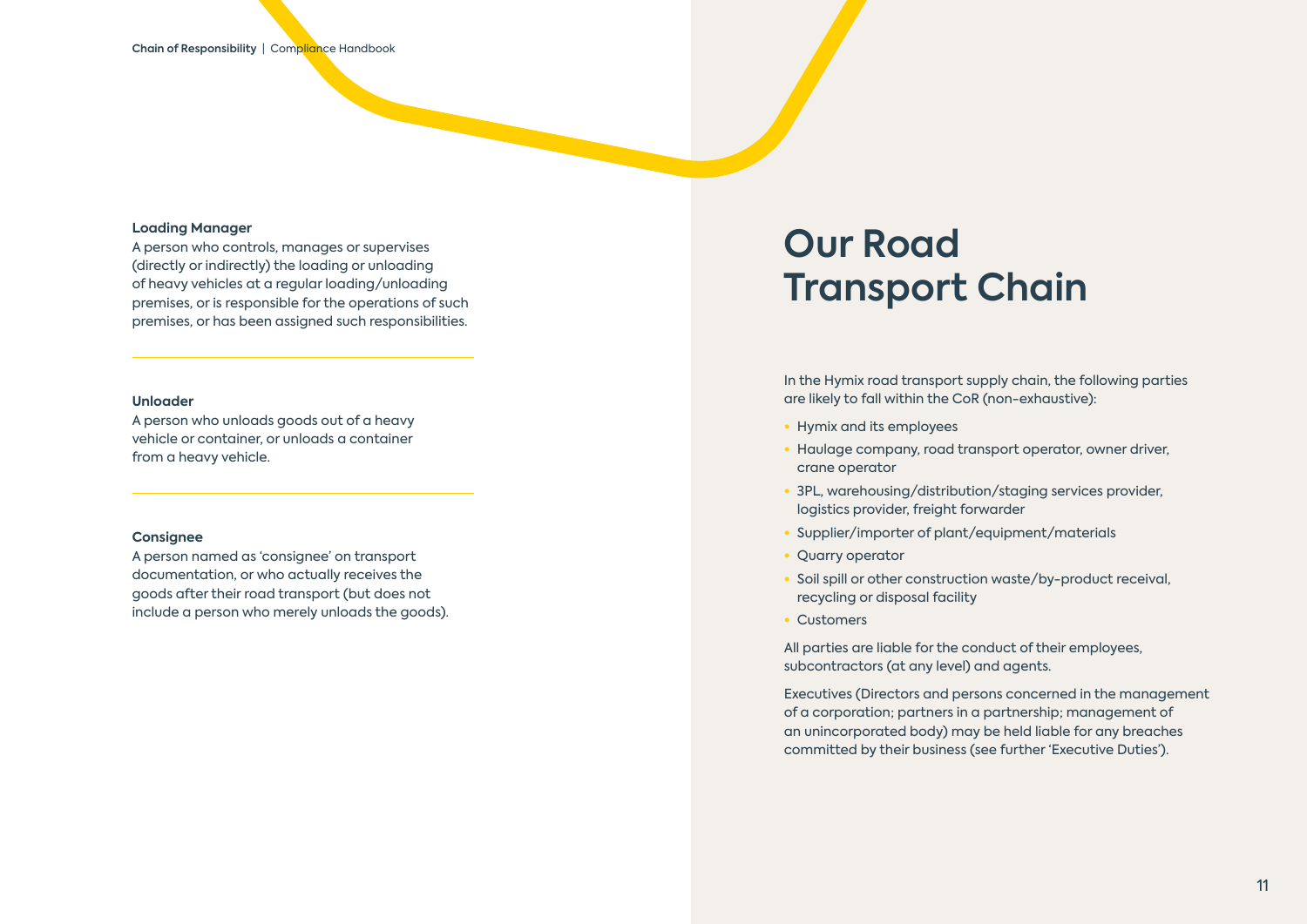## **Compliance Components**

The Chain of Responsibility laws cover the following compliance components:



#### **Mass**

Loads must be within maximum legal gross vehicle and axle load limits, either generally or under any permit or notice and within the maximum load mass of any freight container.



#### **Fatigue Management**

Vehicles may only hit the road where drivers are not adversely affected by fatigue and are within their maximum permitted driving hours, either generally or under any fatigue accreditation scheme.



#### **Dimension**

Loads must be within maximum legal height, length, width and overhang limits, either generally or under any permit or notice.



#### **Speed Management**

All journeys must be capable of being completed and actually completed within legal speed limits.



#### **Load Restraint**

Loads must be secured within freight containers and within/on vehicles so that they do not make the vehicle unstable or unsafe and are secure and not likely to shift or fall out of/off the vehicle.



#### **Vehicle Maintenance**

All vehicles must comply with any applicable heavy vehicle standards and at all times during use be properly maintained and roadworthy.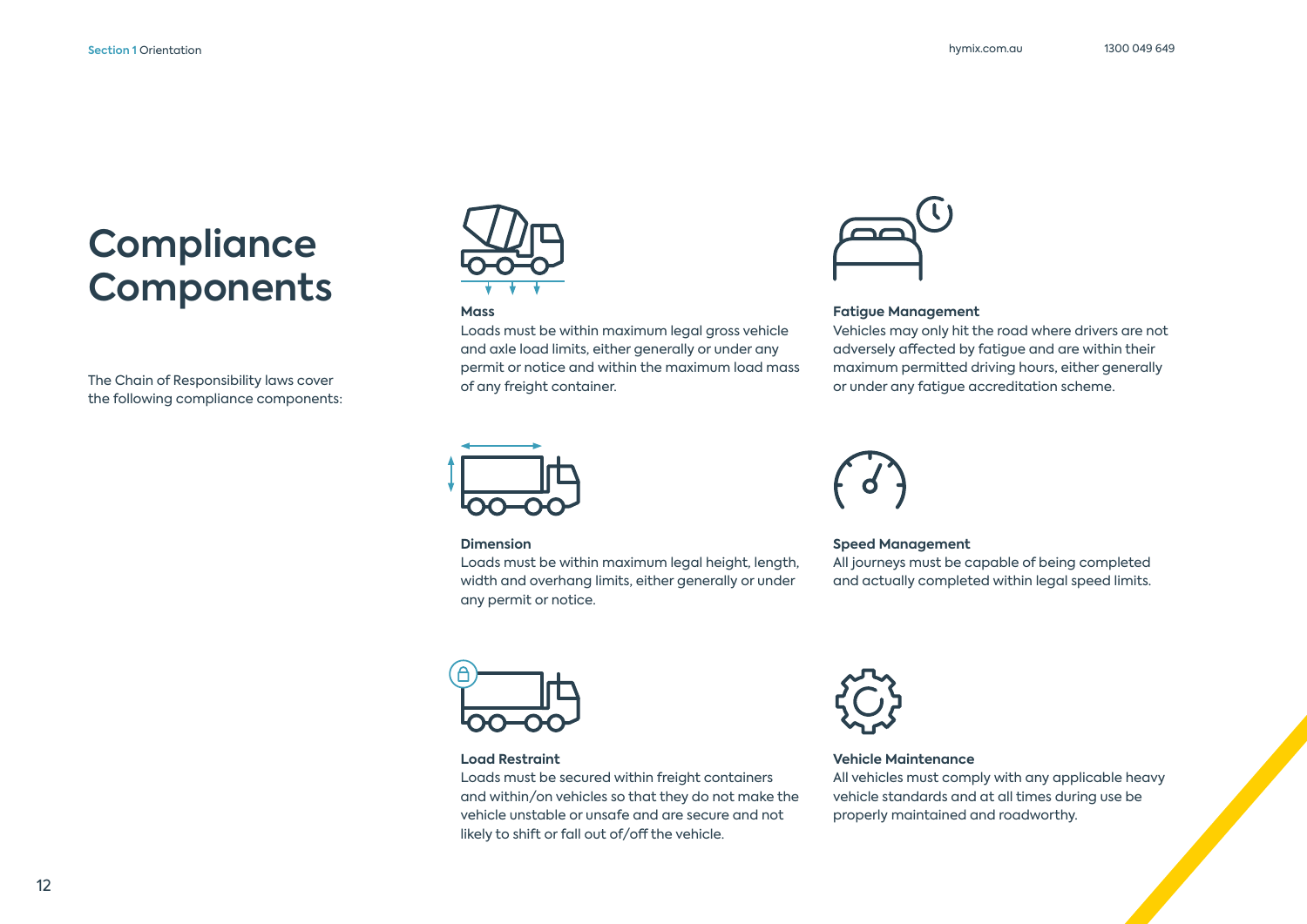# **Duties & Actions**

## **Hazard Identification & Risk Management**

The CoR laws require all parties in the Chain to:

- **•** Identify *hazards* associated with the use of any heavy vehicle i.e. things that could cause harm or damage or result in breach of the CoR laws
- **•** Assess the *risks* of those hazards arising i.e. the likelihood and potential degree of harm or damage resulting
- **•** Identify, develop and implement risk *control measures* i.e. measures to avoid or mitigate those risks
- **•** *Monitor* the effectiveness of the implementation and operation of those controls *and review* as necessary i.e. whether they are being properly implement and effective in controlling identified risks and, if not, what needs to be changed to rectify the situation.

Every party in the Chain must ensure that it has in place a system to ensure that the above hazard and risk identification and control duties are complied with.

Every party in the Chain must be reasonably satisfied that the other parties in the Chain with whom it deals also have in place such a system, or are subject to that party's own system and that heavy vehicle operations are monitored to ensure that the system appears to be working.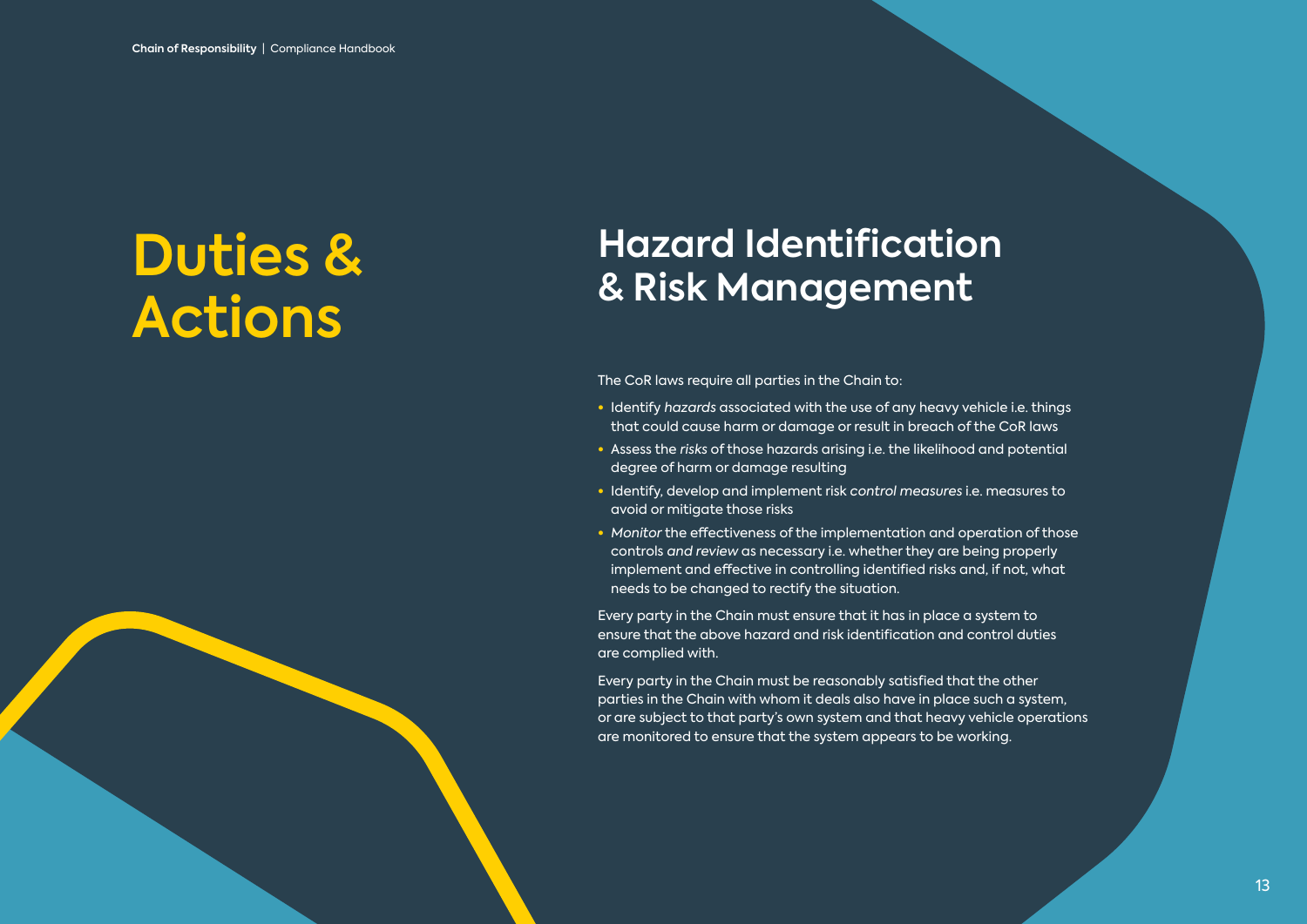## **Transport Activities & Business Practices**

The CoR laws require that every party in the CoR:

- **•** (a) Conducts themselves in a compliant manner when they are performing any 'transport activity', which includes:
- **•** (i) consigning, packing, loading, unloading, managing the loading/unloading or receiving goods transported by road
- **•** (ii) scheduling transport
- **•** (iii) engaging a person to drive, maintain or repair a vehicle; and
- **•** (b) Has in place compliant 'business practices'.

That is, **both your actions and business practices have to be compliant with the CoR laws**. If you do not have compliant business practices in place, you will not be complying.

Required 'business practices' include:

- **•** CoR **hazard identification** and **risk analysis** for your supply chain, which must be conducted at least annually and/or after any event which indicates that the way that any transport activities are being carried out has led, or may lead, to a relevant contravention
- **•** Development of CoR **hazard/risk control measures**
- **•** CoR compliance **policies** and **working procedures**
- **•** CoR compliance **induction** and ongoing **education processes**, including CoR training (national Unit of Competency recommended) for personnel performing CoR functions and information, education and awareness to contractors and subcontractors
- **• Contractor/subcontractor pre-qualification screening**, which, depending on the nature of the transport tasks being performed by contractors/ subcontractors, may include undertaking compliance assurance assessment as to their competency, capacity, qualifications, training, expertise and systems and processes in place to ensure compliance with the CoR laws, this booklet and their compliance performance and/or relevant compliance history
- **•** CoR **compliance terms** in every supply chain contract
- **•** CoR **compliance assurance systems** (i.e. verification of the design, implementation and functioning of the above), including an incident reporting and response/remedy register for all CoR near-misses, incidents, accidents and infringements and periodic internal or external compliance performance auditing
- **•** CoR **compliance performance reporting**
- **•** CoR **compliance record retention**.

Where a business does not have in place the above compliant 'business practices', it can be charged, prosecuted, found guilty and fined for a breach of the CoR laws – even if no heavy vehicle incident/ accident has occurred.

The National Heavy Vehicle Regulator's 'Chain of Responsibility Gap Assessment Tool' (https://www. nhvr. gov.au) may be a useful resource to help you to assess whether your business practices and systems controls meet the standard required for compliance with the CoR laws.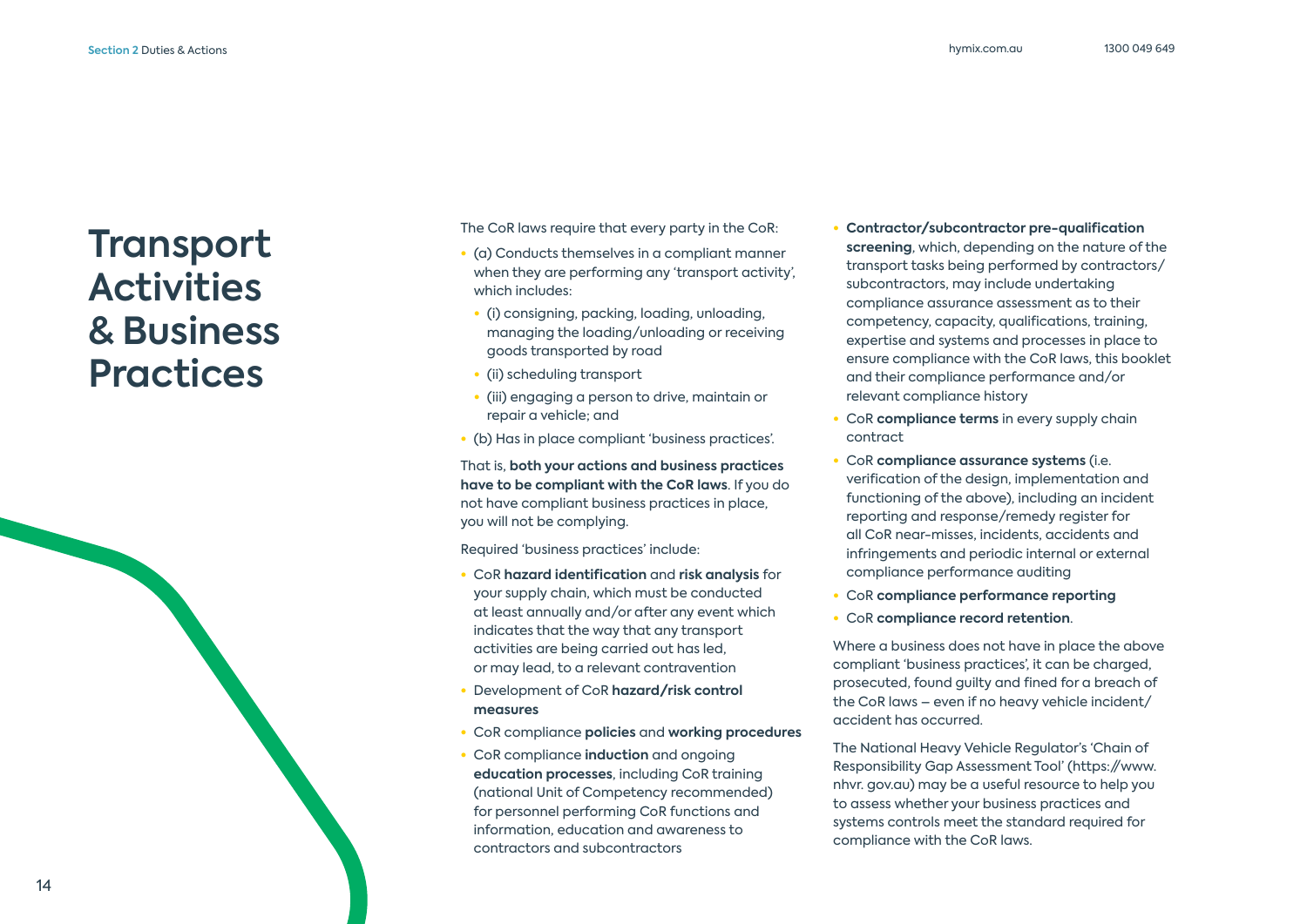**Section 5** of this handbook contains detailed *guidance* (non-exhaustive) on the requirements of each CoR compliance component and suitable (but not exhaustive) control measures. The guidance and control measures identify key parties usually associated with particular functions or activities. However, this should not be taken as precluding or discouraging other parties in the CoR with any control or influence over those functions or activities also taking an active part in compliance – the CoR laws in fact require you to do so in such circumstances.

Hymix has implemented a system of routine compliance monitoring and assurance, including non-invasive spot checks for third party vehicles visiting Hymix's sites. Vehicles visiting Hymix's sites should be prepared to undergo a short spot check to identify any breaches or potential issues relating to CoR compliance of the driver, vehicle and/or load.

It is a condition of access to Hymix's sites that the drivers and operators of any vehicles will cooperate in relation to any such checks and will rectify or otherwise engage with Hymix to understand any query or non-conformance arising from any such check.

Where compliance information or documentation is generated, consideration should be given to sharing that information/documentation between parties in the CoR responsible for the particular transport activity, to enable them to perform compliance monitoring activities. This is particularly relevant where you/they would not otherwise have such information and could not perform compliance monitoring cross-checking (and see further 'A Shared Responsibility' on page 16).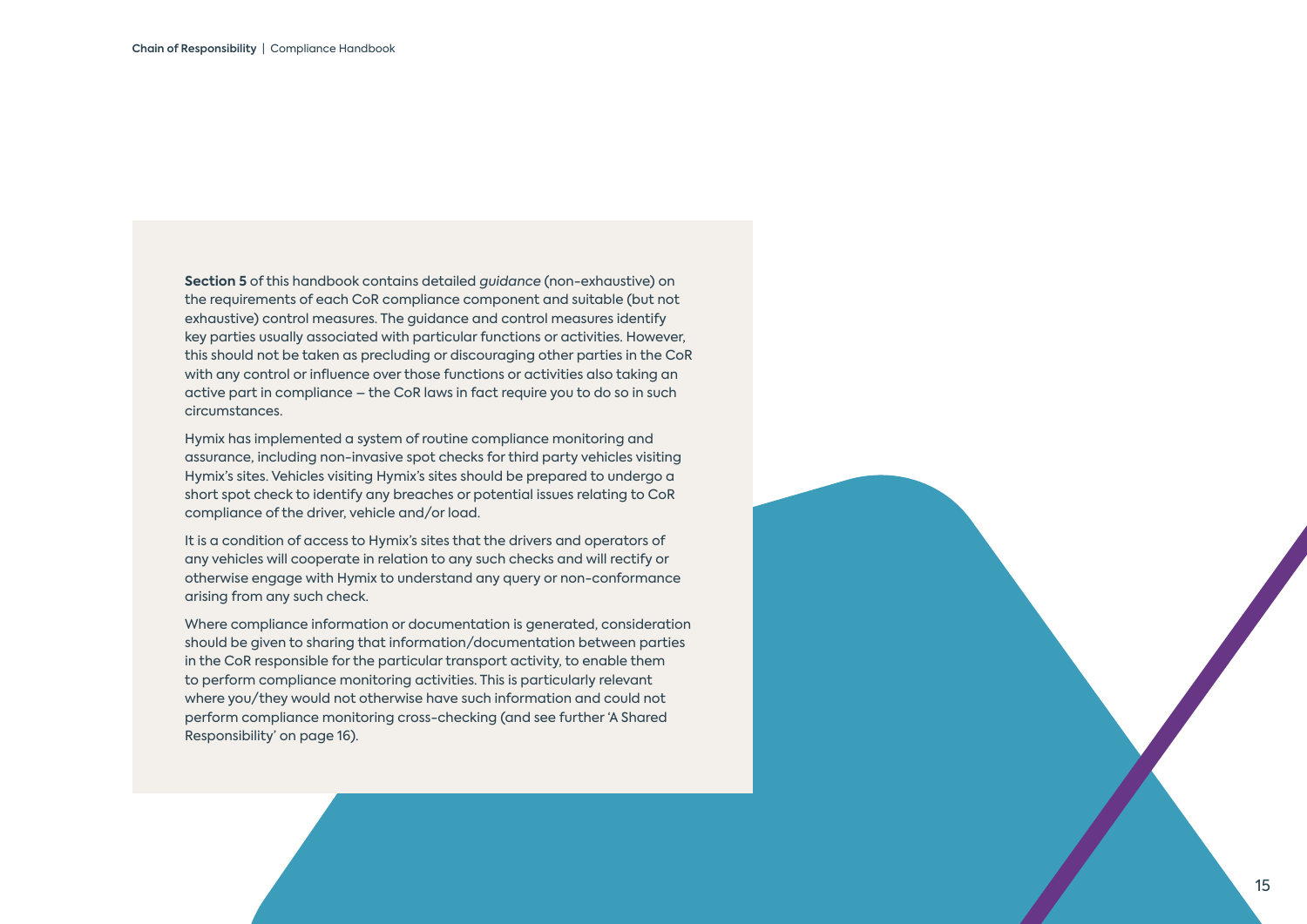## **A Shared Responsibility**

Responsibility for compliance with the CoR laws is shared amongst all parties in the Chain.

The actions, inactions, conduct or operations of or information provided by one party in the Chain can affect the compliance of another or other parties in the Chain, for better or worse.

As such parties in the Chain should actively consult and cooperate with one another on how best to manage compliance with the CoR laws and coordinate their activities and/or the exchange of information to ensure that this occurs in respect of any shared or overlapping transport tasks or safety duties.

## **Executive Duties**

Under the CoR the Executive (Directors and persons concerned in the management of a corporation; partners in a partnership; management of an unincorporated body) have a duty to exercise due diligence to ensure that their business complies with the CoR laws.

In order to discharge this duty, the Executive must ensure that their business has in place the 'business practices' referred to above and that they are properly implemented and effective in managing the hazards and risks arising from any heavy vehicle operations.

Any Executives who do not discharge this duty may be charged, prosecuted, found guilty and fined of a breach of the CoR laws – *even if no heavy vehicle incident/accident has occurred*.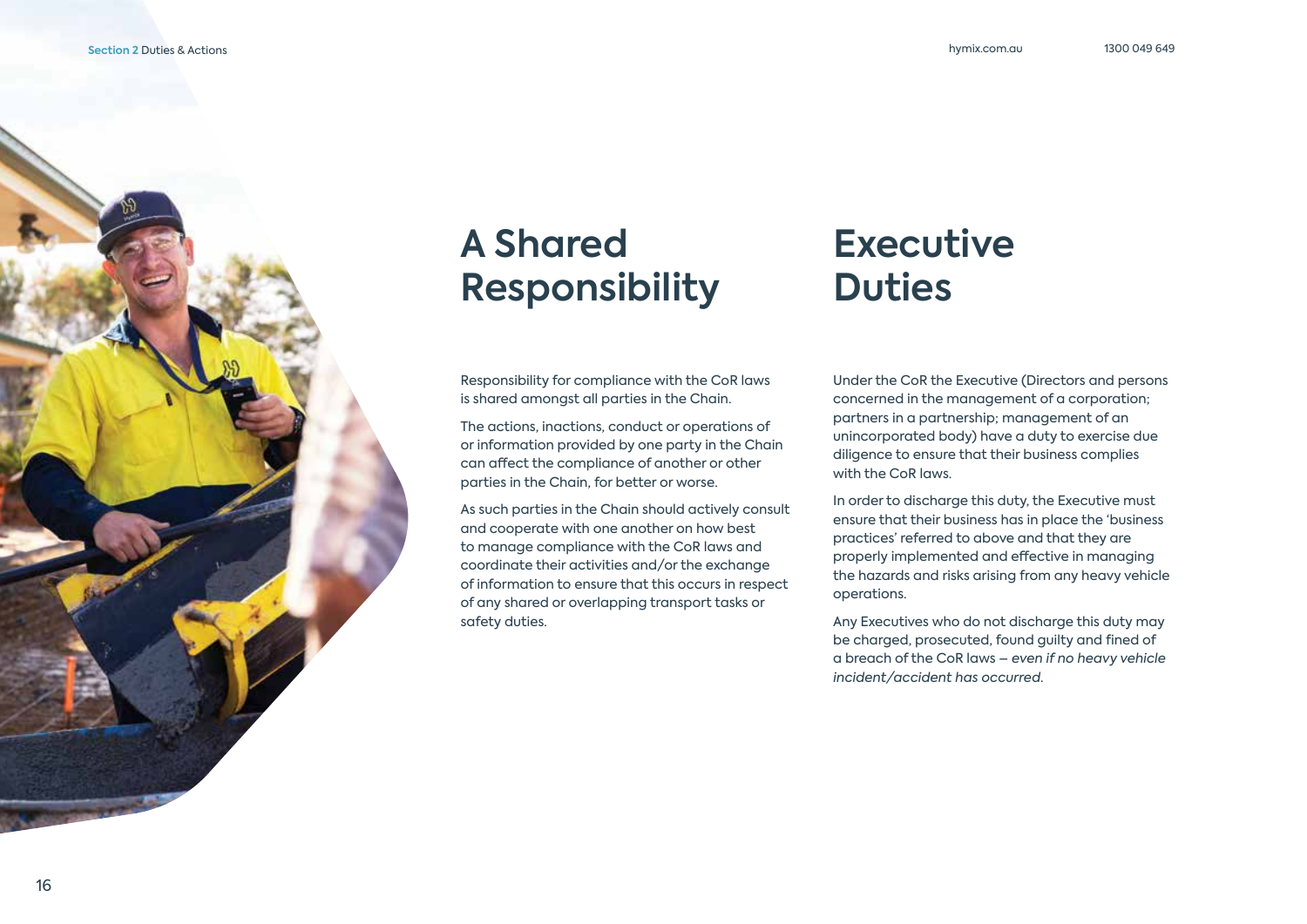# **Accreditation & Training**

## **CoR Compliance & Industry Codes**

Without limiting anything in this booklet, parties in the CoR may seek to rely on or incorporate compliance as set out in any applicable industry code of compliance or practice, including any industry code registered under the HVNL.

Industry codes not registered under the HVNL should be approved by a qualified person or persons prior to being used (e.g. a qualified load restraint engineer should approve any load restraint industry code).

Reliance on or compliance with an industry code of practice, whether registered or not, does not in any way absolve or lessen your obligations under the HVNL, CoR laws or this booklet.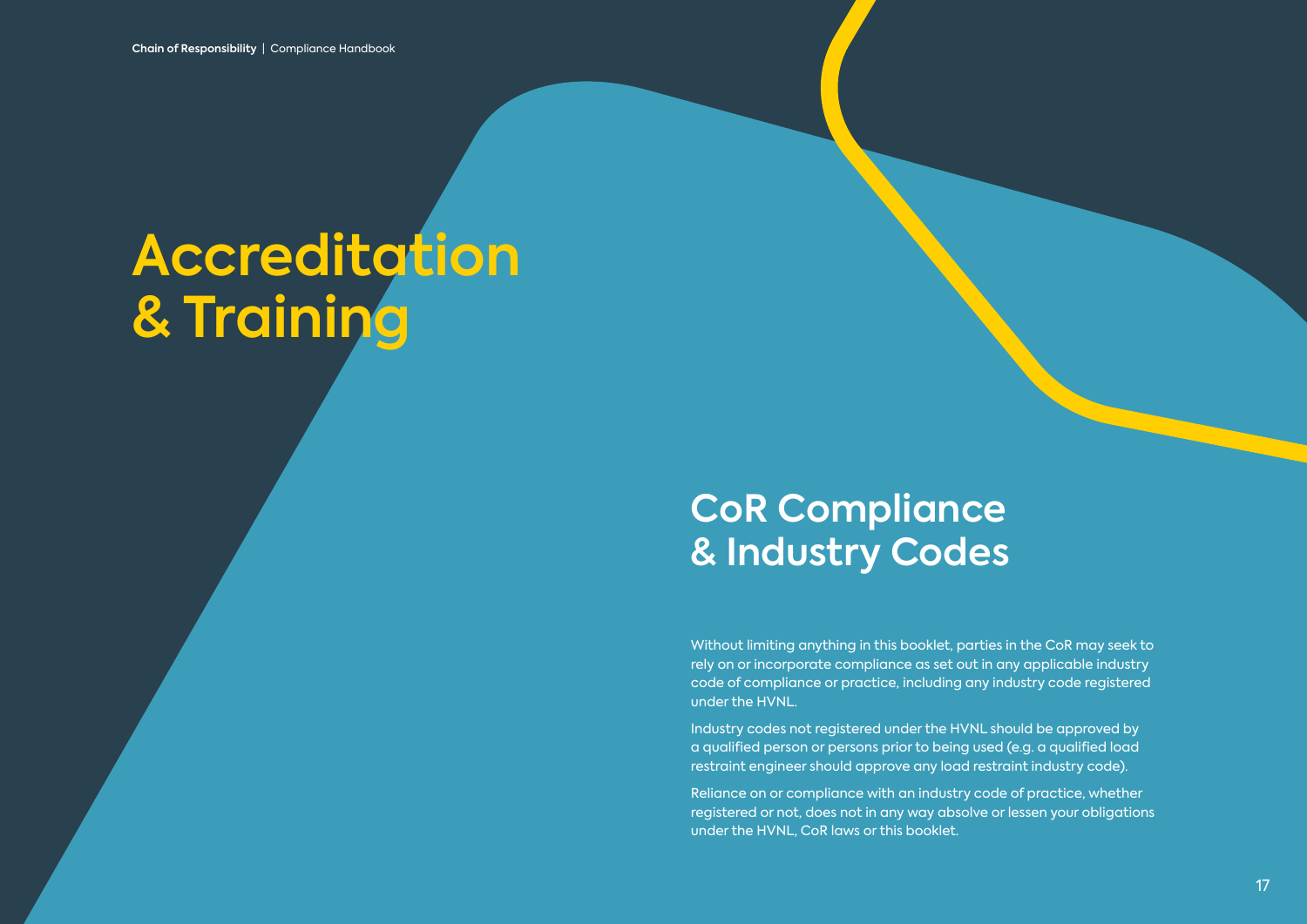## **Heavy Vehicle Operator Accreditation**

Greater assurance of CoR compliance may be provided through recognised accreditation programs or additional roadworthiness inspections. As part of its assurance of compliance by any heavy vehicle operator engaged by or subcontracted to Hymix, Hymix may require any such operator to obtain accreditation, for example, under:

National Heavy Vehicle Accreditation Scheme **(NHVAS)** - Heavy vehicle operations can apply for accreditation under the following NHVAS modules:

- **•** Mass Management
- **•** Maintenance Management
- **•** Fatigue Management: Basic Fatigue Management **(BFM)**
- **•** Fatigue Management: Advance Fatigue Management **(AFM)**

**TruckSafe** – An independent industry accreditation program and heavy vehicle operator risk management system significantly aimed at compliance with the CoR laws RMS Safety, Productivity & Environment Construction Transport Scheme **(SPECTS)** and any equivalent in other States/Territories.

RMS accredited Heavy Vehicle Authorised Inspection Station **(HVAIS)** Safety Check Inspections, which verifies ongoing heavy vehicle roadworthiness, safety and compliance with applicable Standards in between periods of registration renewal.

In addition, certain heavy vehicle operators may require accreditation if they operate certain classes of vehicles or as a condition of certain permits or exemptions.

Finally and in any event, heavy vehicle operators and the supply chain parties who engage them should consider adopting or mandating accreditation in order to provide a framework for compliant operations and obtain greater assurance of compliance along the Chain.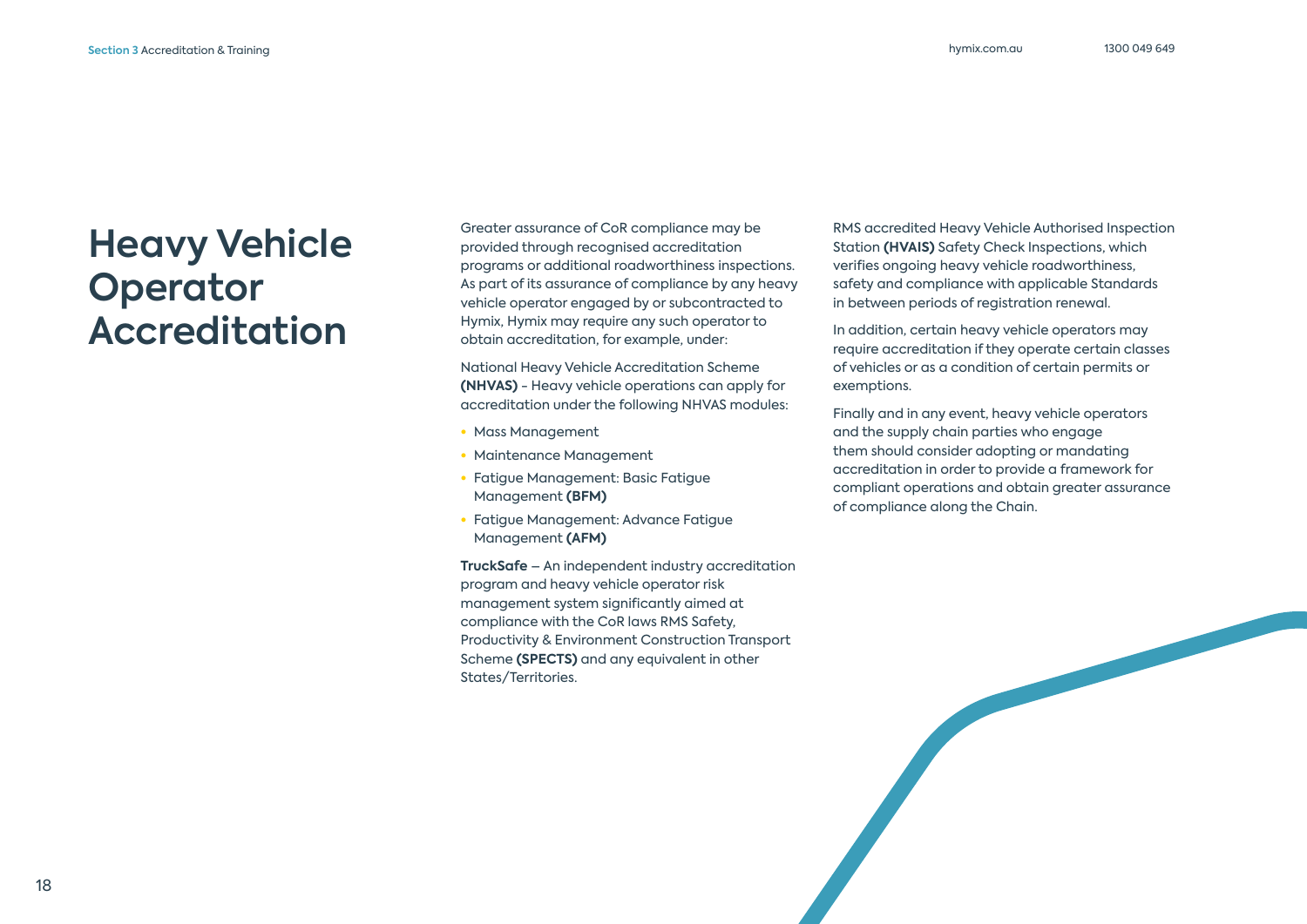## **Training**

CoR compliance training must form an integral and ongoing part of any compliance management system.

CoR compliance training should operate at a number of levels, including:

- **•** Induction training
- **•** Routine refresher training
- **•** Regular toolbox talk-type training
- **•** Ad-hoc 'lessons-learned' or 'incident alert' notifications
- **•** Additional skills-based training or refresher/ development training for personnel who are identified as needing further intervention, as required.

Personnel performing CoR functions or administering CoR compliance should be identified and consideration given to requiring them to obtain accredited CoR compliance training qualifications, including:

- **•** TLIF0009 Ensure the safety of transport activities (Chain of Responsibility)
- **•** TLIF0014 Monitor the safety of transport activities (Chain of Responsibility)
- **•** TLIF0005 Apply a Fatigue Risk Management System (replaces unit TLIF2010)
- **•** TLIF0006 Administer a Fatigue Risk Management System (replaces unit TLIF3063)
- **•** TLIF0007 Manage a Fatigue Risk Management System.

Hymix requires all drivers and contractors to undergo comprehensive CoR induction training prior to engagement. It is a condition of working with Hymix that all drivers can demonstrate an awareness of and compliance with their and Hymix's CoR compliance obligations. Hymix also conducts regular scheduled and ad-hoc training initiatives as outlined above.

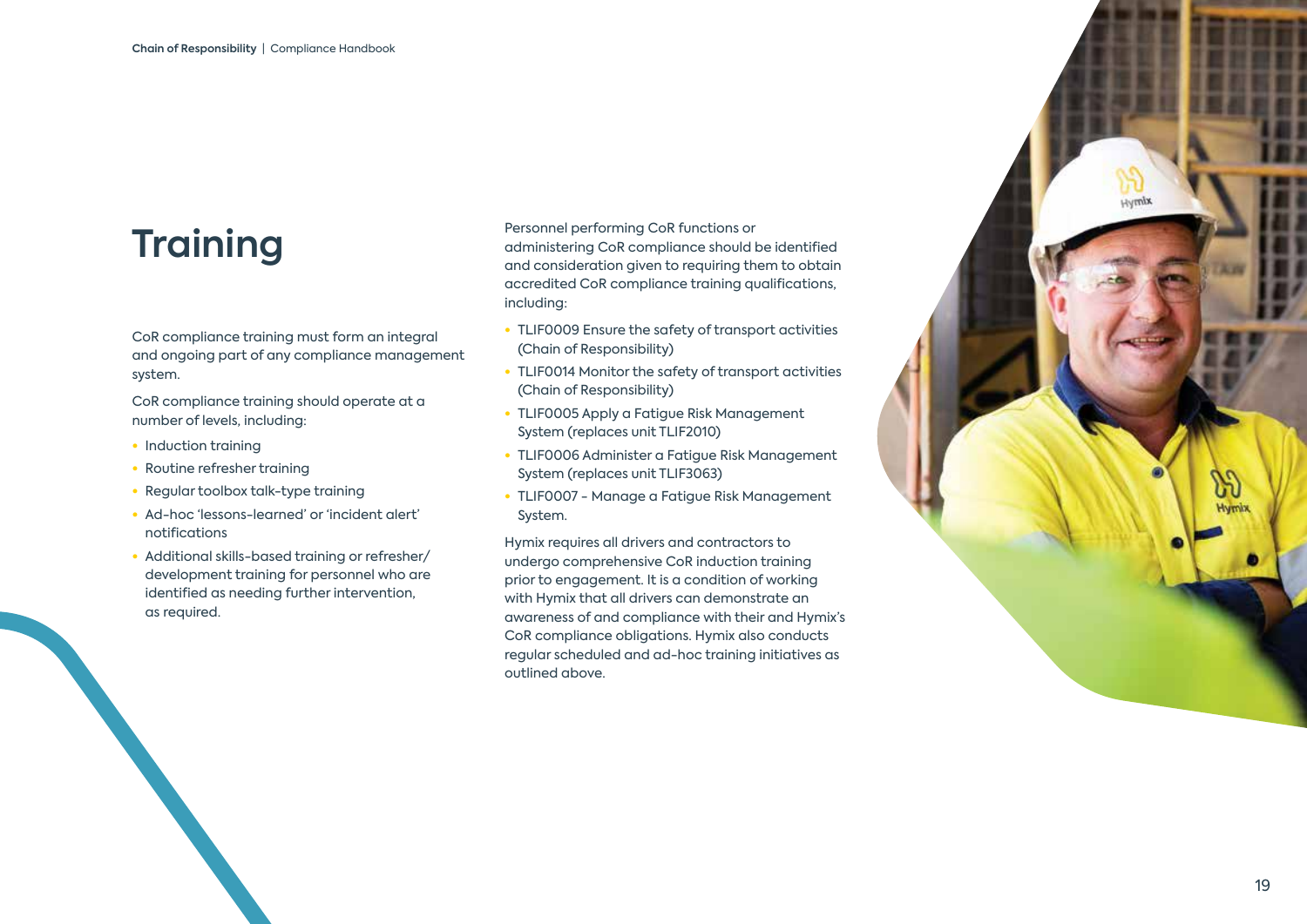## **Contracting & Subcontracting**

Where any party in the Hymix's CoR contracts out or subcontracts any activity or function, in whole or part:

- **•** that party remains fully responsible for compliance with the CoR laws and this booklet, including by any subcontractor, regardless of any attempt to purport to exclude, limit or modify any compliance obligation covered by the CoR laws or this booklet
- **•** in addition to any other conditions that may apply, that party must first ensure that any such contractor/subcontractor has in place a system and work practices to ensure its compliance with the CoR laws and this booklet and their compliance performance and/or relevant compliance history.

Contractor/subcontractor pre-qualification and screening activities should include undertaking compliance assurance assessment of contractors/ subcontractors as to their competency, capacity, qualifications, training, expertise and systems and processes in place to ensure compliance with the CoR laws and this booklet and their compliance performance and/or relevant compliance history.

Any contractor's/subcontractor's activities must meet or exceed the compliance standards provided by your own CoR law compliance systems and processes. Where your CoR law compliance systems and processes do not specifically cover the activities of a contractor/subcontractor, a contractor/ subcontractor may be permitted to operate in accordance with its own CoR law compliance systems and processes, subject:

- **•** at all times to the above bullet points in this section
- **•** to the contractor's/subcontractor's CoR law compliance systems and processes or equivalent being adequately defined and documented
- **•** to the development of an appropriate level of scheduling and frequency of monitoring, surveillance and audit activities of the contractor's/subcontractor's compliance performance.

This section applies to contractors/subcontractors at any level (e.g. subcontractors of subcontractors). Where contractors/subcontractors are permitted to further subcontract, your CoR law compliance systems and processes must provide a system to ensure that the same level of pre-qualification compliance assurance and assessment applies to any such further subcontracting.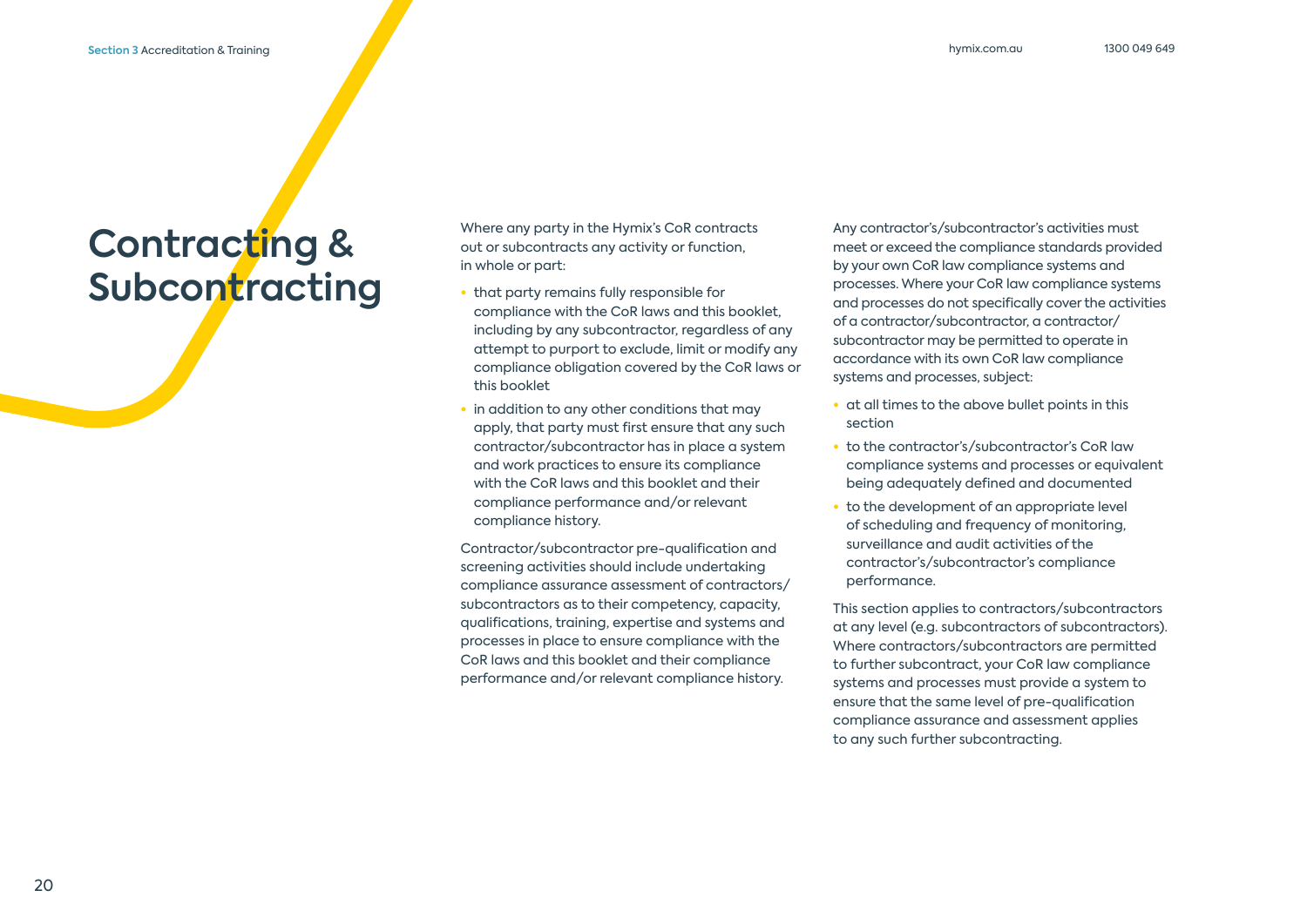## **Audits & Breaches**

## **Audit & Review**

In addition to being subject to routine monitoring, the CoR compliance performance of all parties in the Chain and any contractors/subcontractors should be periodically audited.

Audit and review activities and resulting management of corrective actions should be undertaken **proactively**, and **in the absence of any near miss, accident, incident or infringement**. Audit and review activities may involve a mix of documentary review and in-field monitoring and surveillance.

Any near miss, accident, incident or infringement identified should be investigated to determine the cause and any necessary corrective or preventative actions, including amendment to policies/working procedures etc., recorded.

Audit and review of contractor/subcontractor activities and performance is especially important where they are engaged to perform works or services which have a direct impact on safety or compliance with CoR laws.

External qualified/accredited auditing can provide greater assurance of CoR compliance. Periodic external auditing should be considered where appropriate.

Hymix has implemented a detailed pre-qualification screening and audit process for its contractors. Participating in and obtaining a satisfactory audit outcome, including continued performance, is a requirement of working with Hymix.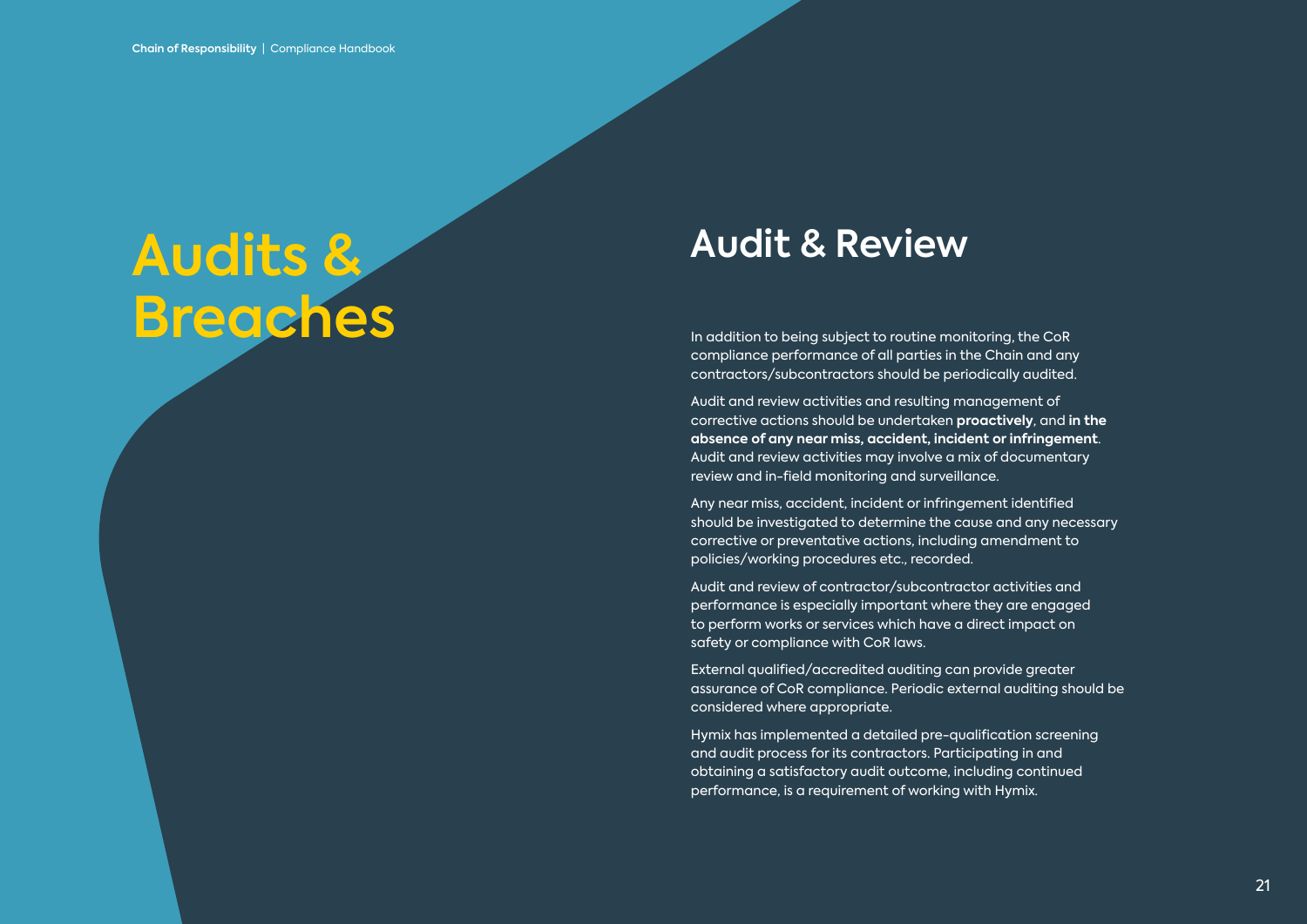## **Record Keeping**

All parties in the Chain must ensure that processes are implemented for the management of records related to CoR awareness and compliance. These processes must address records generated as a result of activities, including but not limited to:

- **•** Hazard reports and safety risk management activities related to CoR
- **•** CoR processes (including checklists and surveillance methodology)
- **•** Audit findings and reports
- **•** Formal compliance correspondence.

All such records must be kept for a minimum of 3 years, or as otherwise specified in any contract with Hymix.

## **Default, Breach & Consequences**

In addition to any other rights or entitlements of Hymix, in the event of any breach or suspected breach of the CoR laws by any other party in the CoR or any failure of any party in the CoR to respond to implement any of the measures contained in this booklet, Hymix may be obliged and may elect to, in its sole and absolute discretion:

- **•** withhold payment for the provision of any goods or services
- **•** require that the person(s) responsible, including any contractor(s) or subcontractor(s), are not used or engaged to provide goods or services to or on behalf of Hymix in future
- **•** not purchase any further goods or services from any person(s) responsible
- **•** suspend the provision of goods or services by Hymix and/or any contract or arrangement with any person(s) responsible, including without further payment, until such time as the matter is remedied to Hymix's reasonable satisfaction
- **•** terminate any contract or arrangement between Hymix and any person(s) responsible.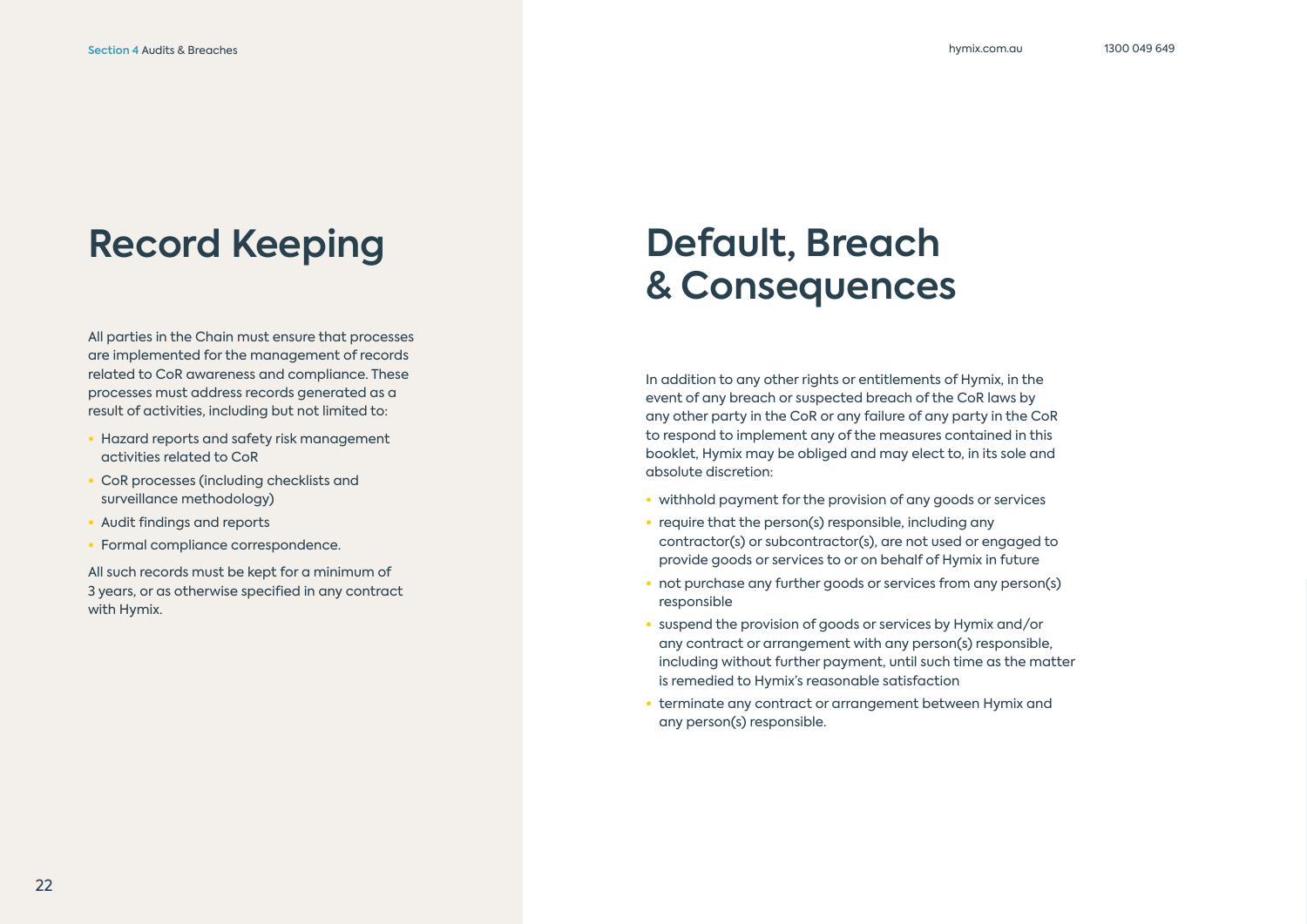## **Compliance Requirements**

## **Specific Compliance Requirements & Control Measures**

**The compliance requirements and suggested control measures contained in Section 5 are provided by way of guidance (non-exhaustive) on the requirements of each CoR compliance component and suitable (but not exhaustive) control measures. They represent the base level of compliance considerations and control measures implemented and/or expected by Hymix. They are provided in addition and subject to and do not limit any other specific policies, procedures or contractual terms that may be applicable to any particular supply chain party.**

The guidance and control measures identify key parties usually associated with particular functions or activities. However, this should not be taken as precluding or discouraging other parties in the CoR with any control or influence over those functions or activities also taking an active part in compliance – the CoR laws in fact require you to do so in such circumstances.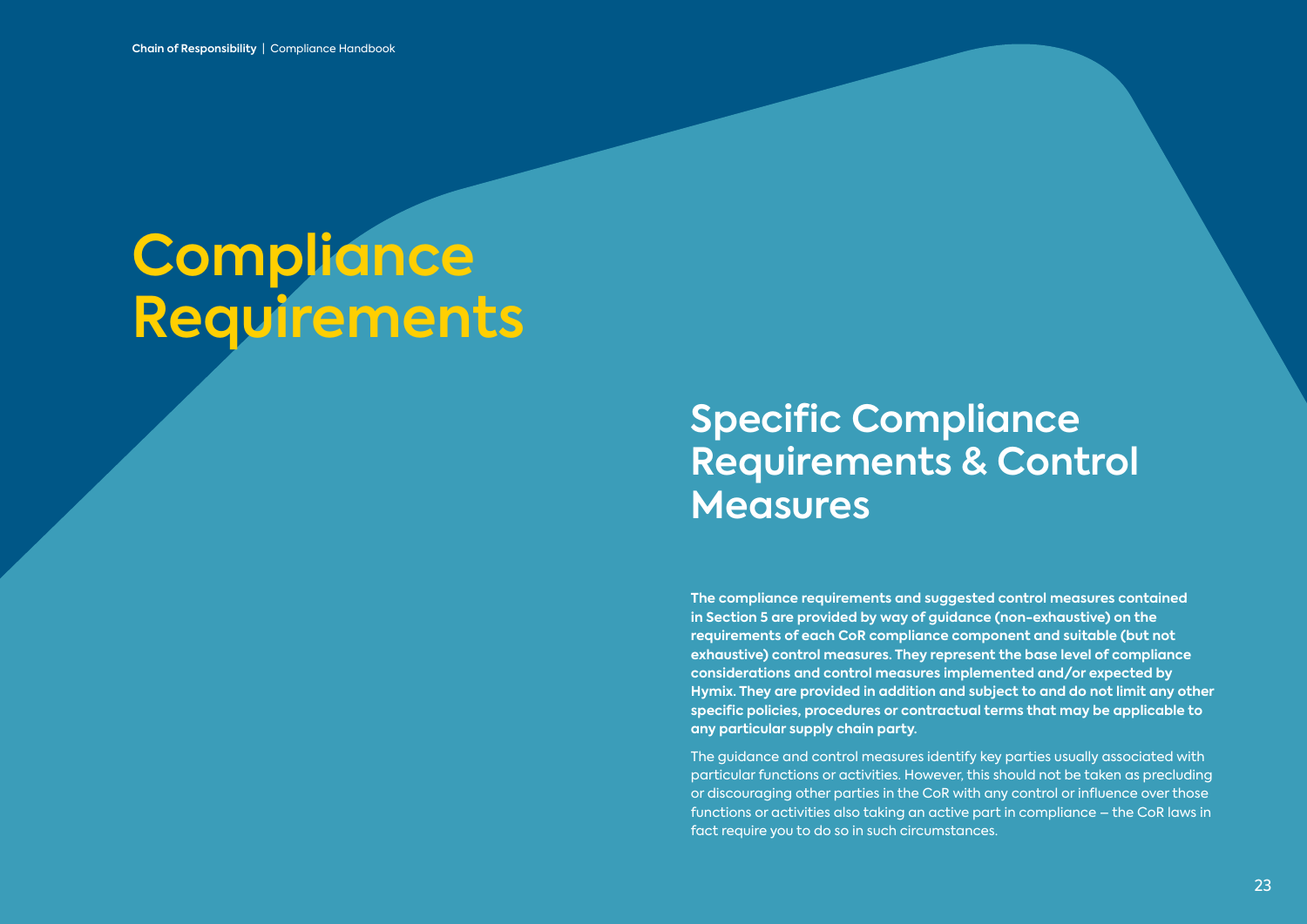## **Mass**

#### **1. Scope**

Mass requirements cover the:

- **•** gross mass of heavy vehicle or combination together with their loads
- **•** mass on axles or axle groups of heavy vehicle or combination
- **•** weight of any freight container and its goods.

Mass limits are set according to the following mass management options:

- **•** General Mass Limits
- **•** NHVAS Concessional Mass Limits (CML)
- **•** NHVAS Higher Mass Limits (HML).

#### **2. Primary obligation**

Any load placed on a heavy vehicle or combination must not exceed the relevant mass limits (gross, axle or freight container limits) for that heavy vehicle.

#### **3. Secondary/specific obligations**

No heavy vehicle may be loaded in excess of its gross or axle mass limits.

General Mass Limits apply to all heavy vehicles, unless accreditation or concessional mass limits are in place to permit increased mass limits.

Heavy vehicle access permits may impose additional mass requirements.

#### **4. Control measure guidance and requirements**

Parties in the CoR must be aware of or ensure that there are systems in place to verify the mass limits applicable to every heavy vehicle used in their transport activities, including those applicable to any route which the heavy vehicle is scheduled to take and whether approved under any access permit or notice.

Drivers, operators and any person responsible for planning a heavy vehicle route must be aware of any mass limits that apply throughout the planned route, including any route approved under any access permit or notice.

Before qualifying any heavy vehicle for use, its GVM, tare weight, mass and axle limits must be ascertained, verified and recorded, along with any access permit or notice applicable to the mass limits of the vehicle and which are intended to be relied upon in its use.

Where automatic electronic systems which match mass limits and load masses are not in place, ideally every heavy vehicle should be marked or bear approved signage indicating its maximum mass limits (gross and axle/axle groups).

Before loading, the driver and any person responsible for loading must exchange and record information on the maximum applicable mass limits for the heavy vehicle, including those applicable to any route which the heavy vehicle is scheduled to take and whether approved under any access permit or notice.

Before loading the driver and any person responsible for loading the heavy vehicle must exchange and record information on the mass of the planned load, including the mass of each component of the load (e.g. the mass of the load as marked on any equipment or packaging or as advised by the supplier/manufacturer).

Before loading, the driver and any person responsible for loading the heavy vehicle must ensure a loading plan is prepared and implemented, including the mass of the load and location and maximum applicable mass limits for all components of the load and heavy vehicle.

If the planned load cannot be loaded onto the heavy vehicle presented in compliance with the maximum applicable mass limits, it must not be loaded, or only loaded to the extent in compliance with the maximum applicable mass limits.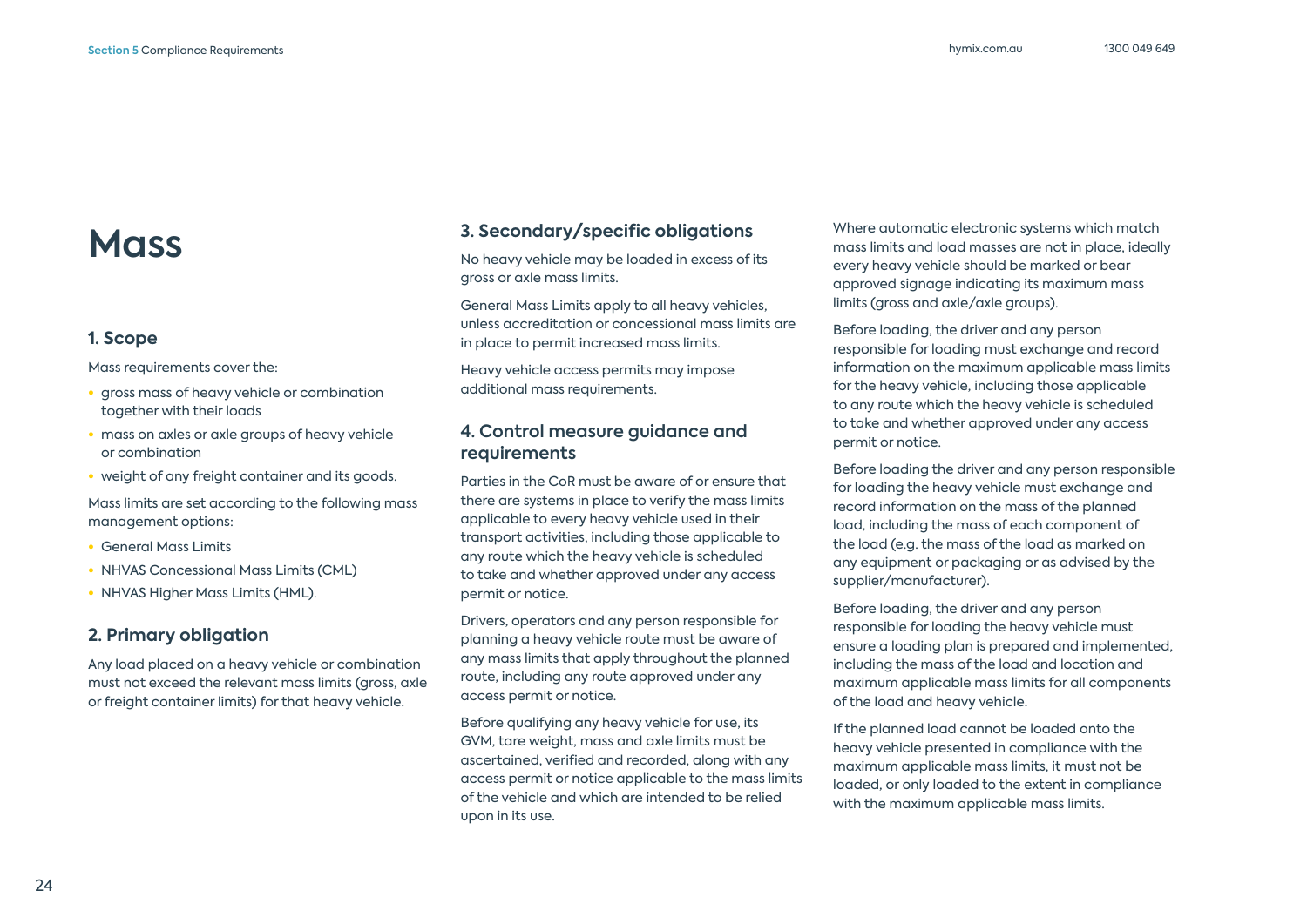Before any loaded journey is commenced:

- **•** The mass of the loaded heavy vehicle must be weighed OR
- **•** The mass of the loaded vehicle must be calculated,

to ensure that it is within the maximum applicable mass limits for the heavy vehicle (GVM and axle limits).

For non-standard or non-controlled loads (e.g. controlled loading of concrete with known/verified volume and mass characteristics into an agitator), weighing the loaded heavy vehicle provides greater assurance than calculating mass. Greater care and quality assurance (i.e. compliance checks) are required when relying on calculated mass.

Where the mass of the loaded heavy vehicle is weighed, the following methods are acceptable, in descending order of preference:

- **•** On-site weighbridges
- **•** Heavy vehicle telematics, including on-board mass measurement/air bag scales etc.
- **•** Mobile axle pad scales or similar.

Where the mass of the loaded heavy vehicle is calculated, the method and manner of calculation must be:

25

Hymix

- **•** Accurate
- **•** Reliable
- **•** Reproducible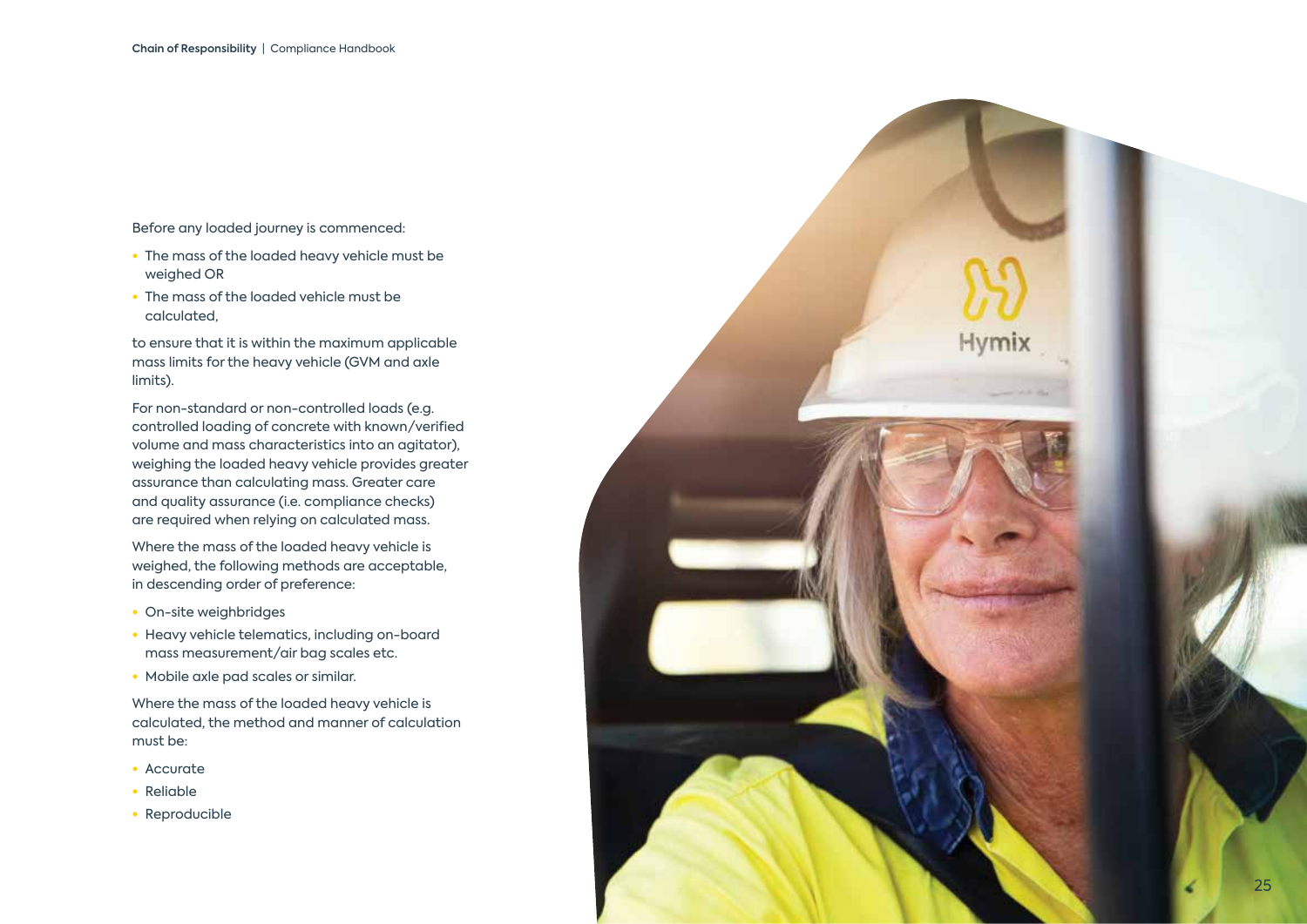#### **•** Documented

- **•** Capable of taking into account weather and climatic conditions, or potential weather and climatic conditions which may affect or potentially affect the weight or measurement of the load from load to load (e.g. loads with a higher moisture content due to weather or climatic conditions will weigh more)
- **•** Capable of taking into account physical variations in load make-up from load to load which may affect or potentially affect the weight or measurement of the load (e.g. altered load mixtures; non-homogeneous loads with a higher proportion of dense materials will weigh more)
- **•** Physically verified until it is reasonably proven to be accurate, reliable and reproducible (e.g. through the use of actual physical weighing as outlined above until verification of the accuracy of the method of calculation is obtained)
- **•** Periodically verified through check-weighing (e.g. actual physical weighing as outlined above or actual physical weighing at a public weighbridge en route or at destination) and any discrepancy must be recorded, investigated and any necessary response/remedy implemented, itself verified and documented.

Any equipment used to measure the mass of any loaded heavy vehicle or component of any load must at all times be properly functioning and calibrated in accordance with any manufacturer's recommendations and applicable standards (including under the *National Measurement Act 1960* (Cth) and/or National Measurement Institute Standards) and the operator of any such equipment must obtain and retain a valid and current certificate of calibration for such equipment before it is permitted to be used as the method for weight verification for any particular load.

Any heavy vehicle which is loaded in excess of its maximum permitted mass limits must be:

- **•** Unloaded or tipped or
- **•** Have its load redistributed,

so that it is compliant, before it is permitted to depart any site.

For containerised loads, in addition to the above methods of weight verification of the container load, prior to any loaded journey being commenced, the weight of the load must be verified as being below the maximum rated load mass for the container.

A complying Container Weight Declaration must be provided to the driver in respect of any containerised load, before the heavy vehicle departs.

Whether verifying mass compliance by weighing or calculation, a record of the axle/axle group, gross heavy vehicle mass of every heavy vehicle and container load mass (including complying Container Weight Declaration) before leaving any site and entering the road must be securely retained.

Before any loaded heavy vehicle departs, the driver and any person responsible for loading the heavy vehicle must inspect the load and confirm that the load was loaded as planned and within all applicable maximum mass limits. If not already forming part of an electronic mass monitoring system, this confirmation should be recorded in a signed load plan or load declaration or similar, which should be securely retained.

Heavy vehicles must stay within mass limits on the roads and routes approved for those heavy vehicles and masses, including routes approved under any access permit or notice.

A random or risk-targeted inspection of a reasonable sample of loads must be conducted to ensure compliance with applicable mass limits. Records must be retained of such inspections which may include:

- **•** Inspecting and verifying load planning and mass measurement documentation for the load, ensuring that mass measurement records coincide with declared mass in all load plan and journey documentation
- **•** Inspecting calibration certificates for any mass measurement equipment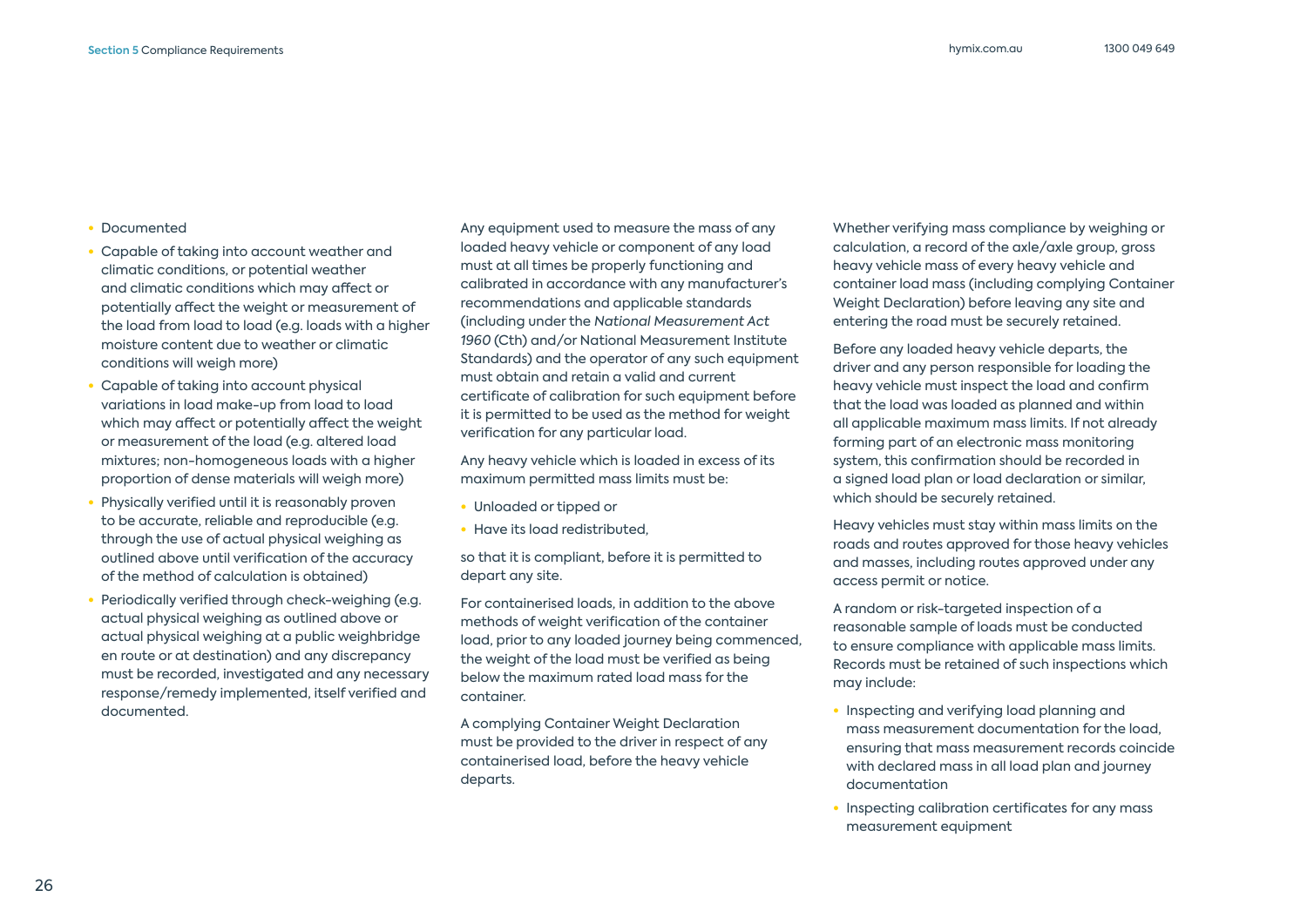**•** Spot check load mass measurement as part of the unloading or receival/processing process, comparing stated mass measurement figures with that mass measurement.

Where such inspection identifies any mass discrepancy **(either over or under and regardless whether the load and heavy vehicle are within maximum applicable mass limits)** or where any mass discrepancy is otherwise notified or becomes known, this must be reported to all parties in the CoR concerned with the load, recorded, investigated and any necessary response/remedy implemented, itself verified and documented.

Concrete vehicles in Hymix's owned and contracted fleet are entered into Hymix's SAP system, which includes vehicle details, tare weight and maximum allowable loaded weights. Those weights and limits are reconfirmed regularly and contractors are required to advise Hymix of any circumstance which may result in any change to them. The SAP system prevents a load from being allocated to any vehicle which is not able to carry that load mass legally (adjusting the load size before any batch command is sent to the concrete batching computer). Vehicles are required to be weighed on a weighbridge after loading. The SAP system prevents a weight docket from being issued for any load which is overmass. No vehicle may leave a Hymix site without a weight docket.

If a supplier or third party sends an overloaded vehicle to a Hymix site, Hymix has adopted a policy of not turning that overloaded vehicle away – as to do so would potentially result in putting an unsafe vehicle back out on the road. Instead, Hymix's policy is to:

- **•** Unload the vehicle and then reload it with the overmass materials for return, or
- **•** Accept the load but only pay for the proportion of the load which is within the vehicle's mass limits.

In both cases, the incident will be logged by Hymix and Hymix will engage with the supplier or third party in an effort to ensure that a similar breach does not occur again.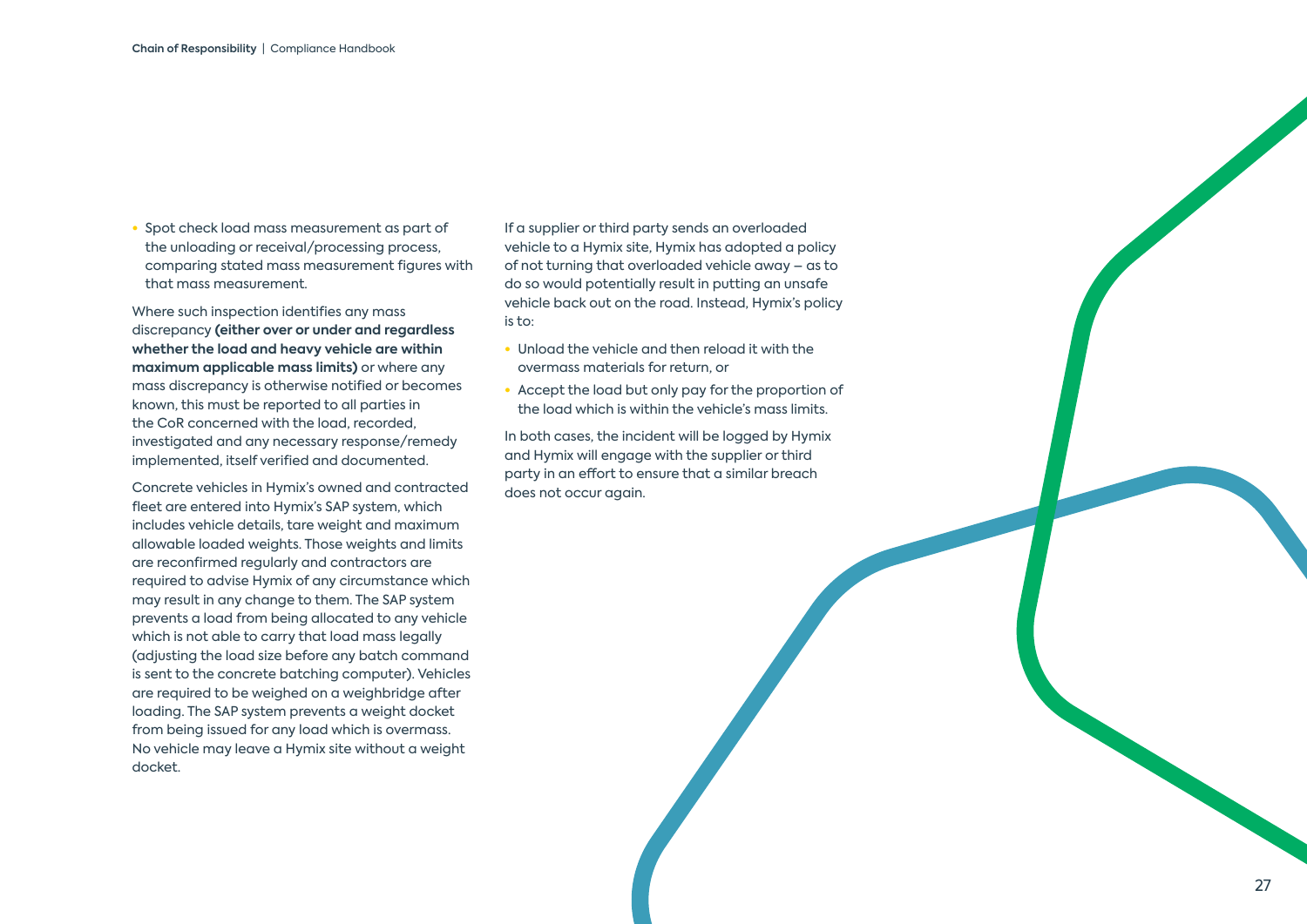## **Dimension**

### **1. Scope**

Dimension requirements may relate to the dimensions (width, height, length, overhang) of a:

- **•** heavy vehicle or combination (together with its equipment)
- **•** component of a heavy vehicle or combination
- **•** heavy vehicle's load.

#### **2. Primary obligation**

To ensure that heavy vehicles, equipment and loads remain within prescribed width, height, length and overhang limits.

#### **3. Secondary/specific obligations**

No heavy vehicle/combination (whether loaded or unloaded) may exceed legal width, height, length and rear overhang limits, whether for the heavy vehicle or any route travelled by the heavy vehicle.

#### **4. Control measure guidance and requirements**

Parties in the CoR must be aware of or ensure that there are systems in place to verify the dimension limits applicable to every heavy vehicle used in their transport activities, including those applicable to any route which the heavy vehicle is scheduled to take and whether approved under any access permit or notice.

Drivers, operators and any person responsible for planning a heavy vehicle route must be aware of any dimension limits that apply throughout the planned route, including any route approved under any access permit or notice.

Before qualifying any heavy vehicle for use, its maximum dimension limits must be ascertained, verified and recorded, along with any access permit or notice applicable to the mass limits of the vehicle and which are intended to be relied upon in its use.

Where automatic electronic systems which match vehicle dimension limits to load dimensions are not in place, ideally every heavy vehicle should be marked or bear approved signage indicating its maximum dimensions (width, height, length and overhang).

Before loading, the driver and any person responsible for loading must exchange and record information on the maximum applicable dimension limits for the heavy vehicle, including those applicable to any route which the heavy vehicle is scheduled to take and whether approved under any access permit or notice.

Before loading, the driver and any person responsible for loading must exchange and record information on the dimensions of the planned load, including the dimensions of each component of the load (e.g. including the dimensions of the load as marked on any equipment or packaging or as advised by the supplier/manufacturer).

Before loading, the driver and any person responsible for loading the heavy vehicle must ensure a loading plan is prepared and implemented, including the dimensions of the load and location and maximum applicable dimension limits for all components of the load and heavy vehicle. This load plan must be securely retained.

If the planned load cannot be loaded onto the heavy vehicle in compliance with the maximum applicable dimension limits, it must not be loaded, or it may only be loaded to the extent in compliance with the maximum applicable dimension limits.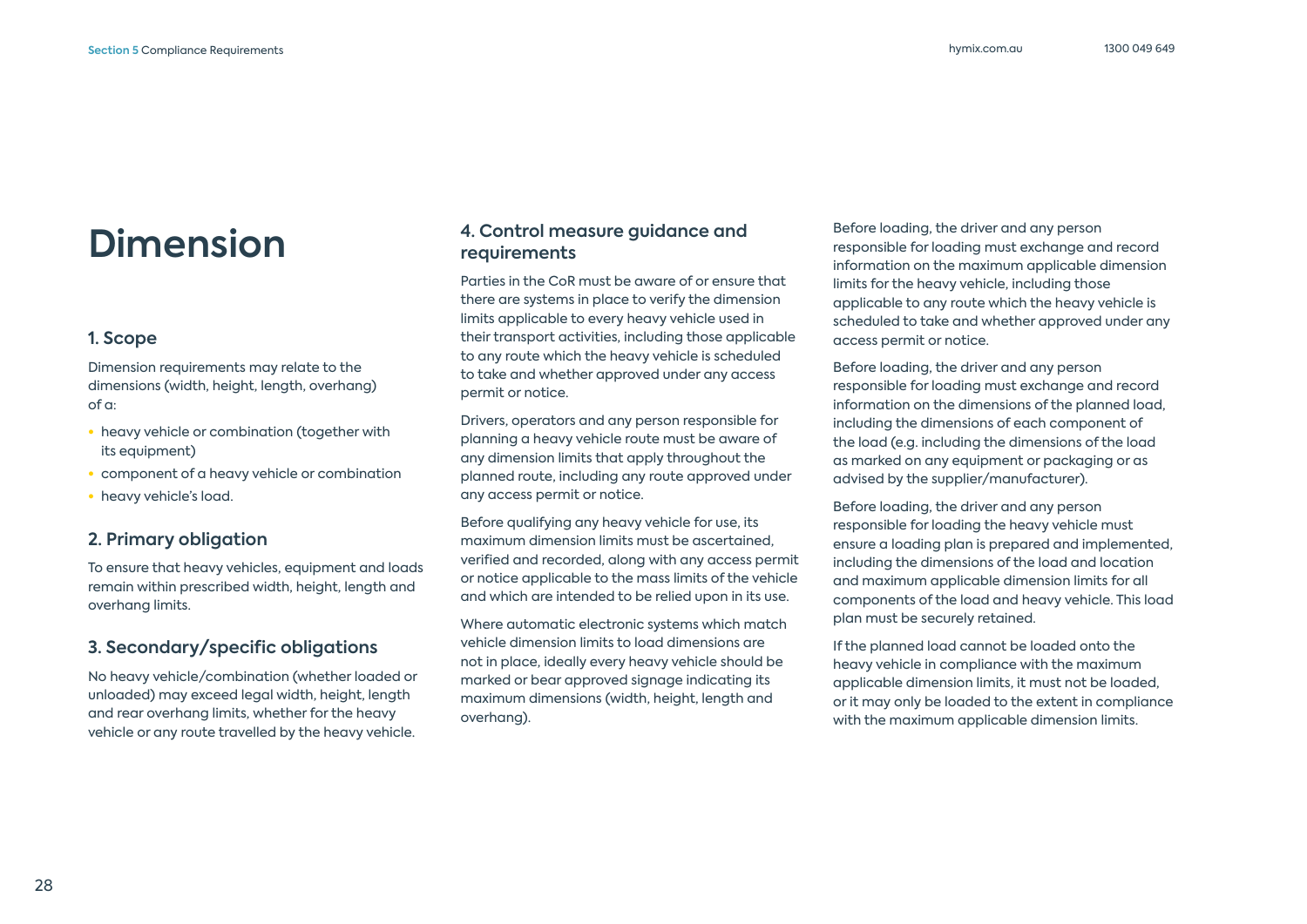Before departing on any journey every loaded heavy vehicle should be inspected to ensure that the load:

- **•** does not exceed the dimension limits of the heavy vehicle or applicable on the planned route and
- **•** is not likely in the ordinary and foreseeable course of transport to move or shift so as to become in excess of the dimension limits of the heavy vehicle or applicable on the planned route.
- **•** Records of such verification must be retained.

For any load which extends beyond the height, width or length of a heavy vehicle and for any loads which are not fully contained on all sides/bottom/ top by a heavy vehicle, the acceptable forms of dimension verification are, in descending order of preference:

- **•** measurement and recording of the dimensions of the load in each direction (e.g. through the use of measuring tapes or yardsticks)
- **•** driving the heavy vehicle under height bars (e.g. a constructed framework with a horizontal bar fixed or suspended overhead at a predetermined and measured height at or below the maximum applicable dimension limit for the heavy vehicle)
- **•** visual inspection without a measurement device, but such visual inspection must be made on the plane and at the level of each relevant dimension (e.g. at the height of the top of the lip of the heavy vehicle, not from ground level looking up).

Any:

- **•** over-height heavy vehicle (but still within legal limits)
- **•** heavy vehicle carrying any load which protrudes (in whole or part) above the heavy vehicle (but still within legal limits)

should be directed not to travel:

- **•** under any bridge
- **•** under any overpass
- **•** through any tunnels,

and route planned accordingly, to the fullest extent possible.

Heavy vehicles and their loads must stay within dimension limits on the roads and routes approved for those heavy vehicles and dimensions, including routes approved under any access permit or notice.

A random or risk-targeted inspection of a reasonable sample of loads must be conducted to ensure compliance with applicable dimension limits. Records must be retained of such inspections which may include:

**•** Measurement of dimensions of the heavy vehicle and load (using the methods set out above) and verification that these fall within the dimension limits applicable throughout the route, including under any route approved under any permit or notice

- **•** Measurement of dimensions of the heavy vehicle and load (using the methods set out above) and verification that they match the dimensions included in any load and route plan
- **•** Inspecting and verifying load planning and dimension measurement documentation for the load.

Where such inspection identifies any dimension discrepancy **(either over or under and regardless whether the load and heavy vehicle are within maximum applicable dimension limits)** or where any dimension discrepancy is otherwise notified or becomes known, this must be reported to all parties in the CoR concerned with the load, recorded, investigated and any necessary response/remedy implemented, itself verified and documented.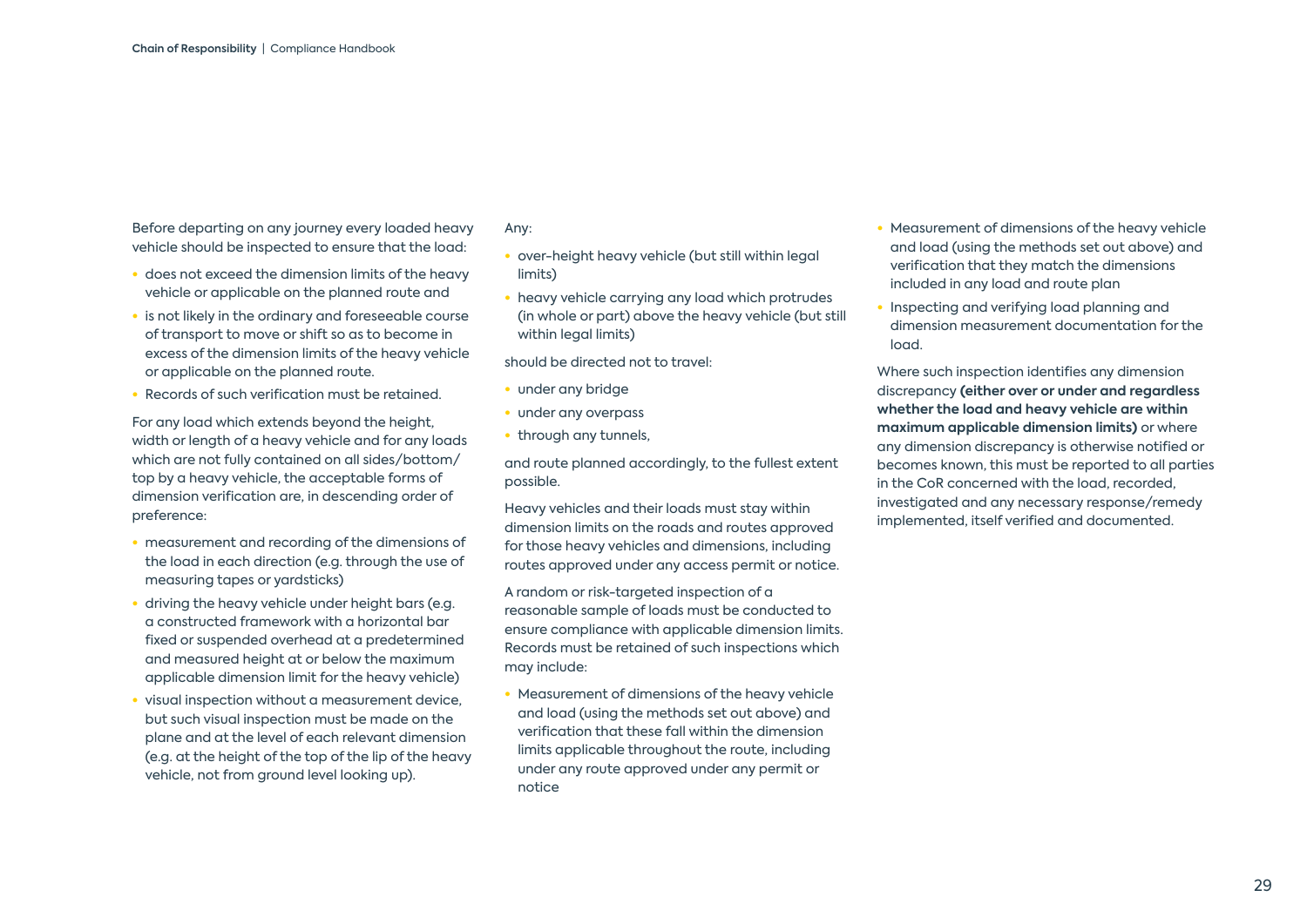## **Load Restraint**

#### **1. Scope**

Load restraint relates to:

- **•** The restraint of any load, including its components, in or on a heavy vehicle
- **•** The restraint of any load, including its components, within a freight container
- **•** The restraint of any freight container in or on a heavy vehicle.

#### **2. Primary obligation**

To ensure that all loads are restrained legally to avoid making the heavy vehicle unstable and to stop a load or part thereof falling out.

#### **3. Secondary/specific obligations**

A load on a heavy vehicle must not be placed in a way that makes the heavy vehicle unstable or unsafe and must be secured so it is unlikely to fall or dislodge from the heavy vehicle.

Any method of restraint used must comply (at a minimum) with the National Transport Commission's *Load Restraint Guide* (latest edition), specifically, it must be designed to secure a load subject to the expected on-road forces and Performance Standards set out in the *Load Restraint Guide*.

#### **4. Control measure guidance and requirements**

The load restraint system employed in/on a heavy vehicle or inside a freight container must meet or exceed the minimum regulatory Performance Standards contained in the National Transport Commission's *Load Restraint Guide*, so that any load movement is limited, such that any shift does not:

- **•** contribute to instability of the heavy vehicle or
- **•** cause the load to become dislodged from the heavy vehicle,

when exposed to the forces shown in the diagram.

#### **LOAD RESTRAINT FORCES**

(W = Weight of the load)



Note that these forces, and the forces that any load restraint system must be designed to meet or exceed, are equivalent to a low-speed collision between a heavy and light vehicle. That is, **any load restraint system for goods in/on a heavy vehicle or in a freight container must be capable of sustaining a low-speed collision between a heavy and light vehicle.**

Guidelines for load restraint can be found in the National Transport Commission's *Load Restraint Guide* (available at www.ntc.gov.au) which (including any replacement or modification) is incorporated into this booklet as if set out in full.

A load restraint system must be designed and implemented for the load, which meets or exceeds the Performance Standards in the *Load Restraint Guide*, including details of what restraint methods and/or equipment is to be used, the required capacity of any restraint equipment to be used, how it is to be used and the required physical condition of any such restraint equipment.

Ideally and in particular for any common or standardised loads or for the transport of any materials or equipment which will be transported multiple times in their life, such load restraint system should be documented and approved by a qualified load restraint engineer and that approval (including the name and qualification(s) of the person providing it) should be noted on the face of the load restraint system documentation.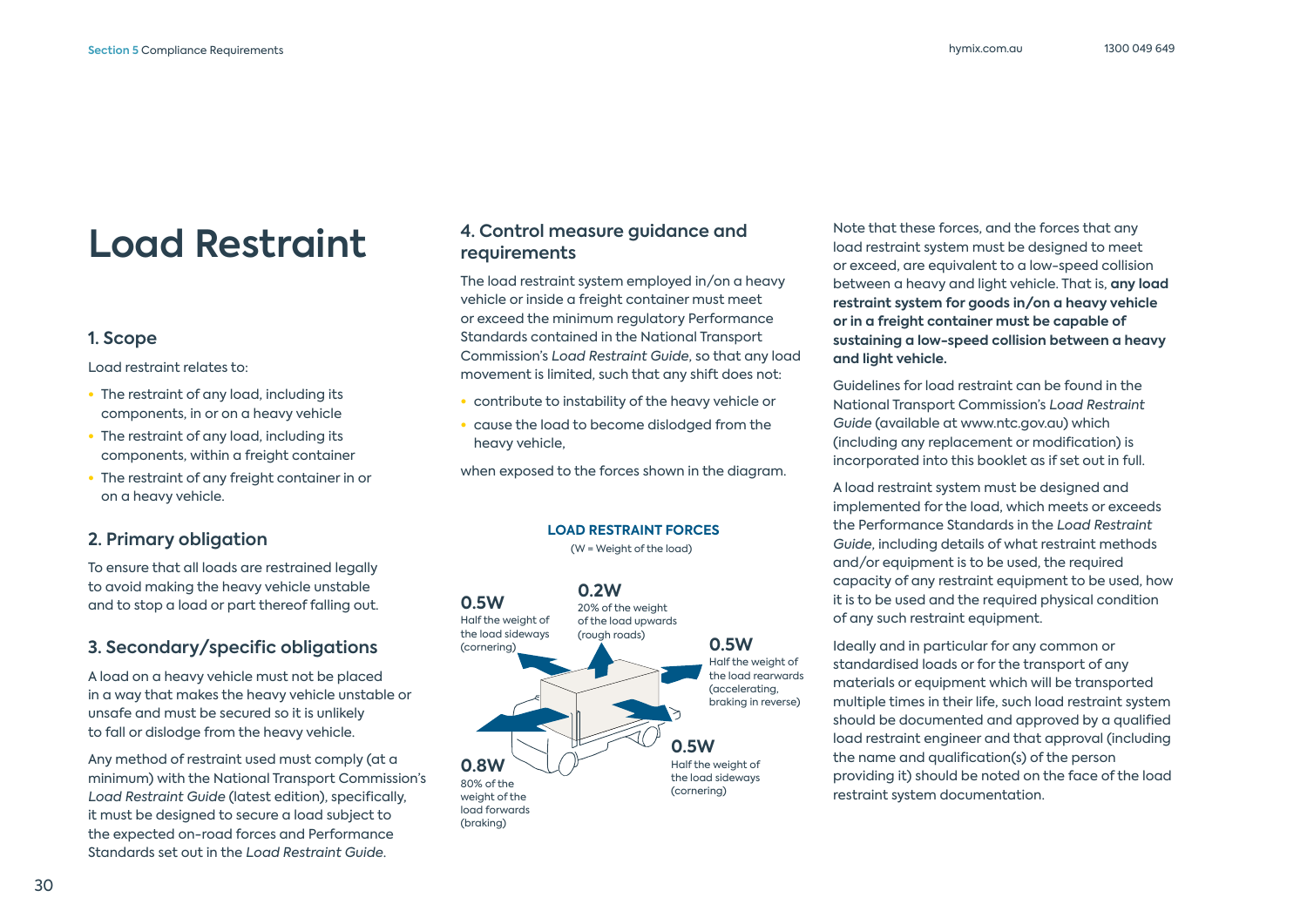The consignor, driver, transport operator, loader, loading manager, unloader and consignee must all be provided with a copy of any approved load restraint system documentation.

#### Before loading:

- **•** A heavy vehicle, the driver, consignor and any person responsible for loading the heavy vehicle
- **•** A freight container, the consignor/consignee and any person responsible for loading the freight container,

must exchange and record information on the load restraint requirements of the planned load, including the mass and dimensions of each component of the load.

#### Before loading:

- **•** A heavy vehicle, the driver, consignor and any person responsible for loading the heavy vehicle
- **•** A freight container, the consignor/consignee and any person responsible for loading the freight container,

must ensure a loading plan is prepared and implemented, including the details of any approved load restraint system to be used. This load plan must be securely retained.

If the planned load cannot be loaded onto the heavy vehicle or into a freight container in compliance with the *Load Restraint Guide*  and approved load restraint system, it must not be loaded, or only be loaded to the extent in compliance with the Load Restraint Guide and any approved load restraint system.

Before:

- **•** Any heavy vehicle departs on any journey, every loaded heavy vehicle
- **•** Any loaded freight container is sealed, every load of any freight container,

should be inspected to verify that the load restraints applied to any load conform to the requirements of the *Load Restraint Guide* and any approved load restraint system. Records of such verification must be retained.

Verification inspections of all observable load restraint should be made during any break in a journey before recommencing the journey, during any transhipment of the load from one freight container to another and at any other time where road or journey conditions might reasonably be expected to have resulted in a risk of load shift or compromise of any load restraint system or equipment or where any other observation reasonably suggests that it would be prudent to conduct a verification inspection.

Either a random or risk-targeted inspection of a reasonable sample of loads must be conducted to ensure compliance with applicable load restraint requirements. Records must be retained of such inspections, which may include:

- **•** Visual inspection that a load does not appear to have shifted during transport (e.g. observations of collapsed load stacks/stows, signs of scraping on heavy vehicle beds or trays or container floors, loose or slack or broken or deformed or deflated restraints)
- **•** Visual inspection of the manner of application, capacity and condition of any restraint equipment required under any approved load restraint system and verification of compliance with the applicable approved load restraint system
- **•** Inspecting and verifying load planning and restraint documentation for the load.

Where such inspection identifies any load restraint discrepancy or where any load restraint discrepancy is otherwise notified or becomes known, this must be reported to all parties in the CoR concerned with the load, recorded, investigated and any necessary response/remedy implemented, itself verified and documented.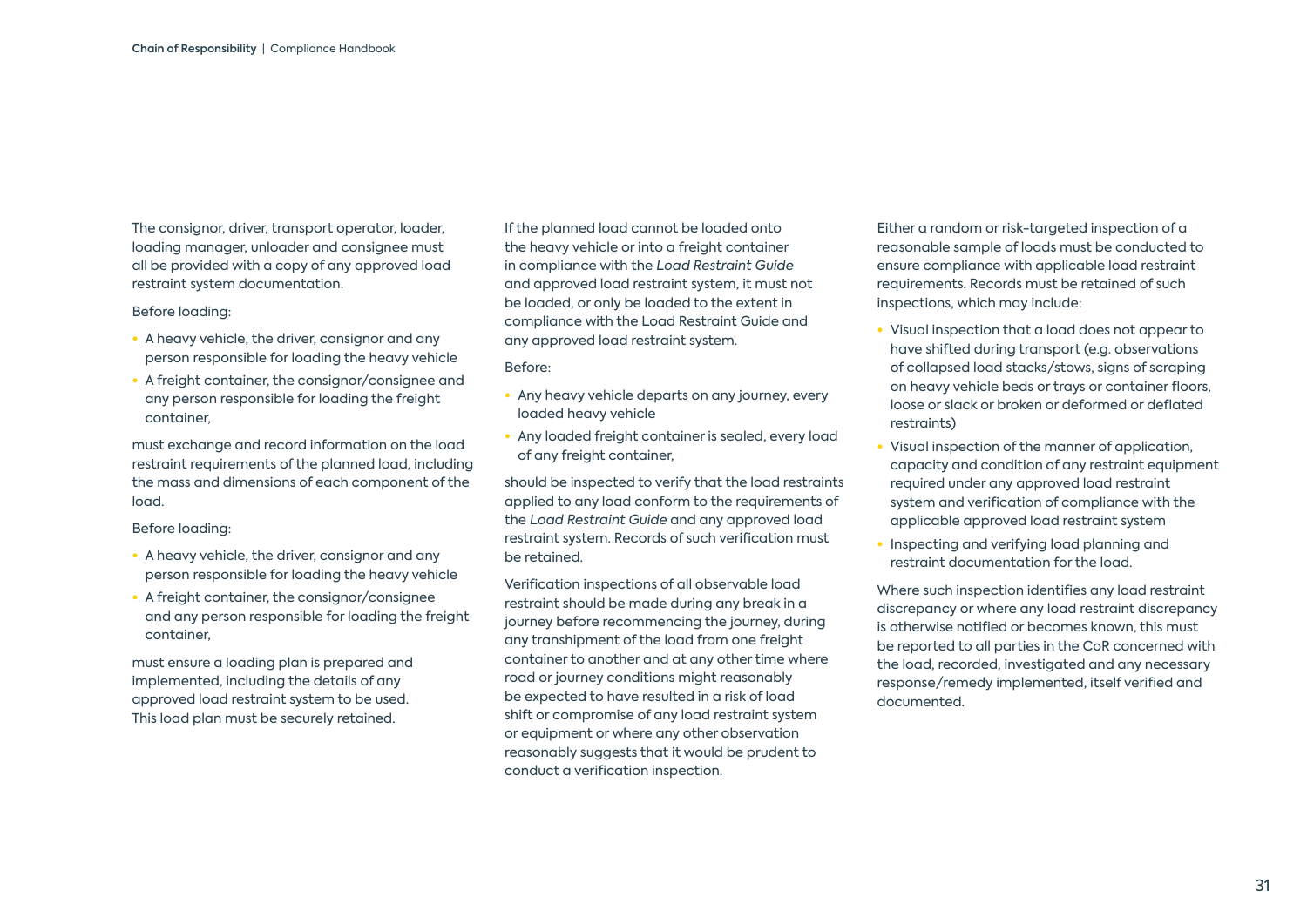## **Speed Management**

#### **1. Scope**

Speed may relate to:

- **•** The maximum speed limit applicable to a heavy vehicle
- **•** The maximum speed limit for any road
- **•** The safe speed for any particular vehicle, including having regard to the characteristics of its load.

#### **2. Primary obligation**

To ensure that all heavy vehicle journeys can be completed at all times within legal speed limits.

#### **3. Secondary/specific obligations**

No driver can drive and no person can request a driver to drive if to do so would result in the driver breaking the applicable speed limits.

It is an offence for any person to offer any encouragement, incentive or reward for a driver to drive in breach of the applicable speed limits.

Speed regulated heavy vehicles must be fitted with properly calibrated and functioning speed limiters.

#### **4. Control measure guidance and requirements**

#### **Scheduling**

Driver speed may be adversely affected by set:

- **•** pick up times or windows
- **•** journey times or windows
- **•** delivery times or windows.

Ideally, pick up, journey and delivery times or windows would not be fixed. However, where any one or more are fixed, the balance of this section as concerns scheduling applies.

Any person scheduling a heavy vehicle journey or setting any time for pick up, journey or delivery time must ensure that its schedule can be completed in time and at all times in accordance with any legal road speed limit, including:

- **•** allowing reasonable time for any necessary site induction, completion of all processes required by any CoR management plan, loading, driving, rest time and waiting
- **•** having in place procedures to respond to any journey delays (including weather, traffic, queuing, mechanical breakdown or fault or site delays).

For any journey subject to a specified pick up, journey or delivery time, an estimated trip time should be calculated for the heavy vehicle to reach its pick up location, complete its journey or reach

its delivery destination, taking into account the above allowances. Where heavy vehicle journeys are repeated, estimated trip times can be calculated for a class of journeys. Estimated trip time and times of departure and arrival should be recorded in the load or route planning documentation described elsewhere in this booklet.

There must be a system in place to permit notification of any interruptions or delays to any scheduled heavy vehicle movement and for making appropriate scheduling adjustments or alternative arrangements.

Ideally, parties in the CoR should maintain a dedicated point of contact (telephone preferred) for such notifications and ensure that all contractors/subcontractors are aware of those details.

The terms of engagement with any contractor/ subcontractor (at any level) (including as to scheduling and payments tied in whole or part to meeting schedules) must not force, encourage, induce or reward any driver to or for exceeding any legal or safe speed limit.

Every party in the CoR must ensure that no demand is placed on any driver in relation to any pickup, delivery or transit time which would force, encourage, induce or reward any driver to or for exceeding any legal or safe speed limit.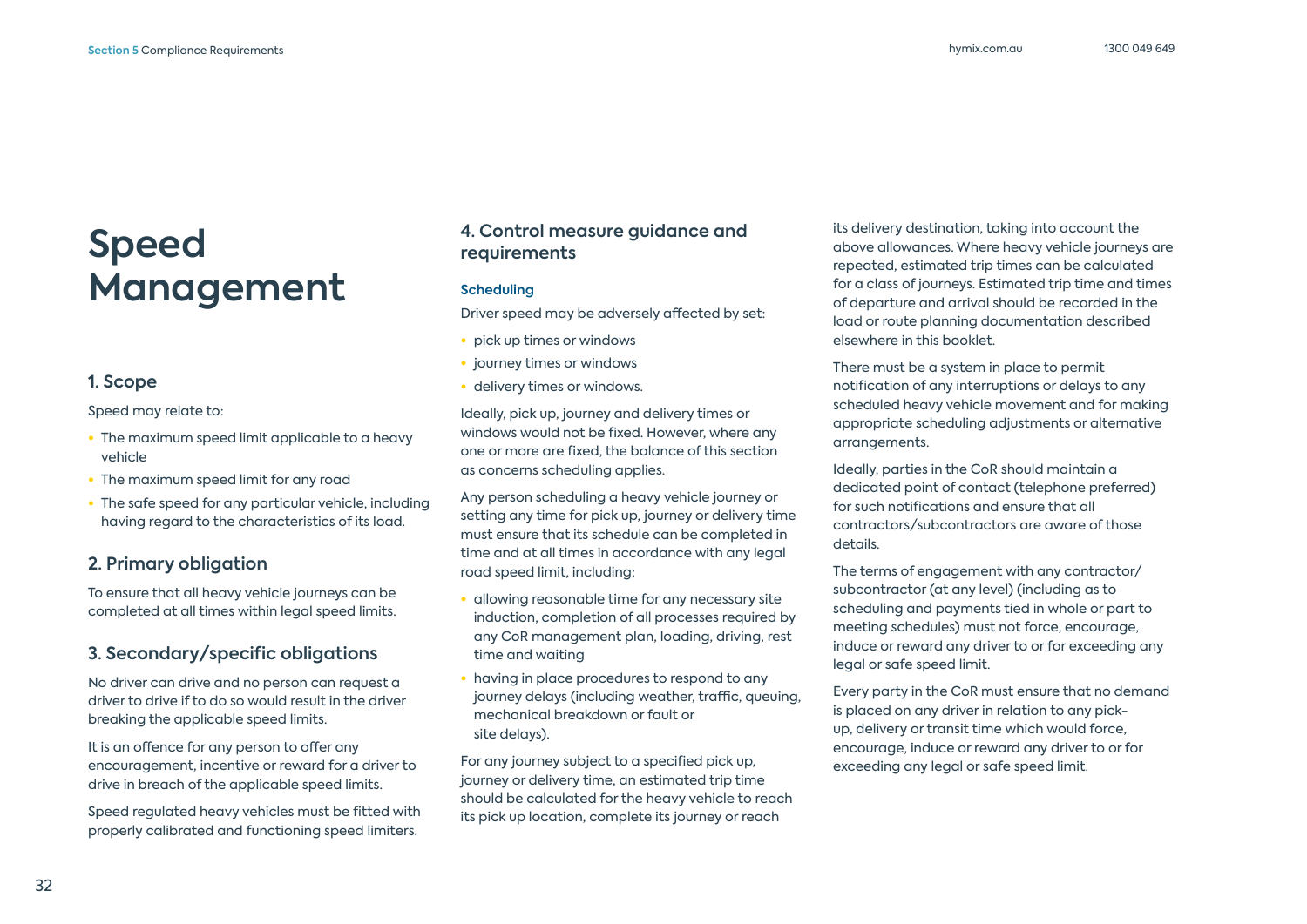At any loading or unloading sites, a system must be in place to inform drivers or transport operators as far in advance as possible of any delays or queues which would likely result in a driver waiting for more than 30 minutes. Where:

- **•** delays of more than 30 minutes to any directly or indirectly advised start or finish time for any loading or unloading activities are likely
- **•** a loading/unloading site is unable to advise drivers when loading/unloading is likely to start or finish,
- **•** the operator of the loading/unloading site must take all reasonably practicable steps to ensure that drivers are able to rest whilst waiting.

#### In such circumstances:

- **•** queuing should be avoided so far as reasonably practicable
- **•** truck and driver waiting and resting areas should be provided so far as reasonably practicable
- **•** a system must be in place for drivers to be notified *by the site* (not requiring the driver to be awake or to have to continually check in with the site) when the site is ready to load or unload the heavy vehicle.

Records should be kept and countersigned by drivers and any person responsible for operating any loading/unloading site of the load start and finish time and any significant periods of interruption.

#### **Speed management equipment**

All speed regulated heavy vehicles must be fitted with properly calibrated and functioning speed limiters. Proper calibration and functioning of speed limiters must be verified, including through the use of the compliance monitoring measures outlined below.

Before qualifying any heavy vehicle for use a current calibration certificate for any telematics system, including any on-board GPS and speed limiter fitted to the heavy vehicle, must be obtained, verified, recorded and retained.

Ideally, all heavy vehicles, but at least all speed regulated heavy vehicles, should be equipped with on-board telematics, including real-time GPS or other speed/location monitoring system.

Parties in the CoR should ensure that systems are in place to ensure that heavy vehicle drivers not only obey applicable speed limits (including monitoring and recording any speeding incident) but drive at a safe speed for the prevailing conditions, including the characteristics of their load (e.g. heavy loads with a high centre of gravity may be more likely to cause a roll-over even when travelling below maximum legal speed limits).

#### **Compliance monitoring**

Any real-time GPS or other speed/location monitoring system should be calibrated to produce an instant notification to any driver and Operator in the event that the heavy vehicle exceeds:

- **•** its maximum applicable speed limit
- **•** any applicable legal road speed limit.

Where real-time GPS alerts do not form party of a party's speed management system, either a random or risk-targeted inspection of a reasonable sample of journeys must be conducted to ensure compliance with applicable speed requirements. Records of such inspection must be retained, which may include:

- **•** Verifying actual departure, journey or delivery times as against those recorded in the load or route planning documentation
- **•** Comparing actual journey time with estimated journey time for any discrepancy where the actual journey time is materially less than the estimated journey time
- **•** Comparing recorded departure, journey or delivery times as against GPS or other speed/ location monitoring system for the journey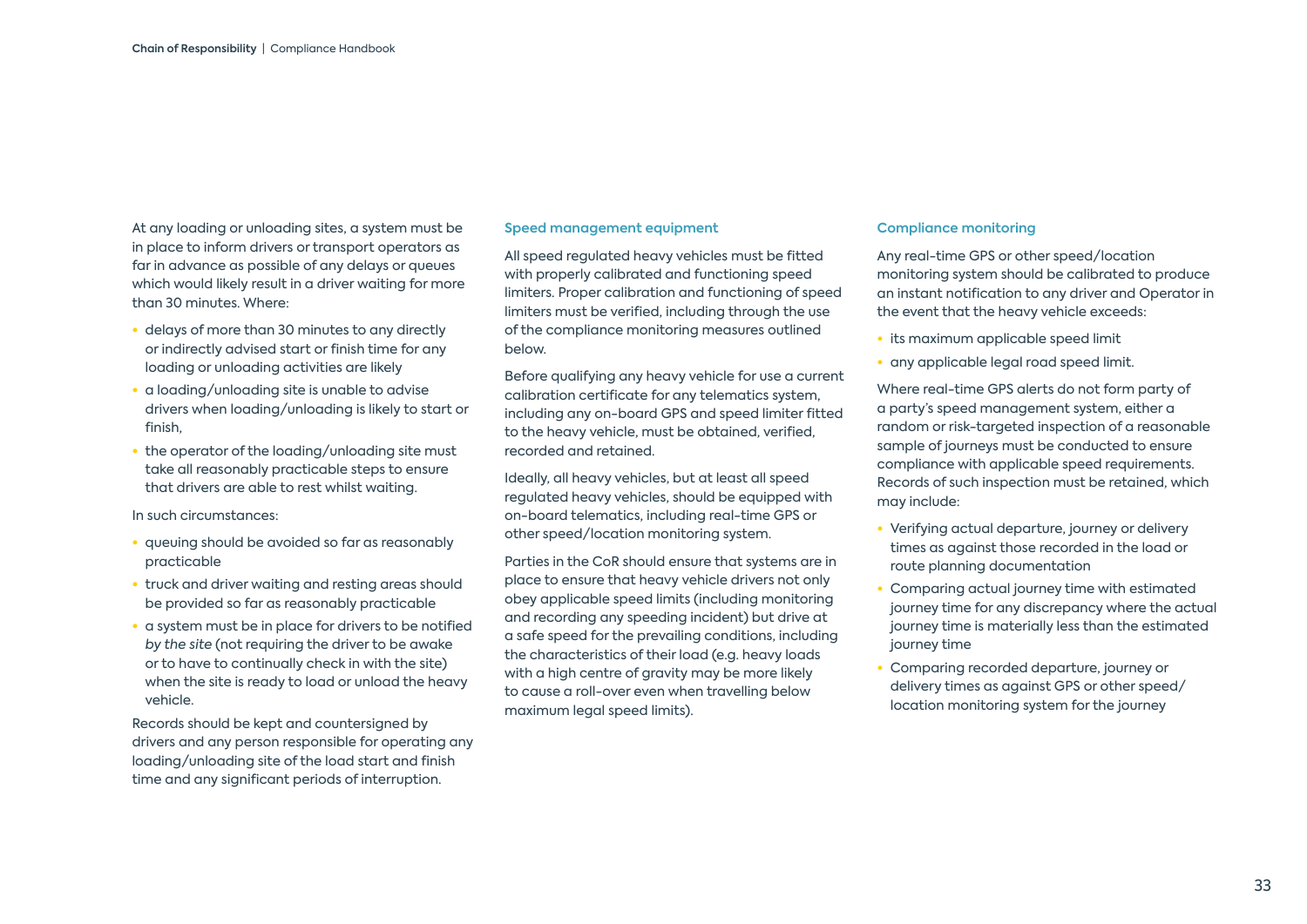

**•** At a minimum documentary evidence in the form of a certificate issued by a manufacturer of the speed limiting mechanism or authorised person certifying that, at the time of certification, the manner of limiting the speed of the vehicle complied with the requirements prescribed prior to the heavy vehicle being employed for any work should be obtained and retained.

Either a random or risk-targeted inspection of a reasonable sample of heavy vehicles must be conducted to ensure compliance with applicable speed limiter requirements and the proper calibration and functioning of speed limiter equipment. Records of such inspection must be retained, which may include:

- **•** Engine Control Module checks
- **•** 'Roadside' testing involves hooking a computer up to the heavy vehicle and accessing the controlling computer program (usually required to be conducted by a trained mechanic or authorised person)
- **•** GPS matching analysing GPS location/heavy vehicle tracking vs speedo readings to detect any inconsistencies
- **•** Data download download the heavy vehicle's speed records and review for instances of speeding, including permitted speeding over the speed limited range,

and may include using more than one method to cross-verify results.

Where any of the above compliance monitoring processes identify any scheduling discrepancy or speeding incident or where any scheduling discrepancy or speeding incident is otherwise notified or becomes known, this must be reported to all parties in the CoR concerned with the load, recorded, investigated and any necessary response/remedy implemented, itself verified and documented.

Where Hymix sets any pick up, journey or delivery time, these are expected or target times only. Hymix does not expect, nor will it condone any speeding in order to meet any such time. If any such expected time cannot be met, drivers or operators should contact Hymix to discuss any alternative scheduling arrangements that may be required.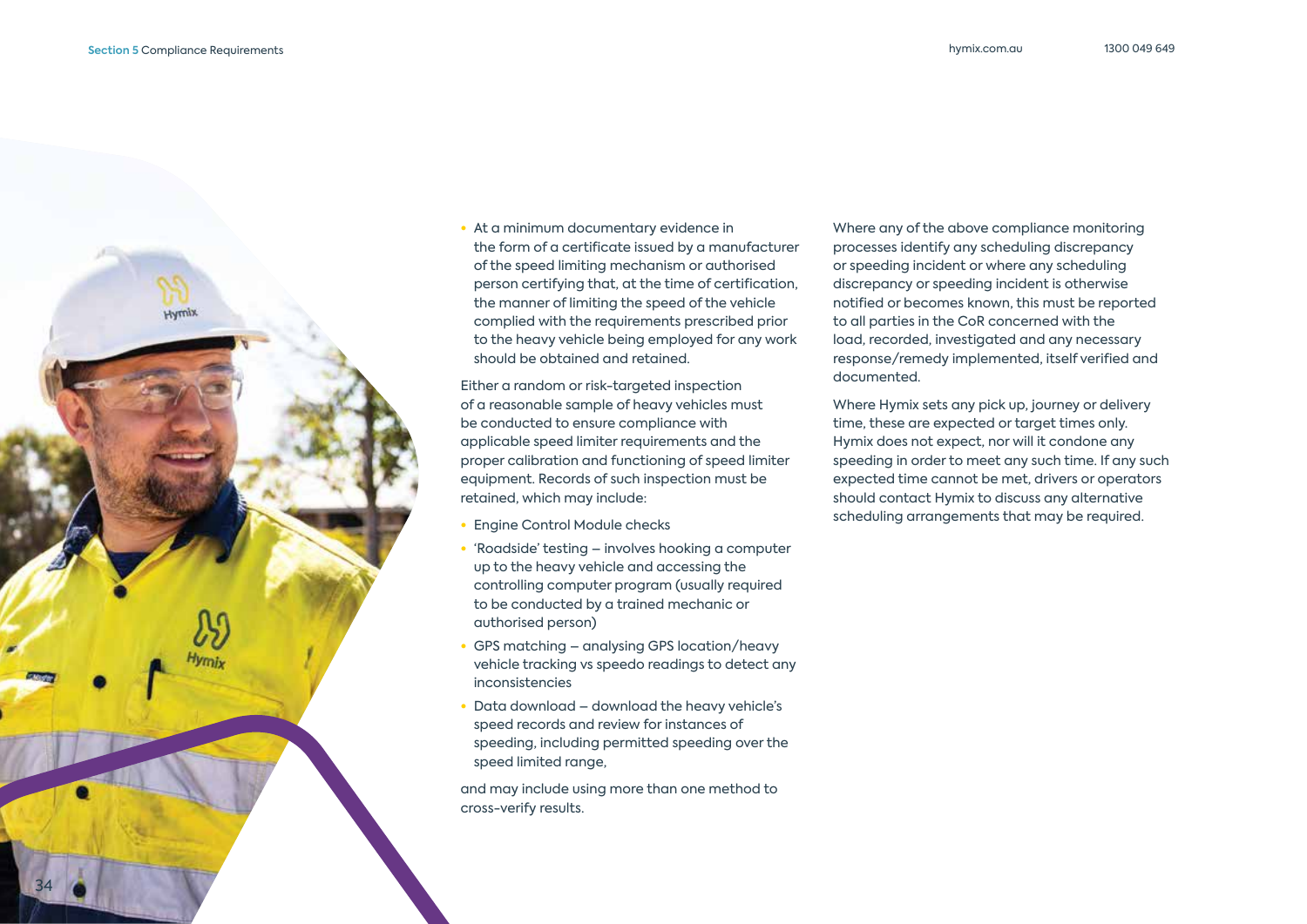## **Fatigue Management**

#### **1. Scope**

Fatigue may relate to:

- **•** Maximum permitted work and rest hours for drivers
- **Drivers being adversely impacted by fatigue,** regardless of falling within their Maximum permitted work and rest hours.

## **2. Primary obligation**

To ensure that heavy vehicle drivers are able to complete all heavy vehicle journeys at all times within legal working hours requirements and are at all times 'fit for duty', including not being adversely affected by fatigue.

#### **3. Secondary/specific obligations**

No driver can drive and no person can request a driver to drive if to do so would result in the driver breaching their applicable work/rest hours limits. Work and rest requirements set out the maximum work period and minimum rest periods that must be observed.

Certain drivers are required to maintain work diaries and records of their work/rest hours.

It is an offence for any person to offer any encouragement, incentive or reward for a driver to drive in breach of their relevant applicable work/ rest hours limits.

The employer of a driver, prime contractor of a driver, operator of a heavy vehicle, scheduler, consignor, loading manager, loader, unloader and consignee must ensure that the terms of their business practices, consignment, driver's schedule or loading arrangements will not cause a driver to drive whilst fatigued.

## **4. Control measure guidance and requirements**

#### **Fatigue-regulated vehicles**

A fatigue-regulated heavy vehicle is a heavy vehicle or combination of more than 12t Gross Vehicle Mass (maximum loaded mass), but does not include vehicles that:

- **•** are built, or have been modified, to operate primarily as a machine or implement off-road, on a road-related area, or on an area of road that is under construction and
- **•** are not capable of carrying goods or passengers by road,

e.g. agricultural machine, backhoe, bulldozer, excavator, forklift, front-end loader, grader, motor vehicle registered under an Australian road law as a special purpose vehicle (type p).

#### **Work/rest hours**

The CoR laws provide for three work and rest hours options (more details can be found here https://www.nhvr.gov.au):

- **• Standard hours** Standard hours are the work and rest hours allowed in the HVNL for all drivers who are not operating under National Heavy Vehicle Accreditation Scheme (NHVAS) accreditation or an exemption. They are the maximum amount of work and minimum amount of rest possible that can be performed safely without additional safety countermeasures.
- **• Basic Fatigue Management (BFM)** Those operating under NHVAS with Basic Fatigue Management (BFM) accreditation can operate under more flexible work and rest hours, allowing for (among other things) work of up to 14 hours in a 24-hour period. BFM gives operators a greater say in when drivers can work and rest, as long as the risks of driver fatigue are properly managed.
- **• Advanced Fatigue Management (AFM)** Those operating under NHVASwith Advanced Fatigue Management (AFM) accreditation adopt a genuine risk management approach to managing heavy vehicle driver fatigue. Rather than prescribing work and rest hours, AFM offers more flexibility than standard hours or BFM in return for the operator demonstrating greater accountability for managing their drivers' fatigue risks.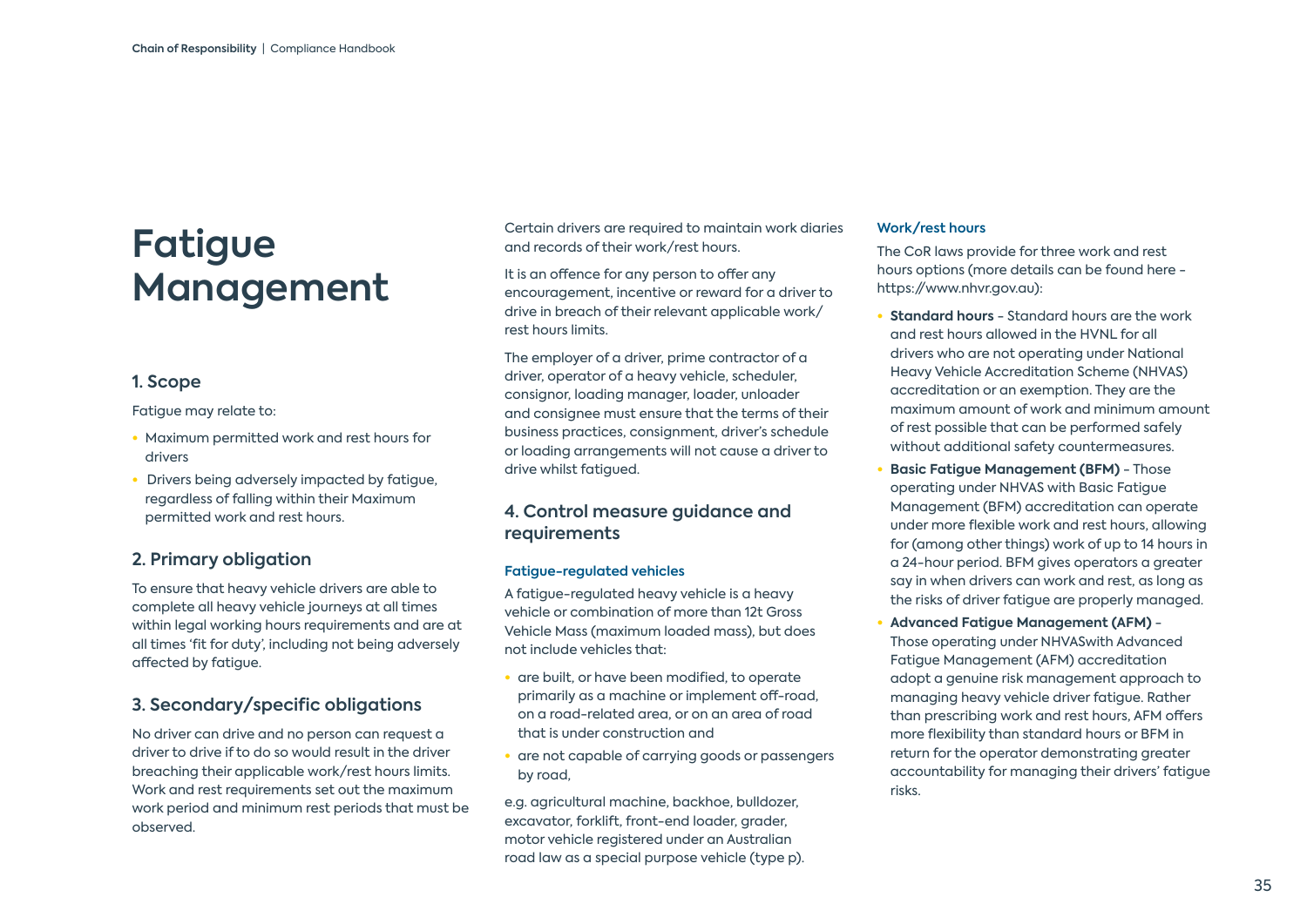#### **Work diaries**

**National driver work diary** - A work diary is evidence that a driver's work and rest hours are compliant with the law and that their fatigue is being managed. All drivers of fatigue regulated heavy vehicles who drive more than 100km from their home base or operate under Basic Fatigue Management (BFM) or Advanced Fatigue Management (AFM) must complete a work diary to record their work and rest times unless they have a work diary exemption (either through a notice or permit). When approved, drivers may and should be encouraged to use electronic work diaries.

**Counting time** - Work time and rest time must be counted in a certain way. Understanding the rules for counting time will help drivers manage work and rest times and assist other responsible parties in the supply chain comply with their duties to manage work and rest time and prevent driver fatigue.

#### **What is work and rest time?**

Work time includes all tasks to do with the operation of the fatigue-regulated heavy vehicle. Driving is obviously work time, but work time also includes tasks such as:

- **•** loading and unloading the heavy vehicle
- **•** inspecting, servicing or repair work
- **•** attending to the load
- **•** cleaning or refuelling the heavy vehicle
- **•** instructing or supervising another person including learning to drive a heavy vehicle, learning a new route, making deliveries etc.
- **•** recording information or completing a document (for example a work diary).

It doesn't matter if the tasks occur on private property or on a road or road related area, they are still classified as work.

Rest time is all time that is not work time.

#### **Record keeping requirements**

Record keepers must keep a record of specific information for drivers of fatigue regulated heavy vehicles. A record keeper may be the:

- **•** employer, if the driver is employed
- **•** accredited operator, if the driver is working under Basic Fatigue Management or Advanced Fatigue Management accreditation
- **•** driver (as a self-employed or owner driver).

Record keeper must keep records of:

- **•** the driver's name, licence number and contact details
- **•** the dates fatigue regulated heavy vehicles were driven
- the registration number of the heavy vehicle(s) driven
- **•** the total of each driver's work and rest times for each day and each week
- **•** copies of duplicate work diary daily sheets (if applicable)
- **•** driver's rosters and trip schedules (including changeovers)
- **•** driver timesheets and pay records
- **•** any other information as required as a condition of an accreditation or exemption (such as driver training and health assessments).

Drivers must provide their record keeper with their relevant work and rest hours totals and any other relevant heavy vehicle information the record keeper may not reasonably have access to (registration numbers, dates the driver worked, etc.).

The record location is determined by the record keeper and notified to the driver. The record location is usually the driver's base.

All records must be:

- **•** kept for three years after they are created
- **•** kept at a location accessible to an authorised officer for audit or investigation purposes
- **•** in a format that is readable and reasonably assumed it will be readable in at least three years from the date of its creation.

#### **Scheduling**

Driver fatigue may be adversely affected by set:

- **•** pick up times or windows
- **•** journey times or windows
- **•** delivery times or windows.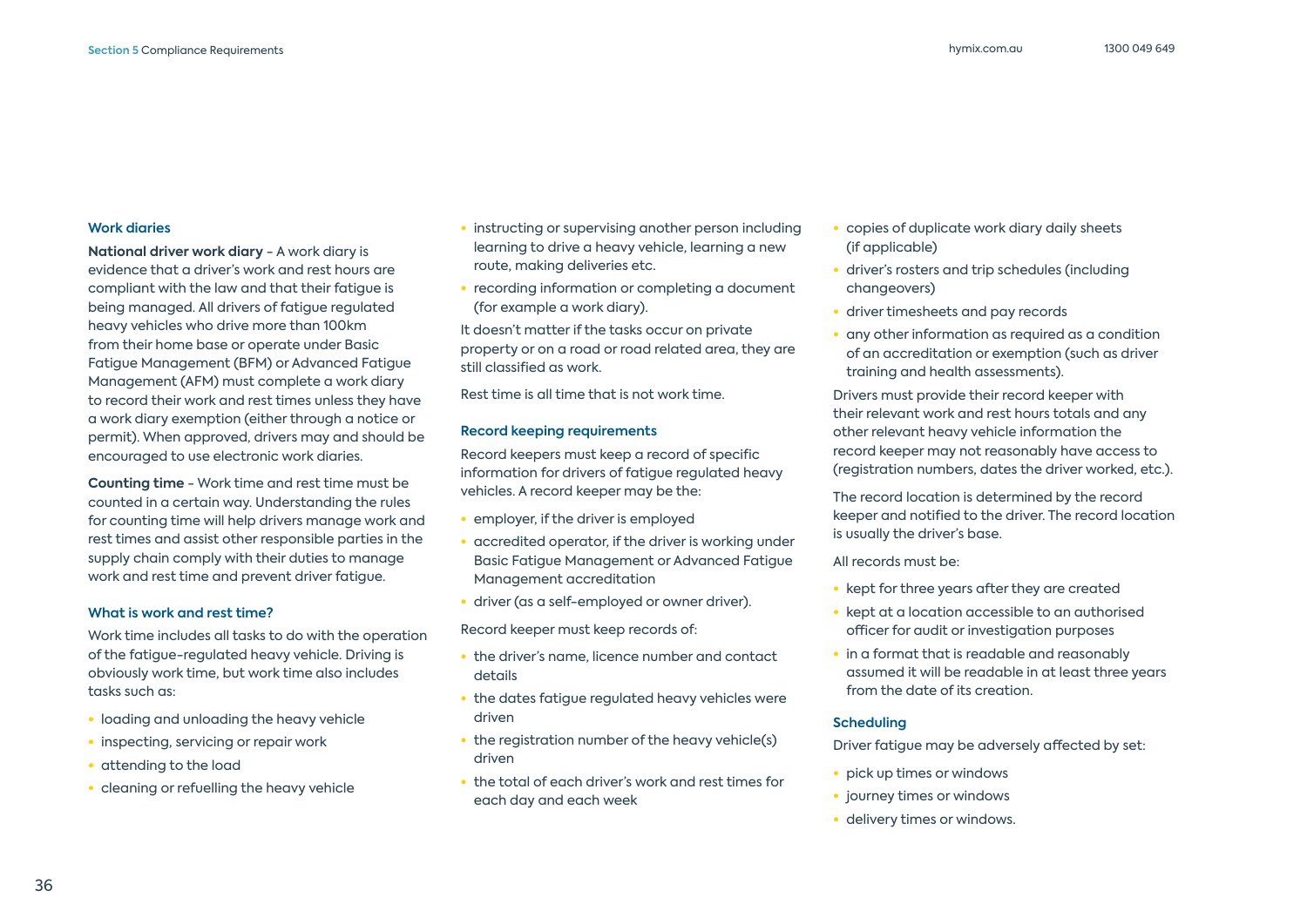Ideally, pick up, journey and delivery times or windows would not be fixed. However, where any one or more are fixed, the balance of this section as concerns scheduling applies.

Any person scheduling a heavy vehicle journey or setting any time for pick up, journey or delivery time must ensure that its schedule can be completed in time and at all times in accordance with any applicable driver work/rest hours, including:

- **•** allowing reasonable time for any necessary site induction, completion of all processes required by any CoR management plan, loading, driving, rest time and waiting
- **•** having in place procedures to respond to any journey delays (including weather, traffic, queuing, mechanical breakdown or fault or site delays).

For any journey subject to a specified pick up, journey or delivery time, an estimated trip time should be calculated for the heavy vehicle to reach its pick up location, complete its journey or reach its delivery destination, taking into account the above allowances. Where heavy vehicle journeys are repeated, estimated trip times can be calculated for a class of journeys. Estimated trip time and times of departure and arrival should be recorded in the load or route planning documentation described elsewhere in this booklet.

There must be a system in place to permit notification of any interruptions or delays to any scheduled heavy vehicle movement and for making appropriate scheduling adjustments or alternative arrangements.

Ideally, parties in the CoR should maintain a dedicated point of contact (telephone preferred) for such notifications and ensure that all Subcontractors are aware of those details.

'Fatigue' is not merely driving in excess of applicable work/rest hours. Drivers can be adversely affected by fatigue even when well within their work/rest hours limits. Systems and processes must be in place to ensure that parties in the CoR are aware of the visible or 'soft' signs of fatigue and report any instance where they reasonably suspect that driver fatigue may adversely impact the safety of any heavy vehicle journey, the driver, other road users or the public.

The terms of engagement with any contractor/ subcontractor (at any level) (including as to scheduling and payments tied in whole or part to meeting schedules) must not force, encourage, induce or reward any driver to or for exceeding their applicable work/rest hours or to drive whilst affected by fatigue that may adversely impact the safety of any heavy vehicle journey, the driver, other road users or the public.

Every party in the CoR must ensure that no demand is placed on any driver in relation to any pickup, delivery or transit time which would force, encourage, induce or reward any driver to or for exceeding their applicable work/rest hours or to drive whilst affected by fatigue that may adversely impact the safety of any heavy vehicle journey, the driver, other road users or the public.

At any loading or unloading sites, a system must be in place to inform drivers or transport operators as far in advance as possible of any delays or queues which would likely result in a driver waiting for more than 30 minutes. Where:

- **•** delays of more than 30 minutes to any directly or indirectly advised start or finish time for any loading or unloading activities are likely
- **•** a loading/unloading site is unable to advise drivers when loading/unloading is likely to start or finish, the operator of the loading/unloading site must take all reasonably practicable steps to ensure that drivers are able to rest whilst waiting.

In such circumstances:

- **•** queuing should be avoided so far as reasonably practicable
- **•** truck and driver waiting and resting areas should be provided so far as reasonably practicable
- **•** a system must be in place for drivers to be notified by the site (not requiring the driver to be awake or to have to continually check in with the site) when the site is ready to load or unload the heavy vehicle.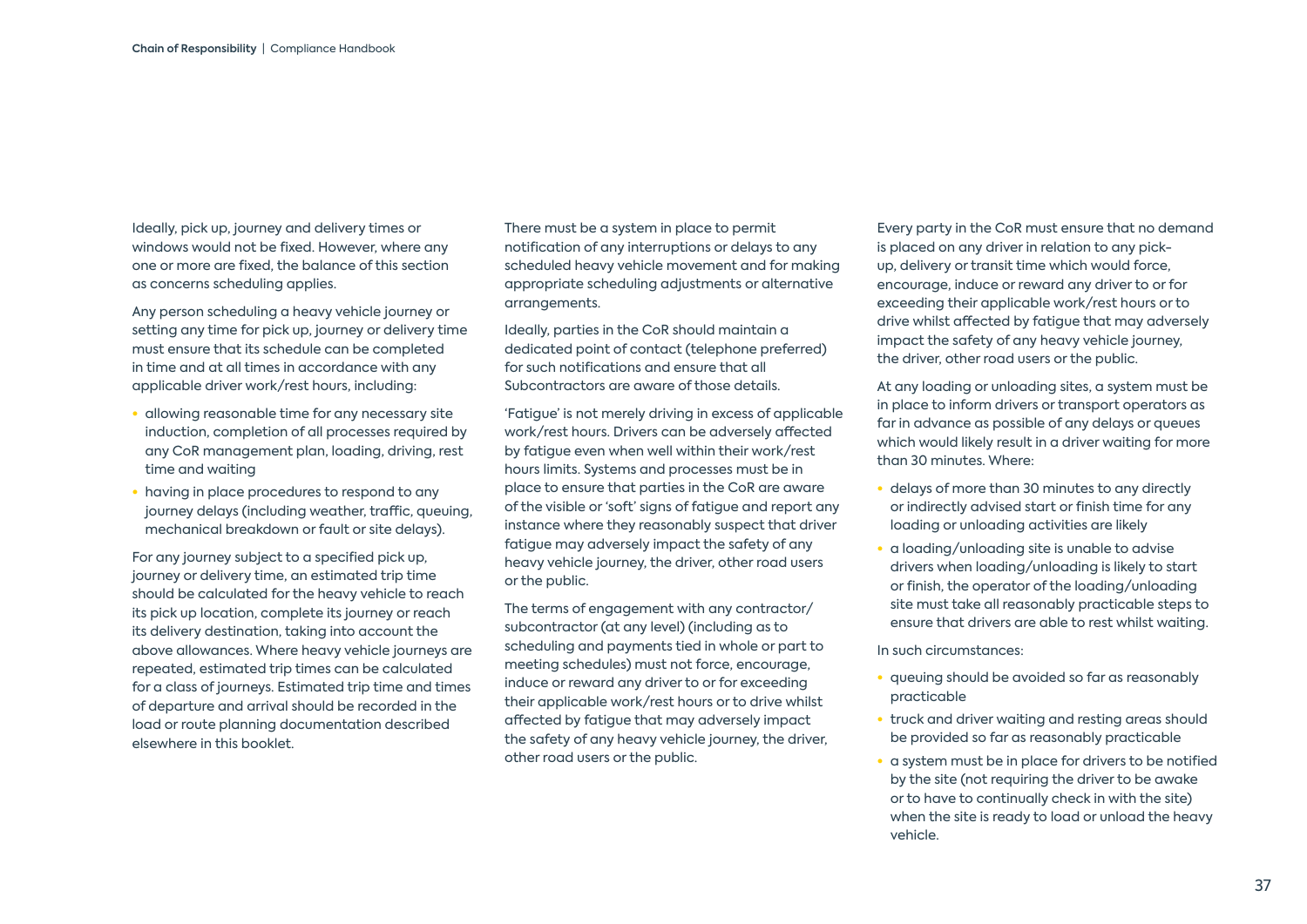#### **Fatigue management qualifications**

Ideally, any person responsible for compliance with any fatigue laws should be competency certified in TLIF0005 – 'Apply a fatigue risk management system' and TLIF0006 – 'Administer a fatigue risk management system', or equivalent qualification.

#### **Fatigue management equipment**

Before qualifying any heavy vehicle for use a current calibration certificate for any telematics system, including any on-board GPS fitted to the heavy vehicle, must be obtained, verified, recorded and retained.

Ideally, all heavy vehicles, but at least all fatigueregulated heavy vehicles, should be equipped with on-board telematics, including real-time GPS or other activity/usage monitoring system.

Parties in the CoR should ensure that systems are in place to ensure that heavy vehicle drivers not only obey applicable work/rest hours limits but do not drive when adversely affected by fatigue – even if technically still within their permitted work/rest hours limits.

#### **Driver fitness for duty**

Driver fitness for duty covers:

- **•** Licencing
- **•** Fatigue compliance
- **•** Being drug free and not exceeding any applicable alcohol limits
- **•** Medical fitness.

As part of the load or route planning mentioned elsewhere in this booklet, drivers should be required to identify what work/rest hours system they operate under.

If BFM or AFM, evidence of the driver's enrolment in that scheme should be obtained prior to permitting a driver to depart on a journey, in the absence of which the driver should be deemed to be operating under 'standard hours'.

In all instances, drivers should declare on the load or route planning documentation the number of available working hours that they have remaining. In the event that the number of working hours is

- **•** less than or
- **•** not greater than 2 hours more than,

the estimated journey time, the driver should be instructed to ensure that any required rest time is taken and this additional time should be factored into the journey time and any necessary resulting scheduling adjustments or alternative arrangements made.

Evidence of valid and current driver licencing (including for the class of vehicle to be driven) should be obtained prior to any driver being permitted to transport any load or conduct any journey.

All drivers should be bound by a drug and alcohol policy.

Drivers should be required to declare on the load or route planning documentation that they are medically fit to drive and otherwise reasonably fit to drive in all other material respects (including being drug free and not in excess of any applicable alcohol limits – although ideally drivers should be required to also be alcohol free).

#### **Compliance monitoring**

Either a random or risk-targeted inspection of a reasonable sample of drivers and journeys is conducted to ensure compliance with applicable fatigue and work/rest hours requirements. Records of such inspection must be retained, which may include:

- **•** Verifying actual departure, journey or delivery times as against those recorded in the load or route planning documentation
- **•** Comparing actual journey time with estimated journey time for any discrepancy where the actual journey time is materially less than the estimated journey time (which should have been set having regard to necessary rest periods)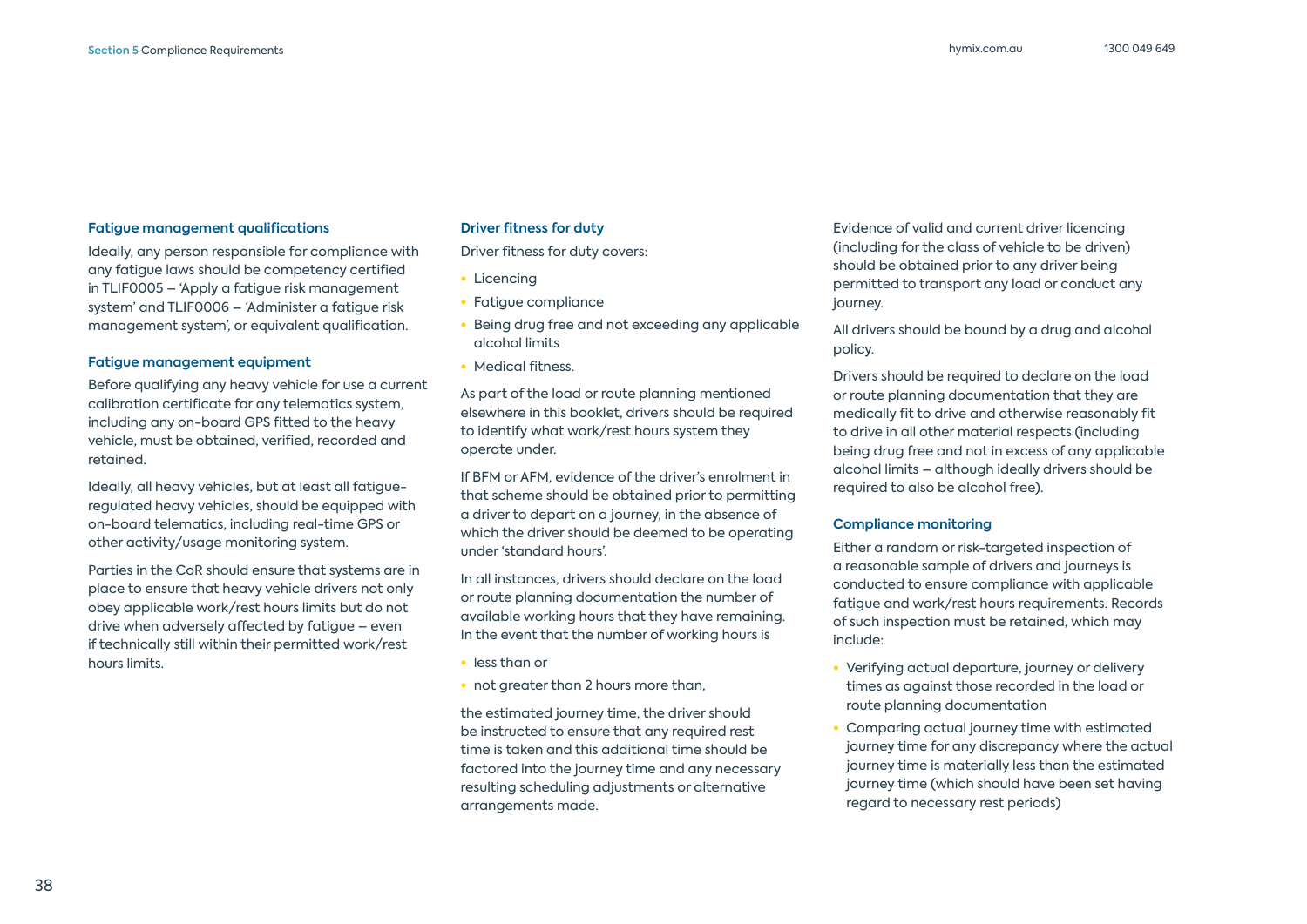- **•** Comparing recorded departure, journey, delivery and work/rest times (as recorded in load or route planning documentation and/or driver work diaries) as against GPS or other location and heavy vehicle activity/usage monitoring system for the journey, both to verify that the records/ data match and that the driver is within relevant applicable work/rest hours limits
- **•** Verifying the currency of a driver's or transport operators' enrolment in BFM or AFM
- **•** Verifying the currency of a driver's licence, both generally and for the particular class of heavy vehicle being driven (both by confirming this as against the licence details already obtained and a visual inspection of the driver's licence)
- **•** Conducting visual inspections for 'soft' signs of fatigue and drug or alcohol usage where reasonably suspected to adversely impact the safety of any heavy vehicle journey, the driver, other road users or the public
- **•** Conducting random drug and alcohol testing of drivers, performed by independent NATA accredited testers.

Where any of the above compliance monitoring processes identify any scheduling discrepancy or fatigue incident or where any scheduling discrepancy or fatigue incident is otherwise notified or becomes known to the Contractor or any Subcontractor, this must be reported to all parties in the CoR concerned with the load, recorded, investigated and any necessary response/remedy implemented, itself verified and documented.

Hymix requires all drivers to submit daily log sheets and routinely reviews these records to ensure that work/rest hours are complied with. Hymix takes any breach of fatigue rules very seriously. Hymix will never penalise any driver or operator for interrupting any journey in order to comply with any fatigue requirement or required rest break. Any driver or operator who becomes aware of any fatigue issue should contact Hymix to discuss any alternative scheduling arrangements that may be required.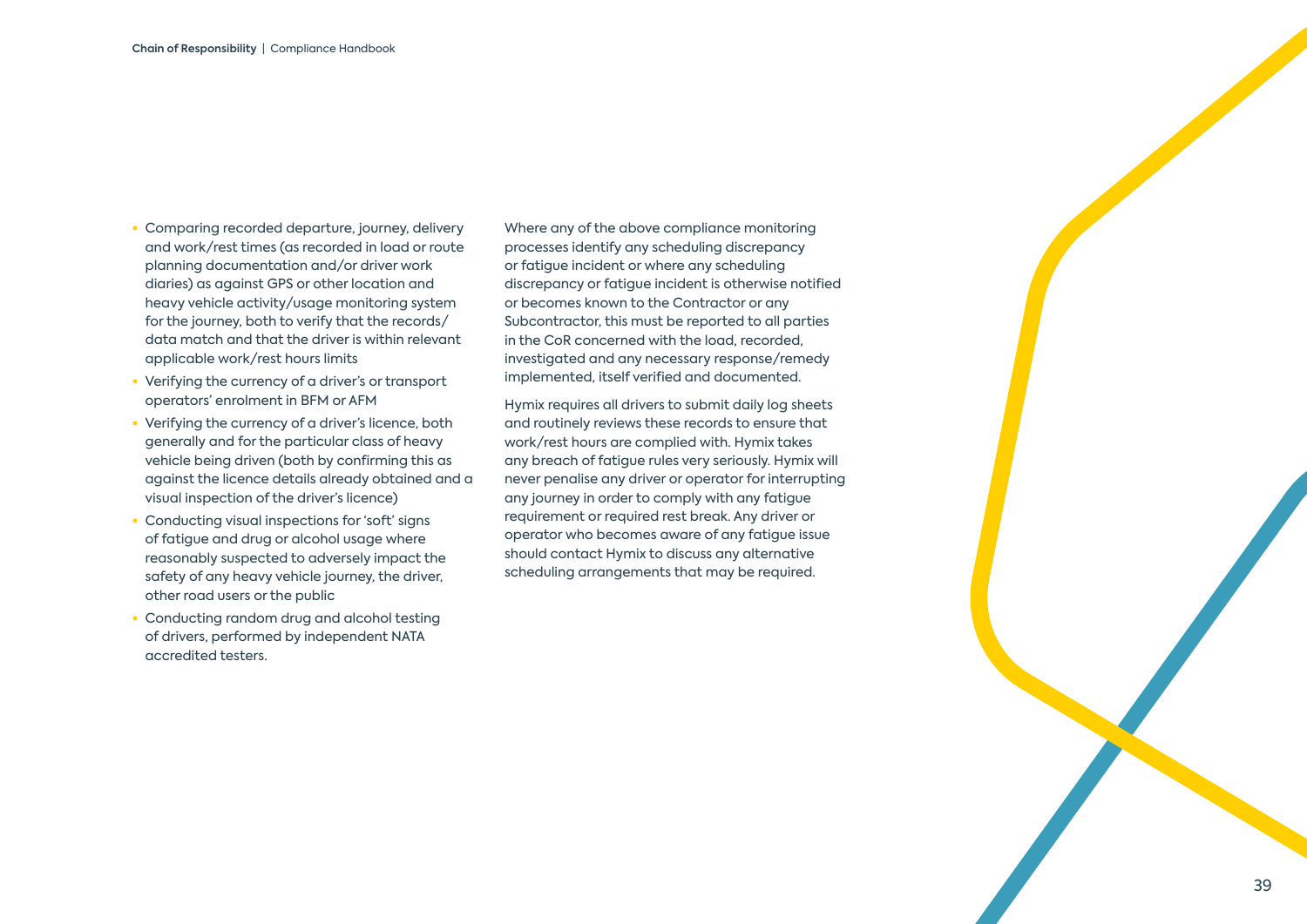

## **Maintenance, Roadworthiness & Heavy Vehicle Standards**

#### **1. Scope**

Maintenance, Roadworthiness & Heavy Vehicle Standards

- **•** Compliance with manufacturer's recommendations and standards
- **•** Compliance with heavy vehicle standards
- **•** Compliance with Australian Design Rules
- **•** The conduct of scheduled and unplanned routine maintenance
- **•** Roadworthiness and fitness for duty of all equipment.

#### **2. Primary obligation**

To ensure that all transport equipment is properly maintained, roadworthy and 'fit for service'.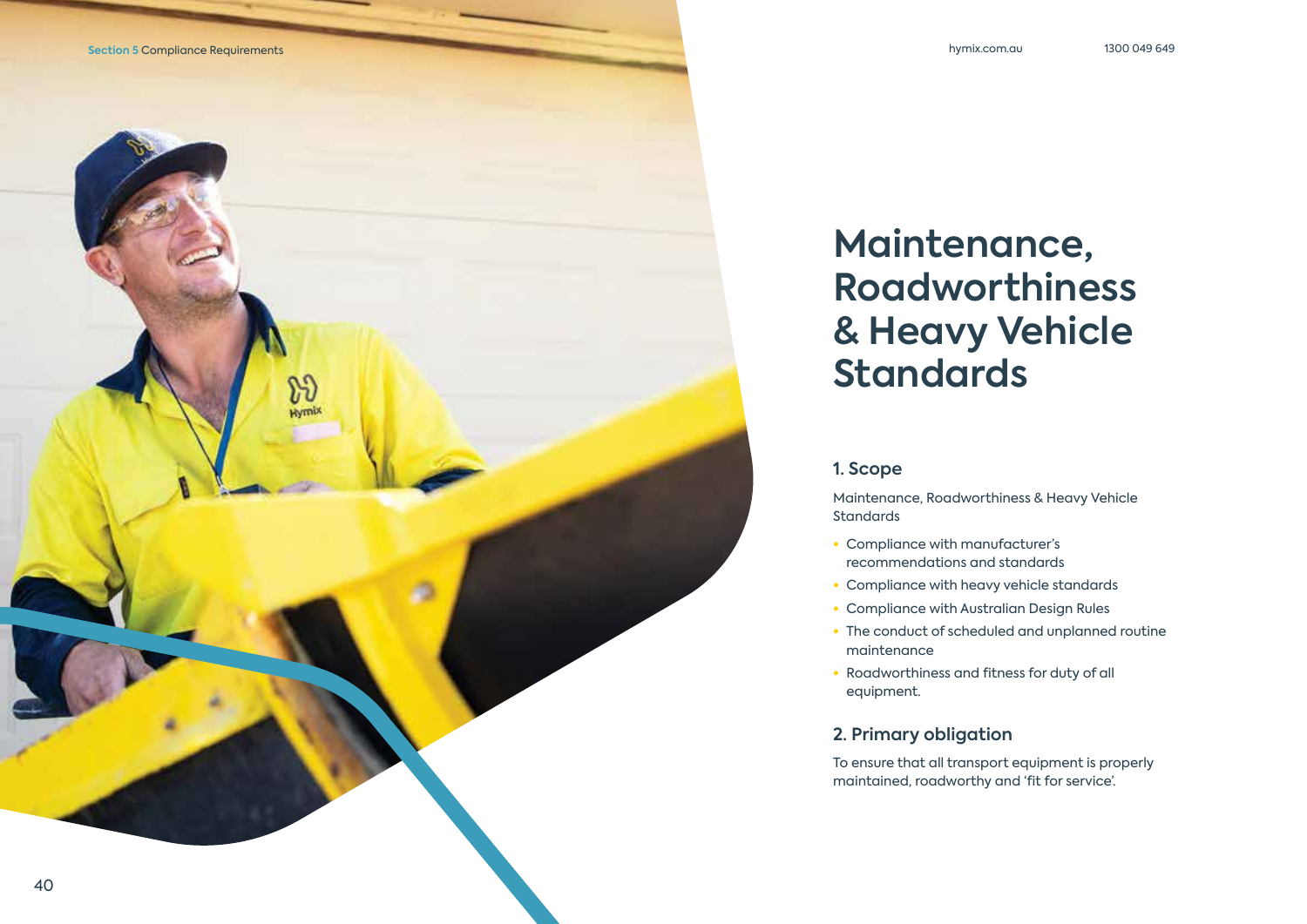#### **3. Secondary/specific obligations**

Any heavy vehicle/combination must meet all relevant heavy vehicle standards and Australian design rules and be maintained in a roadworthy state.

Those responsible for a heavy vehicle must ensure that proper and routine inspections are carried out and any necessary maintenance and repairs are conducted.

#### **4. Control measure guidance and requirements**

Before qualifying any heavy vehicle or driver for use, valid and current heavy vehicle registration and driver licence details must be obtained, verified, recorded and retained.

At all times all heavy vehicles must be equipped and operated in accordance with any design and licensing requirements, conditions and standards.

At all times all heavy vehicles must meet the standards of inspection set out in the National Heavy Vehicle Inspection Manual.

Any heavy vehicle used must be registered and maintained in a roadworthy condition and subject to appropriate pre-trip roadworthiness and safety inspections.

The driver and operator of a heavy vehicle must ensure that it undergoes and successfully passes any mandatory roadworthiness inspection as part of re-registration.

Any heavy vehicle not in accordance with the foregoing should not be operated, for any purpose.

In addition and ideally, heavy vehicles should be subject to 6 monthly or at least annual roadworthiness inspection conducted by an authorised examiner/inspector.

All records and copies of all such inspections must be retained and available for audit.

Any person involved in the provision of any services using a heavy vehicle should be trained in and comply with the maintenance management program applicable to that heavy vehicle.

The implementation of any maintenance management program in respect of any heavy vehicle must be routinely monitored and any non-conformance events investigated and remedied. Any responsible person for a heavy vehicle must conduct an ongoing assessment of the risks of non-compliance with maintenance management requirements and the control measures implemented as part of the maintenance management program applicable to a heavy vehicle.

Any heavy vehicle must have auditable records of:

- **•** heavy vehicle identification (registration number or fleet number)
- **•** all scheduled maintenance carried out
- **•** any internal or external repairer carrying out maintenance
- **•** the date of any maintenance carried out
- **•** daily roadworthiness inspections
- **•** annual and more frequent roadworthiness compliance inspections
- **•** suspension maintenance
- **•** speed limiter fitting, calibration, correct operation and certification.

#### **Compliance monitoring**

Either a random or risk-targeted inspection of a reasonable sample of heavy vehicles must be conducted to ensure compliance with applicable maintenance, roadworthiness and heavy vehicle standards requirements. Records of such inspections must be retained, which may include:

- **•** Verifying the currency of a heavy vehicle's registration (both by confirming this as against the registration details already obtained and a visual inspection of the registration record for the heavy vehicle)
- **•** Visual inspection of heavy vehicles for roadworthiness and heavy vehicle standards compliance and general condition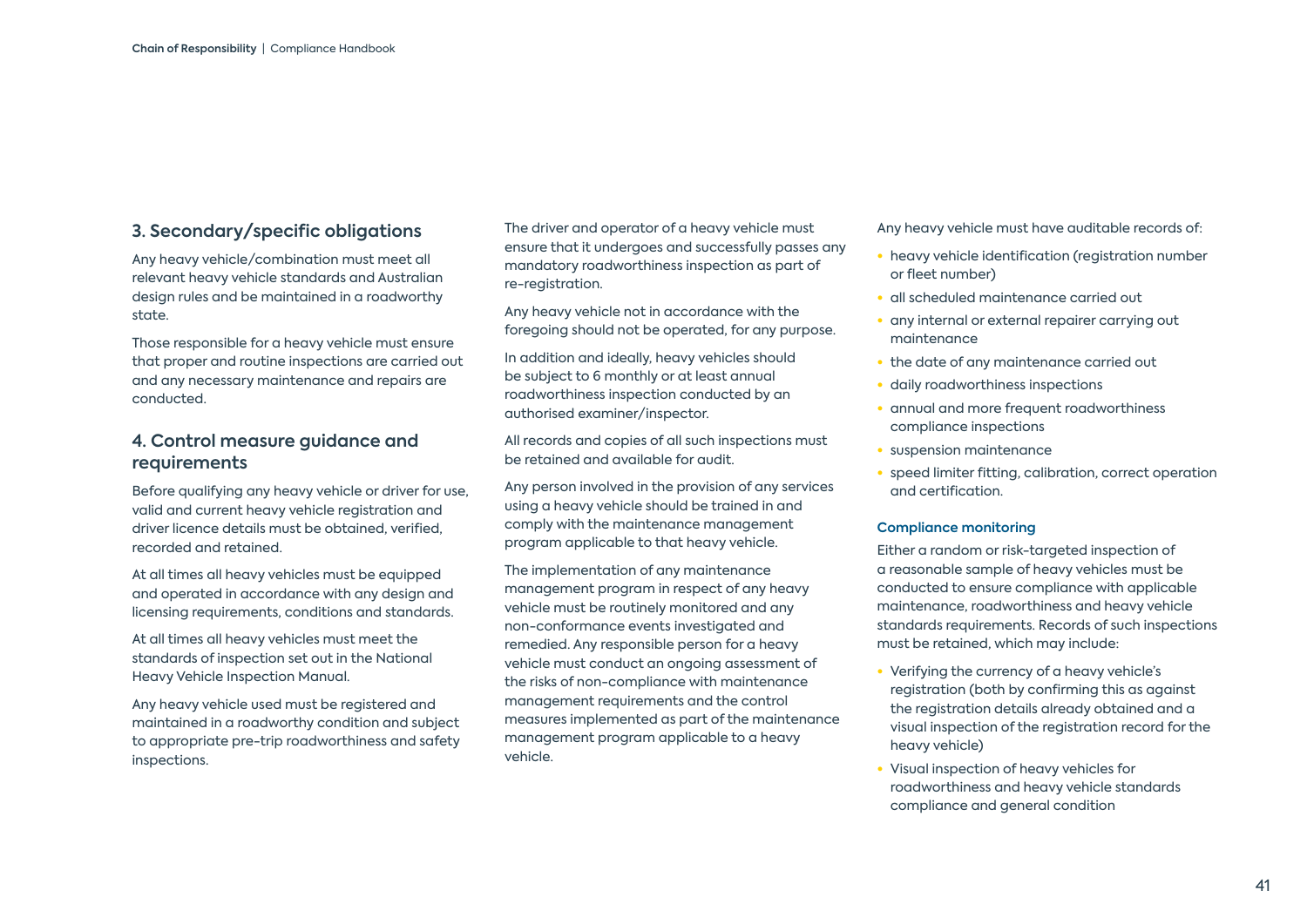- **•** Requiring heavy vehicles to undergo roadworthiness inspections periodically and in between periods of registration renewal
- **•** Inspection of heavy vehicles for roadworthiness in accordance with the National Heavy Vehicle Inspection Manual, including engaging independent accredited auditors/examiners to conduct such inspections
- **•** Reviewing any transport operator accreditation documentation (e.g. NHVAS) (including audit/ compliance reports and reviews) to ensure its currency and compliance.

Heavy vehicles or drivers identified as failing any inspection or which are otherwise found to be noncompliant should be immediately stood down from operations until the non-compliance is remedied and, in the case of roadworthiness issues, approved by a qualified person (e.g. authorised examiner/ inspector).

Where any of the above compliance monitoring processes identify any discrepancy or maintenance, roadworthiness or heavy vehicle standards incident or where any discrepancy or maintenance, roadworthiness or heavy vehicle standards incident is otherwise notified or becomes known, this must be reported to all parties in the CoR concerned with the load, recorded, investigated and any necessary response/remedy implemented, itself verified and documented.

All Hymix vehicles are enrolled in the NHVAS Maintenance Management module and subject to daily pre-trip tests and comprehensive routine and unscheduled maintenance monitoring and compliance requirements.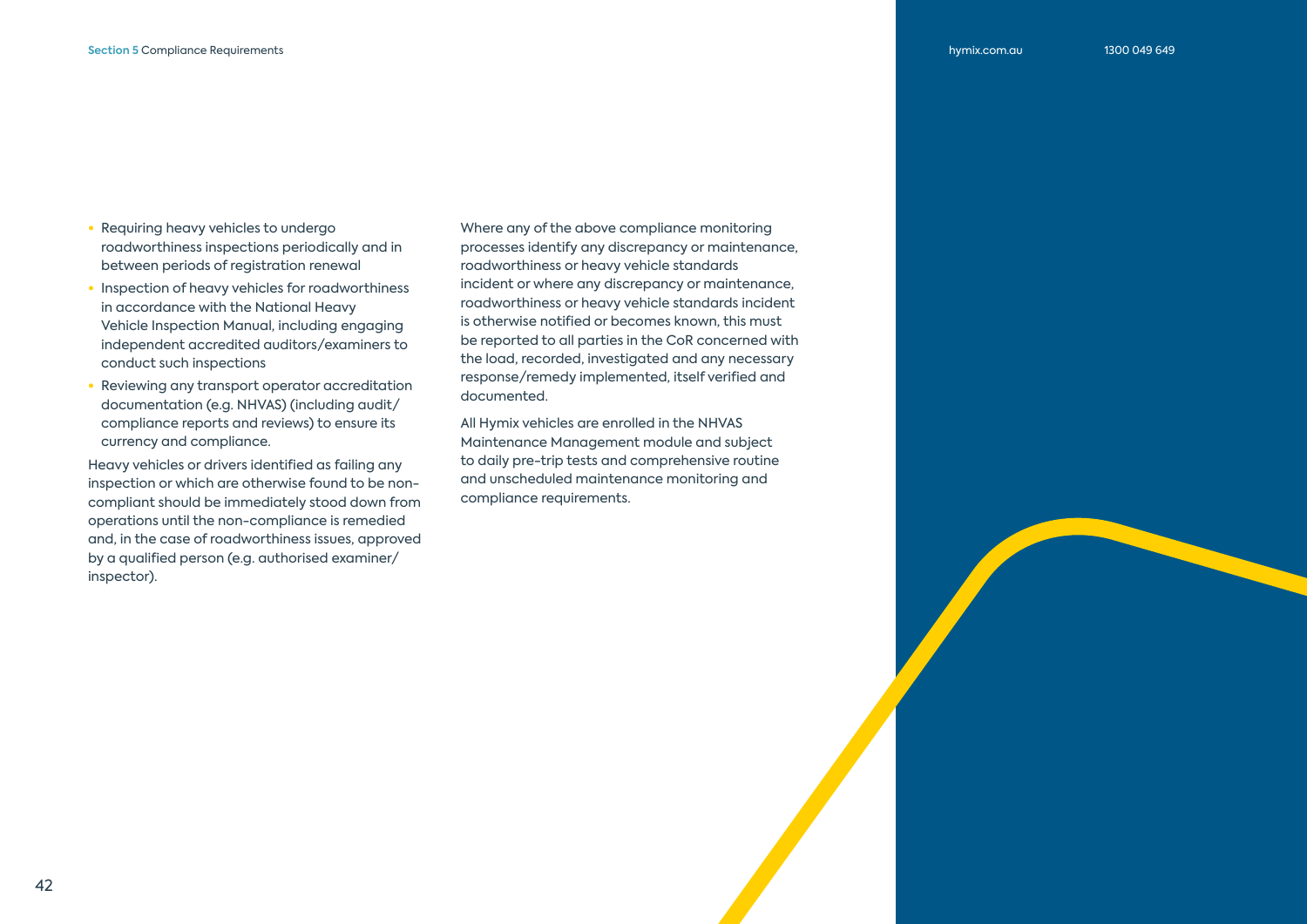**Chain of Responsibility** | Compliance Handbook